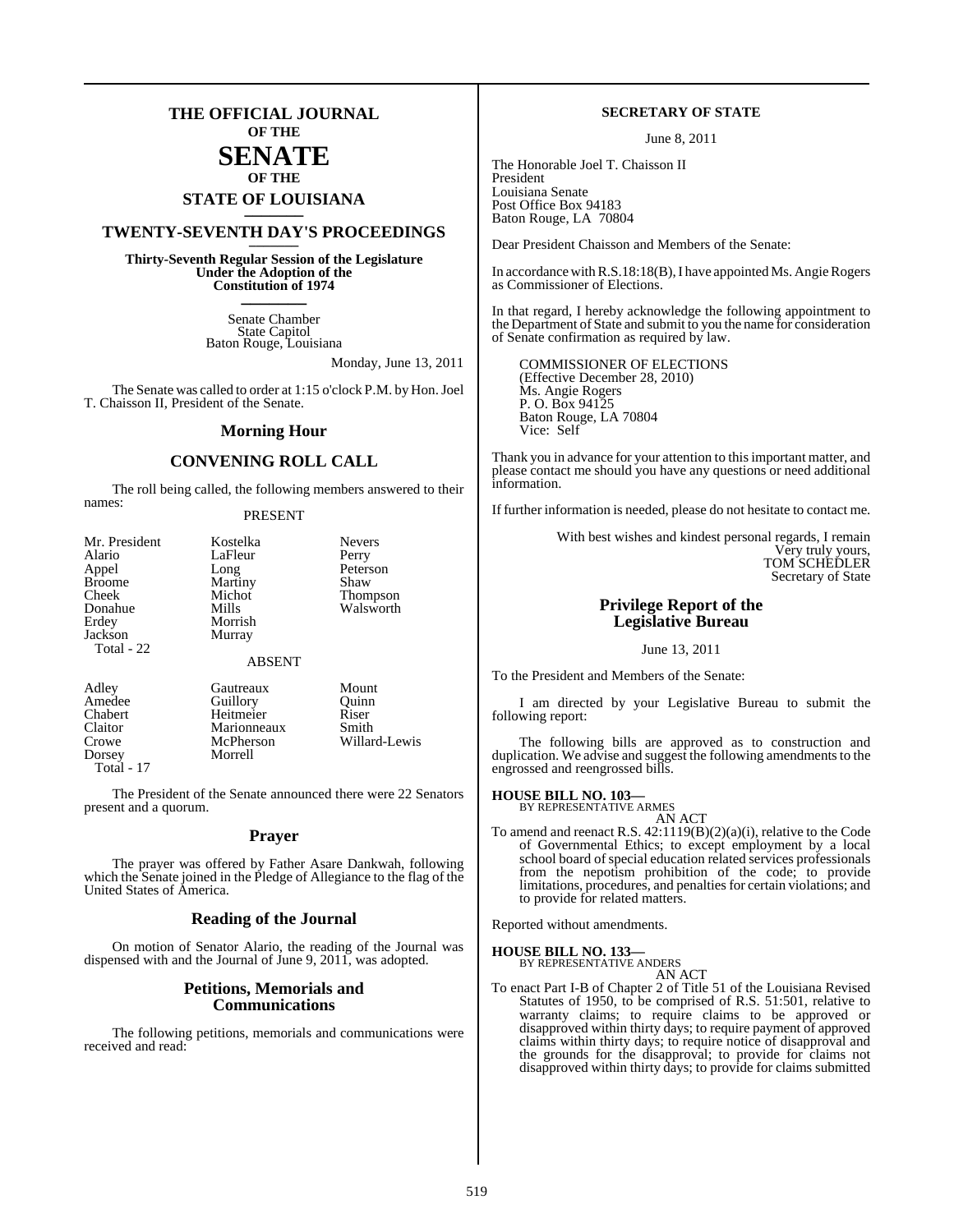## **Page 2 SENATE 27th DAY'S PROCEEDINGS**

June 13, 2011

after the termination of a contract; to provide for compensation for work performed by a dealer; to provide for excluded expenses; to provide for compensation for parts; to provide for a supplier's right to adjust for errors; to authorize a dealer to accept a manufacturer's reimbursement terms; to define "dealer"; to provide for an effective date; and to provide for related matters.

Reported without amendments.

#### **HOUSE BILL NO. 178—**

BY REPRESENTATIVE SCHRODER AN ACT

To amend and reenact R.S. 46:460.21(A)(2), relative to transfer of funds for representation of children and indigent parents in child protection proceedings; to authorize certain functions of the Department of Children and Family Services relating to child protection proceedings; to delete references to certain entities which provide representation of children and indigent parents; to repeal a requirement for priority in funding; and to provide for related matters.

Reported without amendments.

## **HOUSE BILL NO. 271—** BY REPRESENTATIVE FANNIN

AN ACT

To enact R.S. 40:1730.23(F) and 1730.24(C), relative to the state uniform construction code; to require municipalities and parishes to provide a list of registered certified building inspectors; to prohibit municipalities and parishes from imposing a fee for inspections not performed by the municipality or parish; and to provide for related matters.

Reported without amendments.

#### **HOUSE BILL NO. 276—**

BY REPRESENTATIVE MONTOUCET AN ACT

To amend and reenact R.S. 37:2442(6)(introductory paragraph), 2446.1(C), 2449(B), and 2449.1(B)(4), (C)(1) and (2), and (E),  $2449.2(A)$ (introductory paragraph) and  $(B)$ , and  $2449.3(A)$  and to enact R.S. 37:2444.1 and 2444.2, relative to hearing aid dealers; to provide for definitions; to establish a testing period for hearing aids; to establish a three-day cooling off period for the purchase of a hearing aid; to provide for continuing education requirements; to provide for temporary training permits; to provide for guidelines for training of temporary training permit holders; to establish sponsor and co-sponsor requirements; to provide for authority of temporary training permit holders; and to provide for related matters.

Reported without amendments.

**HOUSE BILL NO. 381—** BY REPRESENTATIVE GREENE AND SENATOR MICHOT AN ACT

To amend and reenact R.S. 51:2453(1) and (6), 2455(A), and  $2457(A)(2)(a)$ , (b), and (f), relative to tax rebates; to provide with respect to the Louisiana Quality Jobs Program; to provide for definitions; to specify that the value of health insurance benefits offered to employees shall be included in the consideration of the value of a new direct job; to provide for effectiveness; and to provide for related matters.

Reported with amendments.

#### **LEGISLATIVE BUREAU AMENDMENTS**

Amendments proposed by Legislative Bureau to Engrossed House Bill No. 381 by Representative Greene

#### AMENDMENT NO. 1

On page 3, line 23, following "shall" and before "to" change "only be applicable" to "be applicable only"

### **HOUSE BILL NO. 418—** BY REPRESENTATIVE THIERRY

AN ACT

To amend and reenact R.S. 37:1374, relative to the Louisiana State Plumbing Board; to authorize the board to fine any person performing plumbing work without a license; to provide for dispensation of the monies collected; to provide for exceptions; and to provide for related matters.

Reported without amendments.

**HOUSE BILL NO. 449—** BY REPRESENTATIVE ABRAMSON

AN ACT To amend and reenact R.S. 42:17(A)(1), relative to open meetings; to provide relative to exceptions and executive sessions; to provide relative to discussions regarding awarding of public contracts; and to provide for related matters.

Reported without amendments.

#### **HOUSE BILL NO. 462—**

BY REPRESENTATIVE MCVEA AN ACT

To amend and reenact R.S. 22:1000(A)(1)(a)(vi) and (2), 1003(A) and (C), and  $1003.1(A)(1)$  and (C), relative to health insurance; to provide with respect to coverage of dependent children and grandchildren; to provide relative to conditions for such coverage for certain benefits; to provide with respect to rating of such dependents; and to provide for related matters.

Reported with amendments.

#### **LEGISLATIVE BUREAU AMENDMENTS**

Amendments proposed by Legislative Bureau to Reengrossed House Bill No. 462 by Representative McVea

#### AMENDMENT NO. 1

In Senate Committee Amendment No. 22 proposed by the Senate Committee on Insurance to Reengrossed House Bill No. 462 and adopted by the Senate on June 9,  $2011$ , on page 2, line 28, following "shall" and before "as" change "only be made" to "be made only"

#### AMENDMENT NO. 2

In Senate Committee Amendment No. 22 proposed by the Senate Committee on Insurance to Reengrossed House Bill No. 462 and adopted by the Senate on June 9, 2011, on page 2, line 30, following "insurer" change ";" to "." and delete line 31

#### AMENDMENT NO. 3

On page 1, line 2, after "and (C)," and before "1003.1(A)(1)" delete "and"

### **HOUSE BILL NO. 469—**

BY REPRESENTATIVE ANDERS

AN ACT To amend and reenact R.S. 22:439, relative to surplus lines insurance; to provide with respect to the tax on premiums paid for such insurance, including provisions relative to its receipt, collection, and distribution; to conform state law with federal law; to require the commissioner of insurance to enter into a multistate agreement authorizing a clearinghouse for such taxes and assessment of a clearinghouse fee payable by brokers or independently procuring insureds; and to provide for related matters.

Reported without amendments.

### **HOUSE BILL NO. 501—** BY REPRESENTATIVE LEGER

AN ACT

To amend and reenact R.S. 34:963 and to repeal R.S. 34:950, 951, 952, 954, and 965, relative to bar pilots; to authorize bar pilots to form corporations or limited liability companies; to repeal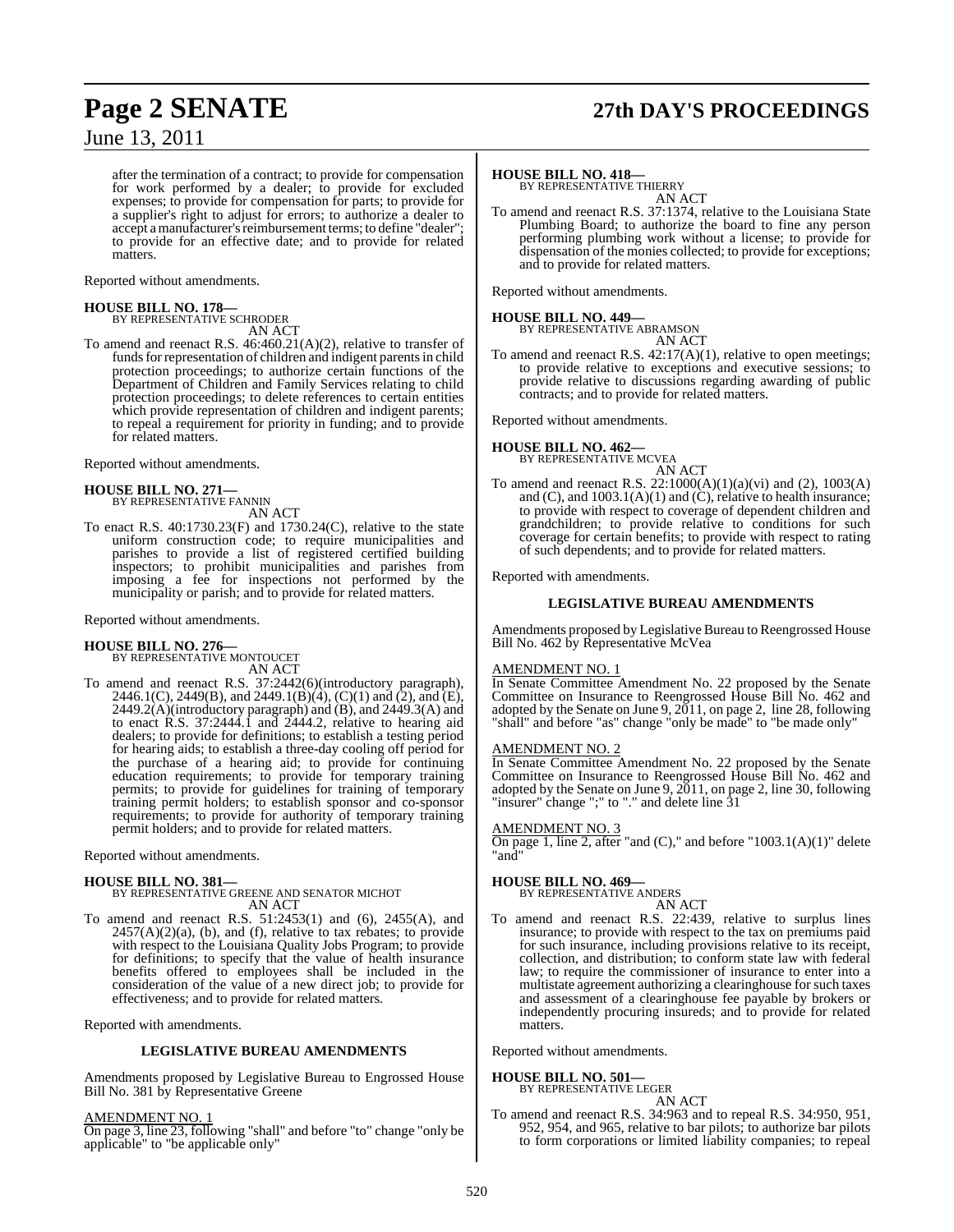## **27th DAY'S PROCEEDINGS Page 3 SENATE**

June 13, 2011

certain provisions relative to bar pilots for the Port of New Orleans; and to provide for related matters.

Reported without amendments.

### **HOUSE BILL NO. 607— (Substitute for HouseBill No. 183 by Representative Arnold)**<br>BY REPRESENTATIVE ARNOLD

AN ACT

To amend and reenact R.S. 9:3530(F), relative to consumer credit transactions; to authorize a lender to charge a fee for electronic lien and title services or E.L.T. fee; to prohibit an E.L.T. fee from being considered as interest or being included in the calculation of interest; and to provide for related matters.

Reported without amendments.

#### **HOUSE BILL NO. 635— (Substitute for HouseBill No. 168 by Representative Thibaut)** BY REPRESENTATIVE THIBAUT

AN ACT

To amend and reenact R.S. 32:861(A)(3), 863(A)(3)(a) and (B), and 863.2(A)(6), (E)(1), and (2) and to enact R.S. 22:885(E), relative to the cancellation of automobile insurance by the insured; to provide for notification by the office of motor vehicles to insureds relative to cancellation fees; to provide for the surrender of a vehicle's license plates upon cancellation of liability coverage; to limit the circumstances under which a vehicle owner will not be charged a fee upon cancellation of automobile liability coverage; and to provide forrelatedmatters.

Reported with amendments.

#### **LEGISLATIVE BUREAU AMENDMENTS**

Amendments proposed by Legislative Bureau to Engrossed House Bill No. 635 by Representative Thibaut

#### AMENDMENT NO. 1

In Senate Committee Amendment No. 2 proposed by the Senate Committee on Insurance to Reengrossed House Bill No. 635 and adopted by the Senate on June 9, 2011, on line 8, following "and" and before """ insert "(2)"

#### AMENDMENT NO. 2

In Senate Committee Amendment No. 3 proposed by the Senate Committee on Insurance to Reengrossed House Bill No. 635 and adopted by the Senate on June 9, 2011, on line 10, change "line 20" to "lines 19 and 20"

#### AMENDMENT NO. 3

In Senate Committee Amendment No. 3 proposed by the Senate Committee on Insurance to Reengrossed House Bill No. 635 and adopted by the Senate on June 9, 2011, on line 17, following "date" and before "notice" insert "that"

#### AMENDMENT NO. 4

In Senate Committee Amendment No. 3 proposed by the Senate Committee on Insurance to Reengrossed House Bill No. 635 and adopted by the Senate on June 9, 2011, on line 22, following "date" and before "notice" insert "that"

> Respectfully submitted, ROB MARIONNEAUX Chairman

#### **Adoption of Legislative Bureau Report**

On motion of Senator Marionneaux, the Legislative Bureau amendments were adopted and the Bills and Joint Resolutions were read by title and passed to a third reading.

### **Introduction of Senate Resolutions**

#### **SENATE RESOLUTION NO. 88—** BY SENATOR CHAISSON

A RESOLUTION

To commend the Honorable B. L. "Buddy" Shaw for his leadership during many years of service in the Legislature of Louisiana and to recognize his many significant achievements and contributions to the legislative institution, his country, his district, and the people of the state of Louisiana.

The resolution was read by title and placed on the Calendar for a second reading.

#### **SENATE RESOLUTION NO. 89—** BY SENATOR CHAISSON

A RESOLUTION

To commend the Honorable Julie Quinn and to express enduring gratitude for her outstanding contributions to the people of Senate District 6 and the state of Louisiana, particularly during her tenure as a distinguished member of the Louisiana Legislature.

The resolution was read by title and placed on the Calendar for a second reading.

#### **SENATE RESOLUTION NO. 90—** BY SENATOR CHAISSON

A RESOLUTION

To commend the Honorable Willie L. Mount and to express enduring gratitude for her outstanding contributions to the City of Lake Charles, the parish of Calcasieu, and the state of Louisiana, particularly during her tenure as a distinguished member of the Louisiana Senate.

The resolution was read by title and placed on the Calendar for a second reading.

#### **SENATE RESOLUTION NO. 91—** BY SENATOR CHAISSON

A RESOLUTION

To commend Senator D.A. "Butch" Gautreaux and to expresssincere appreciation for his distinguished service to the people of Louisiana, particularly to the citizens of Senate District No. 21, as a member of the Legislature of Louisiana.

The resolution was read by title and placed on the Calendar for a second reading.

#### **SENATE RESOLUTION NO. 92—**

BY SENATOR CHAISSON A RESOLUTION

To honor and commend the Honorable Robert "Rob" M. Marionneaux, Jr., for his dedicated service and outstanding contributions to the citizens of the parishes of Iberville, Pointe Coupee, West Baton Rouge, East Baton Rouge, East Feliciana, West Feliciana, and St. Helena, and to the state of Louisiana during his sixteen years of noble leadership in the Louisiana Legislature, and to express eternal gratitude for making Louisiana a better place for all citizens of this state.

The resolution was read by title and placed on the Calendar for a second reading.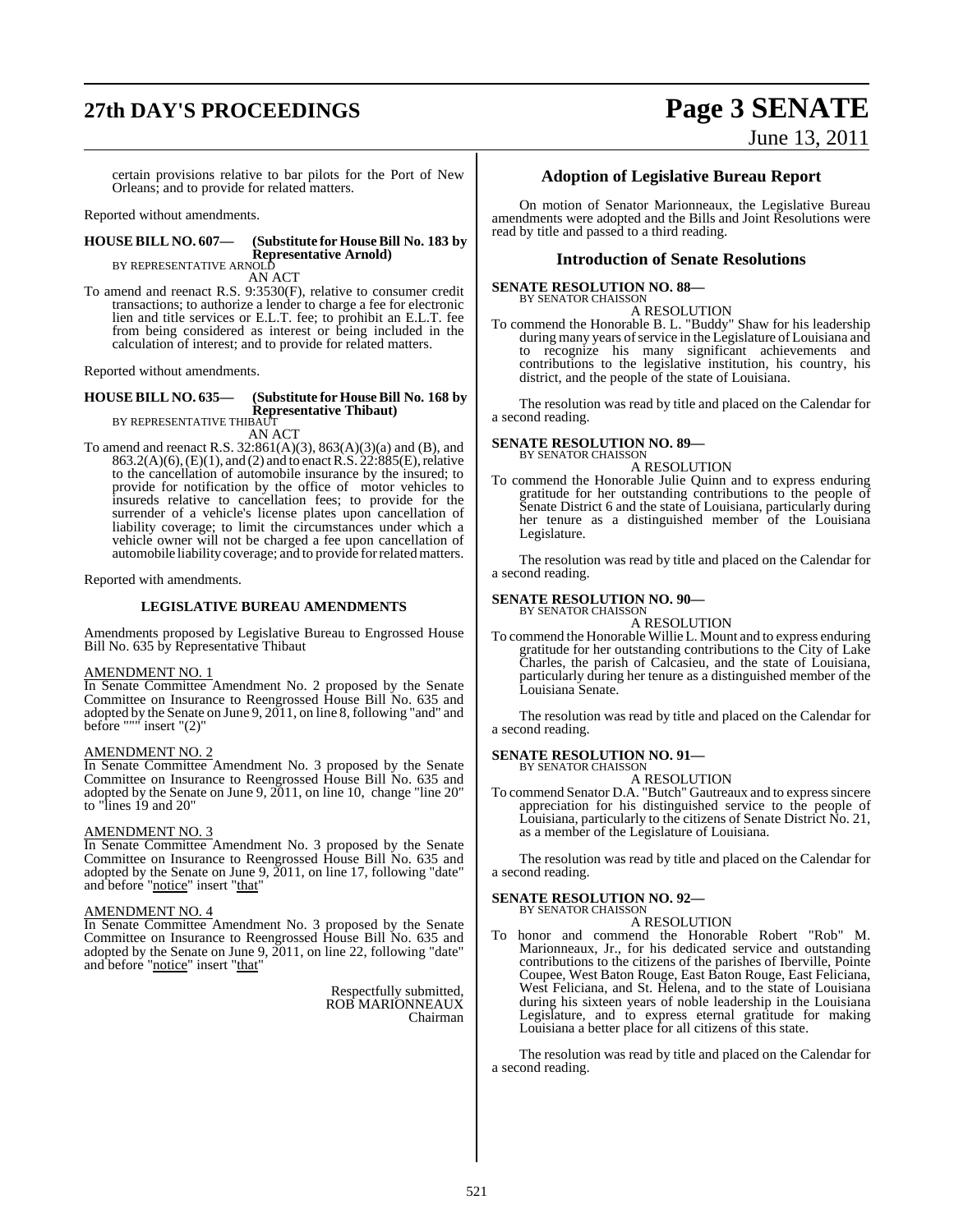## **Page 4 SENATE 27th DAY'S PROCEEDINGS**

### June 13, 2011

#### **SENATE RESOLUTION NO. 93—** BY SENATOR CHAISSON

A RESOLUTION

To commend the honorable Mike Michot, state senator for the parish of Lafayette, for his many outstanding contributions to the betterment of the state of Louisiana.

The resolution was read by title and placed on the Calendar for a second reading.

#### **SENATE RESOLUTION NO. 94—** BY SENATOR CHAISSON

A RESOLUTION

To commend the Honorable William Joseph "Joe" McPherson, Jr., and express enduring gratitude for his outstanding contributions to the parish of Rapides and the state of Louisiana, particularly during his tenure as a distinguished member of the Louisiana Senate.

The resolution was read by title and placed on the Calendar for a second reading.

#### **SENATE RESOLUTION NO. 95—** BY SENATOR BROOME

A RESOLUTION

To commend the honorable Joel T. Chaisson II, Senate President, for two decades of dedicated legislative service to constituents from the parishes of St. Charles, Lafourche, and St. John the Baptist and the state of Louisiana.

The resolution was read by title and placed on the Calendar for a second reading.

### **SENATE RESOLUTION NO. 96—**

BY SENATOR PERRY

A RESOLUTION To commend Tom Voinche for fifty years in broadcasting.

The resolution was read by title and placed on the Calendar for a second reading.

#### **SENATE RESOLUTION NO. 97—** BY SENATOR MILLS

#### A RESOLUTION

To urge and request the Senate Committee on Revenue and Fiscal Affairs and the Senate Committee on Health and Welfare to meet and function as a joint committee to study the effects of local sales taxes on complex biologics administered in a physician's office, infusion clinic, or outpatient setting have on local revenue and health care access.

The resolution was read by title and placed on the Calendar for a second reading.

### **SENATE RESOLUTION NO. 98—** BY SENATOR MICHOT

A RESOLUTION

To urge and request the Board of Regents and the Louisiana Community and Technical College System Board of Supervisors to study the feasibility of merging Acadiana Technical College and South Louisiana Community College in order to more adequately address the educational needs of students and the economic and workforce development needs of the greater Lafayette area.

The resolution was read by title and placed on the Calendar for a second reading.

#### **SENATE RESOLUTION NO. 99—** BY SENATOR THOMPSON

#### A RESOLUTION

To commend Susan G. Komen for the Cure and its Louisiana affiliates for improvement in the quality of life in local communities through its endeavors in the fields of health care and cancer awareness and to recognize June 15, 2011, as Susan G. Komen for the Cure Day at the legislature.

The resolution was read by title and placed on the Calendar for a second reading.

#### **SENATE RESOLUTION NO. 100—** BY SENATOR MOUNT

A RESOLUTION

To urge and request BrightStart, Louisiana's Early Childhood AdvisoryCouncil, to study the merits of, and possible plansfor, expansion of the evidence-based Positive Parenting Program (Triple P) and to report to the Senate and House committees on health and welfare prior to January 31, 2012.

The resolution was read by title and placed on the Calendar for a second reading.

#### **SENATE RESOLUTION NO. 101—** BY SENATOR RISER

A RESOLUTION

To declare Wednesday, June 15, 2011, as "Asthma Awareness Day" at the Louisiana Senate.

The resolution was read by title and placed on the Calendar for a second reading.

#### **SENATE RESOLUTION NO. 102—** BY SENATOR RISER

A RESOLUTION

To commend James "Buster" Couhig, student at Bains Elementary School in West Feliciana Parish, upon his winning third place in the Ninth Environmental Awareness Art and Language Arts Contest, in language arts for students ages five to seven from throughout Louisiana.

The resolution was read by title and placed on the Calendar for a second reading.

### **SENATE RESOLUTION NO. 103—** BY SENATOR RISER

A RESOLUTION

To commend Owen Brouilette, student at Bains Elementary School in West Feliciana Parish, upon his winning second place in the Ninth Environmental Awareness Art and Language Arts Contest, in language arts for students ages five to seven from throughout Louisiana.

The resolution was read by title and placed on the Calendar for a second reading.

#### **SENATE RESOLUTION NO. 104—** BY SENATOR RISER

#### A RESOLUTION

To commend the graduates of Block High School Class of 1961 on the fiftieth anniversary of their graduation.

The resolution was read by title and placed on the Calendar for a second reading.

#### **Introduction of Senate Concurrent Resolutions**

#### **SENATE CONCURRENT RESOLUTION NO. 75—** BY SENATOR BROOME A CONCURRENT RESOLUTION

To authorize, create, and provide for the Housing and Transportation Planning and Coordinating Commission as an advisory committee in the office of community development.

The resolution was read by title and placed on the Calendar for a second reading.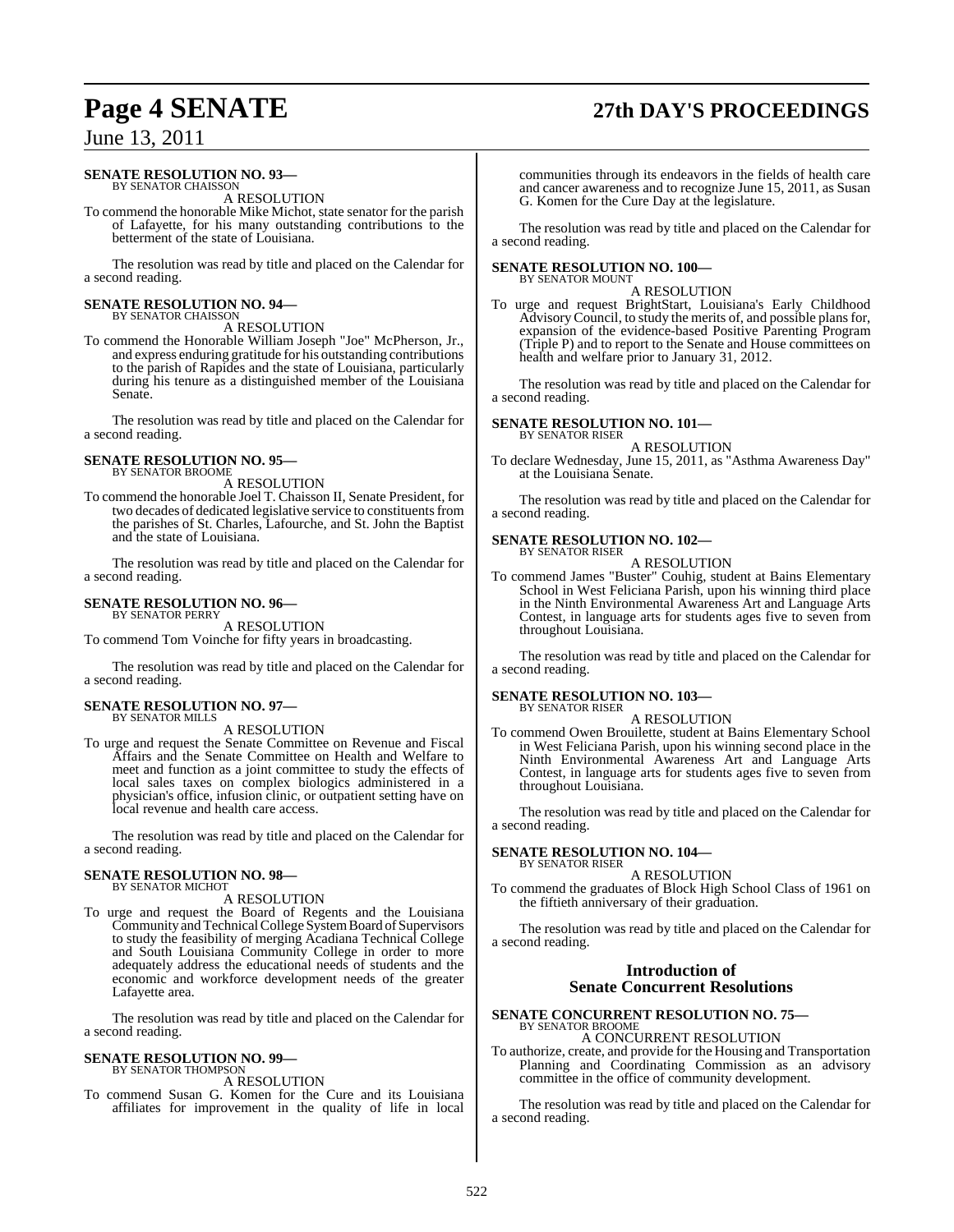## **27th DAY'S PROCEEDINGS Page 5 SENATE**

# June 13, 2011

# **SENATE CONCURRENT RESOLUTION NO. 76—**<br>BY SENATOR LONG AND REPRESENTATIVE NOWLIN<br>A CONCURRENT RESOLUTION

To commend Trecey Rew of Northwestern State University upon winning the women's discus national title at the 2011 NCAA Outdoor Track and Field Championships.

The resolution was read by title and placed on the Calendar for a second reading.

### **SENATE CONCURRENT RESOLUTION NO. 77—** BY SENATOR WILLARD-LEWIS

A CONCURRENT RESOLUTION To express the sincere condolences of the Legislature of Louisiana upon the memory of the passing of Dwight Zack Bluford, Jr.

The resolution was read by title and placed on the Calendar for a second reading.

#### **Senate Resolutions on Second Reading**

#### **SENATE RESOLUTION NO. 87—** BY SENATOR PERRY

A RESOLUTION To commend Ronald Menard on the occasion of his retirement having worked forty-two years at Kaplan State Bank.

On motion of Senator Perry the resolution was read by title and adopted.

#### **Senate Resolutions on Second Reading, Subject to Call**

### **Called from the Calendar**

Senator Peterson asked that Senate Resolution No. 79 be called from the Calendar.

#### **SENATE RESOLUTION NO. 79—** BY SENATOR PETERSON

A RESOLUTION

To commend the service and contributions of The Links, Incorporated and to recognize Wednesday, June 8, 2011, as Louisiana Links Day at the State Capitol.

On motion of Senator Peterson the resolution was read by title and adopted.

### **Senate Concurrent Resolutions on Second Reading**

#### **SENATE CONCURRENT RESOLUTION NO. 73—** BY SENATOR GAUTREAUX

A CONCURRENT RESOLUTION

To urge and request the Board of Regents to work with the Board of Supervisors of Community and Technical Colleges to study the two-year college services offered to the greater south central Louisiana area, and to determine how the state can best meet the educational needs of students and the economic and workforce development needs of this region of the state.

On motion of Senator Mount the resolution wasread by title and returned to the Calendar, subject to call.

# **SENATE CONCURRENT RESOLUTION NO. 74—**<br>BY SENATOR MILLS AND REPRESENTATIVE MONTOUCET<br>A CONCURRENT RESOLUTION

To commend Mrs. LouAnn Gerard, Director of Patient Relations at LSU University Medical Center, on the occasion of her retirement.

The concurrent resolution was read by title. Senator Mills moved to adopt the Senate Concurrent Resolution.

### **ROLL CALL**

The roll was called with the following result:

#### YEAS

Mr. President Kostelka Murray<br>Adley LaFleur Nevers Alario Long Perry<br>Broome Martiny Peters Broome Martiny Peterson<br>Cheek McPherson Riser Cheek McPherson Riser Crowe Michot<br>
Donahue Mills Jackson

Total - 29

Total - 0

LaFleur Morrish Willard-Lewis<br>Mount

Donahue Mills Thompson Dorsey Morrell Walsworth

**NAYS** 

### ABSENT

Marionneaux

Amedee Gautreaux Quinn<br>
Appel Guillory Smith Appel Guillory<br>Chabert Heitmeie Chabert Heitmeier<br>Claitor Marionnes Total - 10

The Chair declared the Senate adopted the Senate Concurrent Resolution and ordered it sent to the House.

#### **Message from the House**

#### **ASKING CONCURRENCE IN HOUSE BILLS AND JOINT RESOLUTIONS**

#### June 9, 2011

To the Honorable President and Members of the Senate:

I am directed to inform your honorable body that the House of Representatives has finally passed and asks your concurrence in the following House Bills and Joint Resolutions:

| HB No. 303 | HB No. 425 | HB No. 143 |
|------------|------------|------------|
| HB No. 313 | HB No. 376 | HB No. 382 |
| HB No. 435 | HB No. 404 | HB No. 497 |
| HB No. 158 | HB No. 100 | HB No. 215 |
| HB No. 306 | HB No. 322 | HB No. 334 |
| HB No. 335 | HB No. 364 | HB No. 475 |
| HB No. 495 | HR No. 500 | HB No. 502 |
| HB No. 516 | HB No. 569 | HB No. 571 |
| HB No. 572 | HB No. 573 | HB No. 629 |
| HB No. 646 | HB No. 377 |            |

Respectfully submitted, ALFRED W. SPEER Clerk of the House of Representatives

#### **House Bills and Joint Resolutions**

Senator Mount asked for and obtained a suspension of the rules to read House Bills and Joint Resolutions a first and second time by title and refer them to committee.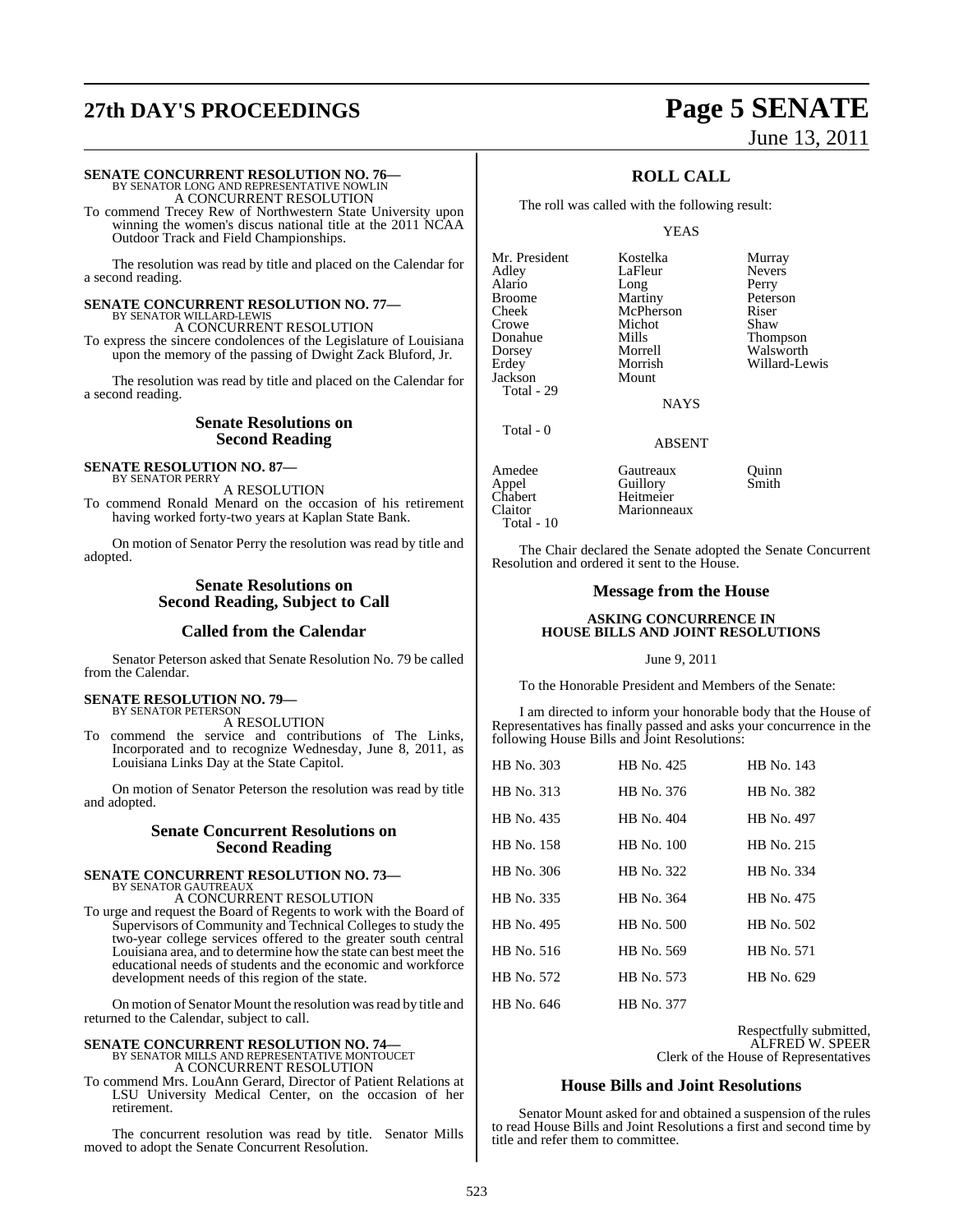## **Page 6 SENATE 27th DAY'S PROCEEDINGS**

### June 13, 2011

#### **HOUSE BILL NO. 100—**

BY REPRESENTATIVES CARTER, AUBERT, CARMODY, CHANDLER,<br>CHANEY, EDWARDS, HOFFMANN, RICHARDSON, RITCHIE,<br>SCHRODER, SEABAUGH, AND PATRICIA SMITH AN ACT

To amend and reenact R.S. 17:391.11, relative to school readiness assessment; to provide relative to school readiness tests; to provide relative to the selection, type, and content of such tests; to provide relative to the reporting of the results of such tests; to provide relative to terminology; to provide relative to implementation; and to provide for related matters.

The bill was read by title and referred by the President to the Committee on Education.

#### **HOUSE BILL NO. 143—**

BY REPRESENTATIVE LORUSSO

AN ACT To amend and reenact R.S. 23:1211, to enact R.S. 29:26.1, and to repeal R.S. 22:941(A)(5), relative to the Louisiana National Guard; to provide for death benefits; to provide for disability benefits; to provide definitions; to provide for eligibility of benefits; to provide for exceptions; to provide for rulemaking; and to provide for related matters.

The bill was read by title and referred by the President to the Committee on Finance.

### **HOUSE BILL NO. 158—** BY REPRESENTATIVE ARNOLD

AN ACT

To enact R.S. 11:3363(H), relative to the Firefighters' Pension and Relief Fund in the city of New Orleans; to provide with respect to compliance of benefit payments with the Internal Revenue Code; and to provide for related matters.

The bill was read by title and referred by the President to the Committee on Retirement.

## **HOUSE BILL NO. 215—** BY REPRESENTATIVE SMILEY

AN ACT

To amend and reenact R.S. 33:342(A) and 343(A), relative to classifications of municipalities based upon population; to authorize a municipality under certain circumstances to retain its classification when population changeswould otherwise change its classification; to provide procedures; to provide relative to the designation of the governing authority; and to provide for related matters.

The bill was read by title and referred by the President to the Committee on Local and Municipal Affairs.

#### **HOUSE BILL NO. 303—** BY REPRESENTATIVE PONTI

AN ACT

To amend and reenact R.S. 23:152, 182, 183, 184(2)(f) and (g), 187, 191, 192, 213, 214, 215(B), 233, and 251(A) and to repeal R.S. 23:253 and 254, relative to the employment of minors; to provide for hours during which minors may work; to provide for limitations in employment; to provide technical changes; and to provide for related matters.

The bill was read by title and referred by the President to the Committee on Labor and Industrial Relations.

#### **HOUSE BILL NO. 306—**

- BY REPRESENTATIVES RICHARD, BOBBY BADON, BALDONE,<br>BURFORD, HENRY BURNS, TIM BURNS, CARMODY, CONNICK,<br>GREENE, HARDY, HARRISON, HAZEL, HENDERSON, HENRY, HINES,<br>HOWARD, HUTTER, LABRUZZO, LANDRY, LOPINTO, LORUSSO,<br>MORRIS, NOWL AN ACT
- To enact R.S. 39:84.2, relative to reducing employment in the executive branch of state government; to require the abolition of positions by certain units of government; to require certain reductions in personnel expenditures and to provide for the

executive budget and supporting document to provide for such reductions; to provide definitions and procedures; to provide for implementation and rules; to provide for legislative oversight and reports; and to provide for related matters.

The bill was read by title and referred by the President to the Committee on Finance.

**HOUSE BILL NO. 313—** BY REPRESENTATIVES SIMON AND BARROW AN ACT

To enact Subpart D-1 of Part VII of Chapter 1 of Title 49 of the Louisiana Revised Statutes of 1950, to be comprised of R.S. 49:148.4.1, relative to certain public buildings; to provide for suitable accommodation for breastfeeding and lactation; to provide specifications for design features; and to provide for related matters.

The bill was read by title and referred by the President to the Committee on Finance.

### **HOUSE BILL NO. 322—** BY REPRESENTATIVE RICHARDSON



To amend and reenact R.S. 33:4570.1, relative to the Recreation and Park Commission for the Parish of East Baton Rouge; to provide relative to membership on the commission; and to provide for related matters.

The bill was read by title and referred by the President to the Committee on Local and Municipal Affairs.

**HOUSE BILL NO. 334—** BY REPRESENTATIVE CHAMPAGNE

AN ACT To amend and reenact R.S. 38:291(AA)(1) and (2) and to enact R.S. 38:291(CC), relative to levee districts; to remove Vermilion Parish from the limits of the Chenier Plain Coastal Restoration and Protection Authority; to create the Vermilion Parish Levee, Hurricane Protection, and Conservation District; to provide for jurisdictional limits; to provide for a board of commissioners; to provide for appointment of commissioners, terms of office, and determination of domicile; and to provide for related matters.

The bill was read by title and referred by the President to the Committee on Transportation, Highways and Public Works.

#### **HOUSE BILL NO. 335—**

BY REPRESENTATIVES BROSSETT, ABRAMSON, ARNOLD, AUSTIN BADON, BISHOP, HENDERSON, HINES, LEGER, MORENO, AND STIAES AND SENATOR MORRELL

AN ACT To amend and reenact R.S. 47:2161, relative to the city of New Orleans; to provide relative to property sold at tax sales in the city; to provide relative to improvements made to abandoned or blighted property by a tax sale purchaser prior to redemption; to require a person redeeming property to reimburse a tax sale purchaser for the costs of improvements required to bring the property into compliance with one or more municipal code ordinances; to provide relative to the maximum amount of reimbursement; to provide relative to the right of redemption if the tax sale purchaser is not reimbursed; and to provide for related matters.

The bill was read by title and referred by the President to the Committee on Local and Municipal Affairs.

### **HOUSE BILL NO. 364—** BY REPRESENTATIVE ROY

AN ACT

To enact Part XXXVII-A of Chapter 5 of Title 40 of the Louisiana Revised Statutes of 1950, to be comprised of R.S. 40:1299.181, relative to health and safety of students who participate in school-sanctioned athletics; to provide for a sports injury management program; to authorize promulgation of rules; and to provide for related matters.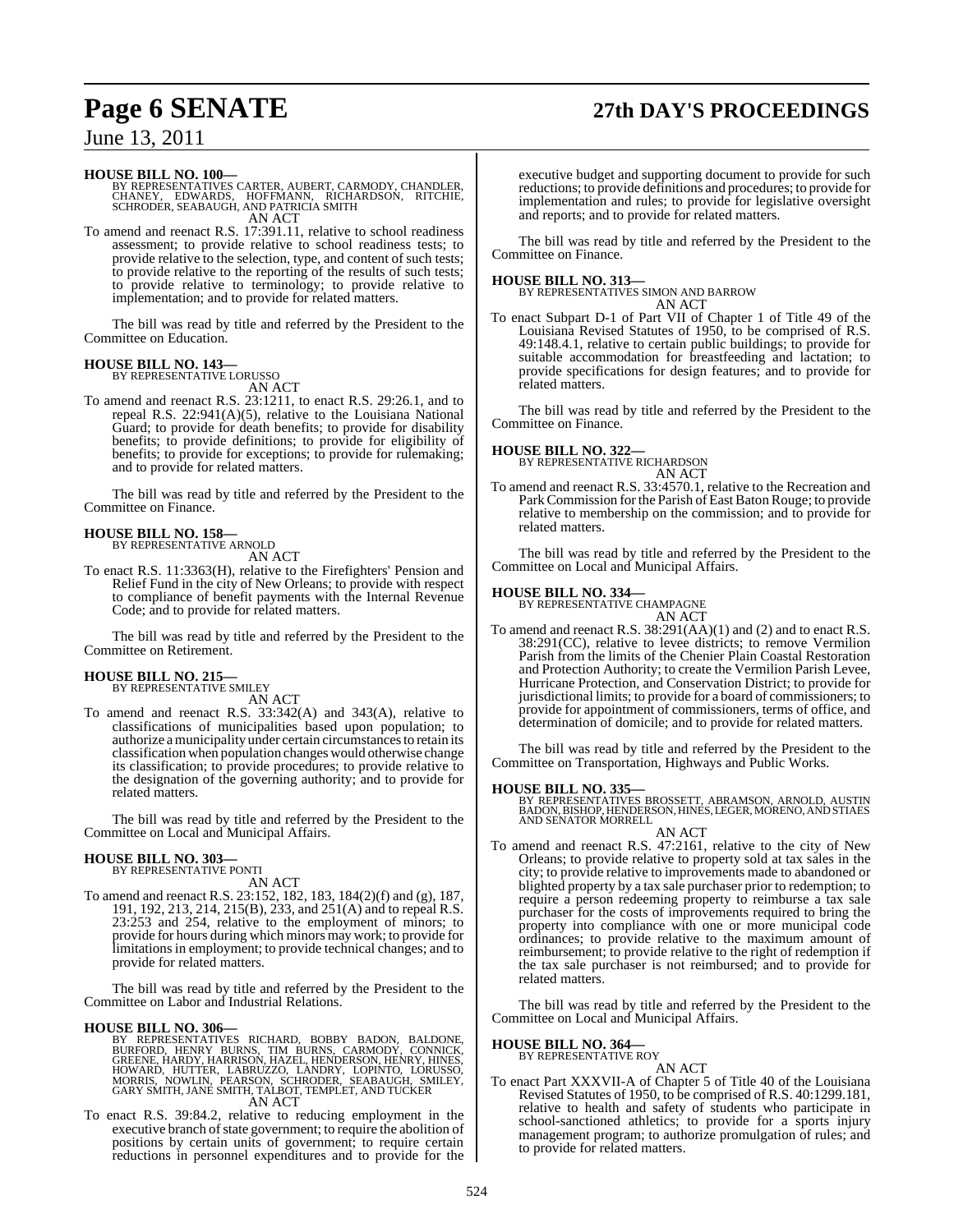## **27th DAY'S PROCEEDINGS Page 7 SENATE**

# June 13, 2011

The bill was read by title and referred by the President to the Committee on Education.

#### **HOUSE BILL NO. 376—** BY REPRESENTATIVE NOWLIN

AN ACT

To enact R.S.  $43:111(C)(5)$ , relative to state advertisements; to provide additional purposes for which any public institution of higher education, any management board thereof, and the Board of Regents may expend public funds for advertising; and to provide for related matters.

The bill was read by title and referred by the President to the Committee on Education.

#### **HOUSE BILL NO. 377—**

BY REPRESENTATIVE PEARSON AN ACT

To amend and reenact R.S. 11:164(B) and 191(A) and R.S. 24:36(A) and to enact R.S. 11:191(C), relative to state and statewide retirement systems; to prohibit certain earnings from being included in the calculation of benefits for certain members elected to the legislature; to provide with respect to service credit for such members; to provide with respect to contributions; to provide with respect to benefit calculation for certain members elected to the legislature; and to provide for related matters.

The bill was read by title and referred by the President to the Committee on Retirement.

#### **HOUSE BILL NO. 382—** BY REPRESENTATIVE ANDERS

AN ACT

To amend and reenact R.S. 46:437.3(6), 438.3(B) and (C), 438.6(C)(1)(introductory paragraph) and (a), 438.7(introductory paragraph), 439.1(D), (E), (F), and (G),  $439.2(A)$  and (B)(1), and  $\overline{439.4(A)(2)}$  and  $(3)$  and  $(D)$ , to enact R.S. 46:437.3(29) and (30) and 438.6(C)(3), and to repealR.S. 46:439.1(H) and (I) and 439.2(C), relative to the Medical Assistance Programs Integrity Law; to provide definitions; to provide for false or fraudulent claims; to provide qui tam actions; to provide for recovery awarded; to comply with the Federal Social Security Act; and to provide for related matters.

The bill was read by title and referred by the President to the Committee on Health and Welfare.

## **HOUSE BILL NO. 404—** BY REPRESENTATIVE ELLINGTON

AN ACT

To enact R.S. 11:428, relative to the Louisiana State Employees' Retirement System; to provide for purchase of service credit for certain federal service; to provide for the purchase price of such service credit; to provide for an effective date; and to provide for related matters.

The bill was read by title and referred by the President to the Committee on Retirement.

**HOUSE BILL NO. 425—** BY REPRESENTATIVES STIAES, ABRAMSON, ARNOLD, AUSTIN BADON, BISHOP, HENDERSON, LEGER, AND MORENO AND SENATORS MORRELL AND WILLARD-LEWIS

AN ACT To amend and reenact R.S. 11:3821(B), (C)(introductory paragraph), and (D) and to enact R.S. 11:3821(E), relative to the Employees' Retirement System of the Sewerage and Water Board of the city of New Orleans, provides for governance of such system; to grant the board of trustees of such system jurisdiction, control, and management of the system; to provide with respect to membership of the board of trustees; and to provide for related matters.

The bill was read by title and referred by the President to the Committee on Retirement.

#### **HOUSE BILL NO. 435—**

BY REPRESENTATIVE PEARSON AND SENATOR GAUTREAUX AN ACT

To amend and reenact R.S. 39:54(B), relative to nonrecurring revenue; to provide for allowable uses of nonrecurring revenue; to provide for the payment of unfunded accrued liabilities; to provide for effectiveness; and to provide for related matters.

The bill was read by title and referred by the President to the Committee on Finance.

### **HOUSE BILL NO. 475—** BY REPRESENTATIVE LORUSSO

AN ACT To amend and reenact R.S.  $38:291(R)(1)$  and  $(Y)(1)(a)$ ,  $330.12(B)(2)$ , and 330.12.1(C)(1) as added by Acts 2010, No. 1014, Section 2, of the 2010 Regular Session of the Legislature and as amended by Acts 2010, No. 1014, Section 4 of the 2010 Regular Session of the Legislature and to enact R.S.  $38:291(Y)(7)$ , relative to levee districts; to provide relative to the territorial jurisdiction of the West Jefferson Levee District and the Lafitte Area Independent Levee District; to provide relative to the proceeds from the sale of non-flood assets; to provide for membership of the Non-Flood Protection Asset Management Authority; and to provide for related matters.

The bill was read by title and referred by the President to the Committee on Transportation, Highways and Public Works.

#### **HOUSE BILL NO. 495—**

BY REPRESENTATIVE PEARSON AND SENATOR GAUTREAUX AN ACT

To amend and reenact R.S. 11:102(B)(1) and to enact R.S. 11:102(D), relative to certain state retirement systems; to provide relative to employer contributions; to provide for direct appropriation of certain amortization payments; to provide for an effective date; and to provide for related matters.

The bill was read by title and referred by the President to the Committee on Retirement.

#### **HOUSE BILL NO. 497—**

BY REPRESENTATIVE WOOTON AN ACT

To amend and reenact R.S. 14:66, relative to the crime of extortion; to provide additional types of threats sufficient to constitute extortion; and to provide for related matters.

The bill was read by title and referred by the President to the Committee on Judiciary C.

#### **HOUSE BILL NO. 500—**

- BY REPRESENTATIVES EDWARDS, ARMES, AUSTIN BADON,<br>BALDONE, BARRAS, BURFORD, TIM BURNS, BURRELL, CARMODY,<br>CARTER, CHANDLER, CHANEY, DIXON, DOERGE, FOIL, GUINN,<br>HARDY, HARRISON, HILL, HOWARD, GIROD JACKSON, ROSALIND<br>JONES, KA AN ACT
- To enact R.S. 17:3351(E), relative to the powers, duties, and functions of public postsecondary education management boards; to provide for the award of educational credits to a student at a public college or university who is also a veteran for courses that are part of the student's military training or service and that meet certain academic standards; to provide definitions; to provide for implementation, including for the adoption of certain policies and necessary rules, regulations, and procedures; to provide an effective date; and to provide for related matters.

The bill was read by title and referred by the President to the Committee on Education.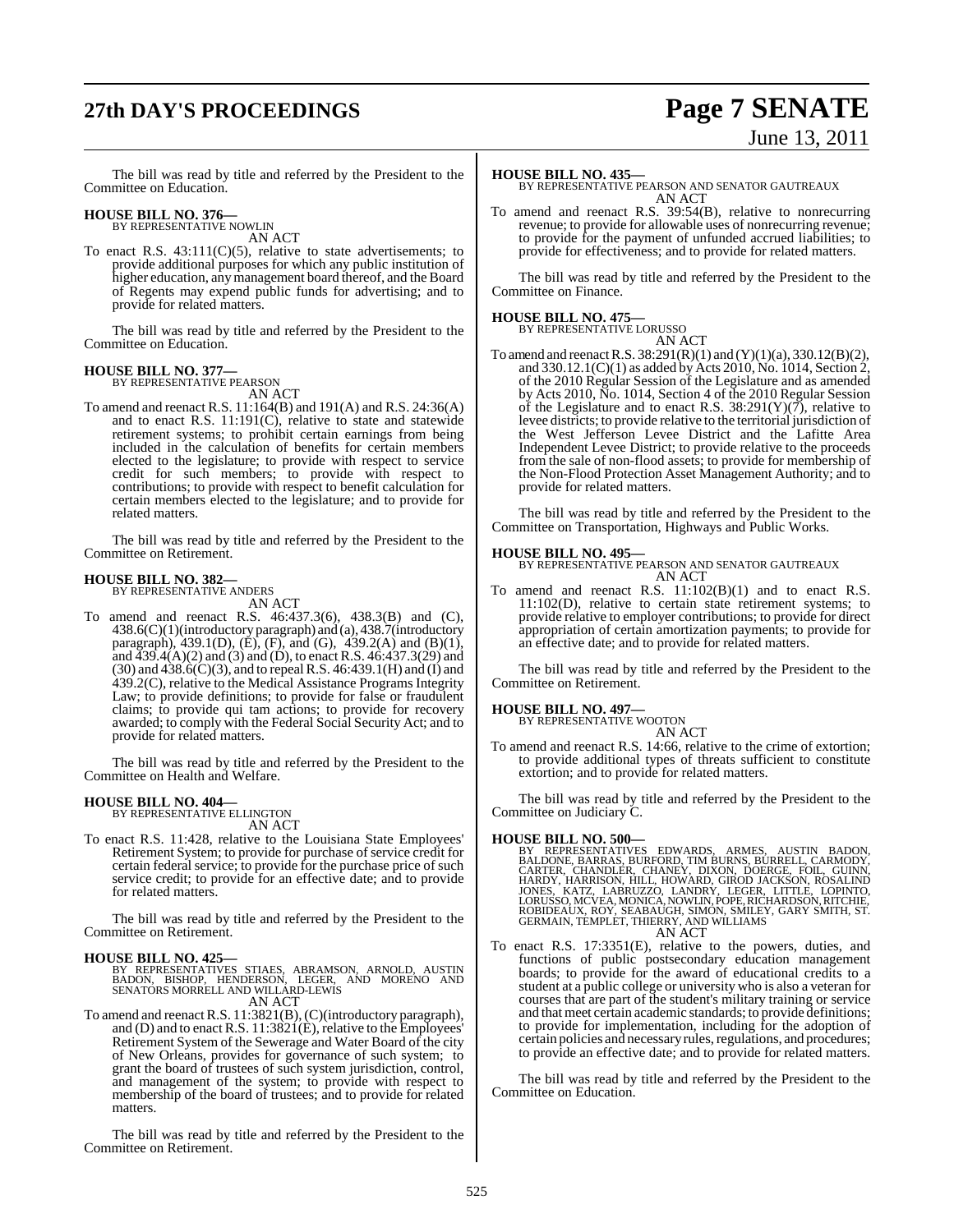## **Page 8 SENATE 27th DAY'S PROCEEDINGS**

### June 13, 2011

#### **HOUSE BILL NO. 502—** BY REPRESENTATIVE PONTI

AN ACT

To enact R.S. 23:1377(G), relative to workers compensation; to provide with respect to the Second Injury Fund; and to provide for related matters.

The bill was read by title and referred by the President to the Committee on Labor and Industrial Relations.

#### **HOUSE BILL NO. 516—**

- BY REPRESENTATIVES LEGER, ABRAMSON, ARNOLD, AUSTIN BADON, BISHOP, BROSSETT, HENDERSON, HINES, MORENO, AND STIAES AND SENATORS MORRELL AND WILLARD-LEWIS AN ACT
- To amend and reenact R.S. 27:247 and 270(A)(3)(a), relative to the casino support services contract; to provide for the funding of such contract; to establish the Casino Support Services Fund as a special treasury fund; to provide for an effective date; and to provide for related matters.

The bill was read by title and referred by the President to the Committee on Finance.

### **HOUSE BILL NO. 569—**

BY REPRESENTATIVE ARNOLD AN ACT

To amend and reenact R.S. 11:141, 142(A), 143(A)(1), 144(A), 144.1, 145(A), 148(A)(1) and (B), 155, 171, 185(C), 3682, 3683, 3684, 3685, 3685.1(A)(2) and (B)(2)(a), 3685.2(B) and (C), 3686, 3687, 3688(A)(8), (9), (10), and (11), (B), (C), and (D), 3689, 3690, 3690.2, 3691, 3692, 3693, and 3695, to enact R.S. 11:158(B)(15), 173(A)(14), 174(B)(18), 185(D), 3684.1, 3685.2(D) and (E), 3688(A)(12) and (E), 3696, 3697, and 3698, and to repeal R.S. 11:3694, relative to the Harbor Police Retirement System for the Port of New Orleans; to provide with respect to transfers, reciprocal recognition of service, contributions, service credit, membership, benefits, purchase of service credit, reporting requirements, the board of trustees, definitions, disability benefits, governance, administration, and unfunded liability; to provide an effective date; and to provide for related matters.

The bill was read by title and referred by the President to the Committee on Retirement.

## **HOUSE BILL NO. 571—** BY REPRESENTATIVE ROBIDEAUX

AN ACT

To amend and reenact R.S. 11:62(4), 203(B)(1), 471.1(C), 613, 614, 616, 620(A), (B), (C), and (D), 621(B) and (C)(1), 783(A)(3)(a), 786(A),  $1002(6)(b)$  and (c),  $1141(A)$  and (C)(1)(a),  $1144(B)(4)$ ,  $1147(\dot{C})(2)(a)(ii)$  and (iii) and (b),  $1151(\dot{A})$ ,  $1151.1(\dot{A})$  and (C),  $1152(A)$ ,  $1323(C)$ , and  $1345.9$  and to enact R.S.  $11:618(D)$ , relative to the Louisiana State Employees' Retirement System, the Teachers' Retirement System of Louisiana, the Louisiana School Employees' Retirement System, and the State Police Pension and Retirement System; to make certain technical, remedial, and substantive changes to provisions of the law affected by Act No. 992 of the 2010 Regular Session of the Legislature and other provisions of law to conform with such Act; to provide with respect to benefits, survivors' benefits, disability benefits, membership, retirement eligibility, Deferred Retirement Option Plan participation, retirement options, transfers, and the Hazardous Duty Services Plan; to provide an effective date; and to provide for related matters.

The bill was read by title and referred by the President to the Committee on Retirement.

### **HOUSE BILL NO. 572—**

BY REPRESENTATIVE BARROW AN ACT

To enact R.S. 32:295.3.1, relative to motor vehicles; to permit day care centers to have a child safety alarm installed in vehicles they use to transport children; to require that an owner or

director of a day care center ensure proper maintenance and good working order of child safety alarms; to provide definitions; to require the Department of Children and Family Services to promulgate rules and procedures requiring the installation of child safety alarms in vehicles owned and operated by a day care center and used to transport children; and to provide for related matters.

The bill was read by title and referred by the President to the Committee on Health and Welfare.

#### **HOUSE BILL NO. 573—**

BY REPRESENTATIVES WILLMOTT, ABRAMSON, BALDONE, BILLIOT,<br>CHANEY, GUINN, HARDY, HINES, LABRUZZO, LOPINTO, LORUSSO,<br>GARY SMITH, AND TEMPLET AN ACT

To enact R.S. 39:1595.7, relative to procurement; to provide for a preference for the purchase of items manufactured in the United States; to provide for an effective date; and to provide for related matters.

The bill was read by title and referred by the President to the Committee on Finance.

**HOUSE BILL NO. 629—** BY REPRESENTATIVE ELLINGTON AN ACT

To enact R.S. 22:832.1 and Chapter 55 of Title 51 of the Louisiana Revised Statutes of 1950, to be comprised of R.S. 51:3111 through 3117, relative to tax credits; to establish the Louisiana Entrepreneurial Assistance and Development Program to provide a credit against insurance premium tax for certain venture capital investors; to provide for administration of the program by the Department of Economic Development; to provide for applications and to establish criteria for approval; to establish criteria for investments; to provide for reporting; to provide for other requirements and limitations; and to provide for related matters.

The bill was read by title and referred by the President to the Committee on Revenue and Fiscal Affairs.

### **HOUSE BILL NO. 646— (Substitute for HouseBill No. 175 by Representative Talbot)** BY REPRESENTATIVE TALBOT

AN ACT

To amend and reenact R.S. 23:995, relative to the verification of citizenship and authorization for employment; to provide with respect to civil penalties for violations; to require the suspension of permits or licensesfor violations; to provide for defenses; and to provide for related matters.

The bill was read by title and referred by the President to the Committee on Labor and Industrial Relations.

#### **Reports of Committees**

The following reports of committees were received and read:

#### **REPORT OF COMMITTEE ON**

### **EDUCATION**

Senator Ben W. Nevers, Chairman on behalf of the Committee on Education, submitted the following report:

#### June 9, 2011

To the President and Members of the Senate:

I am directed by your Committee on Education to submit the following report: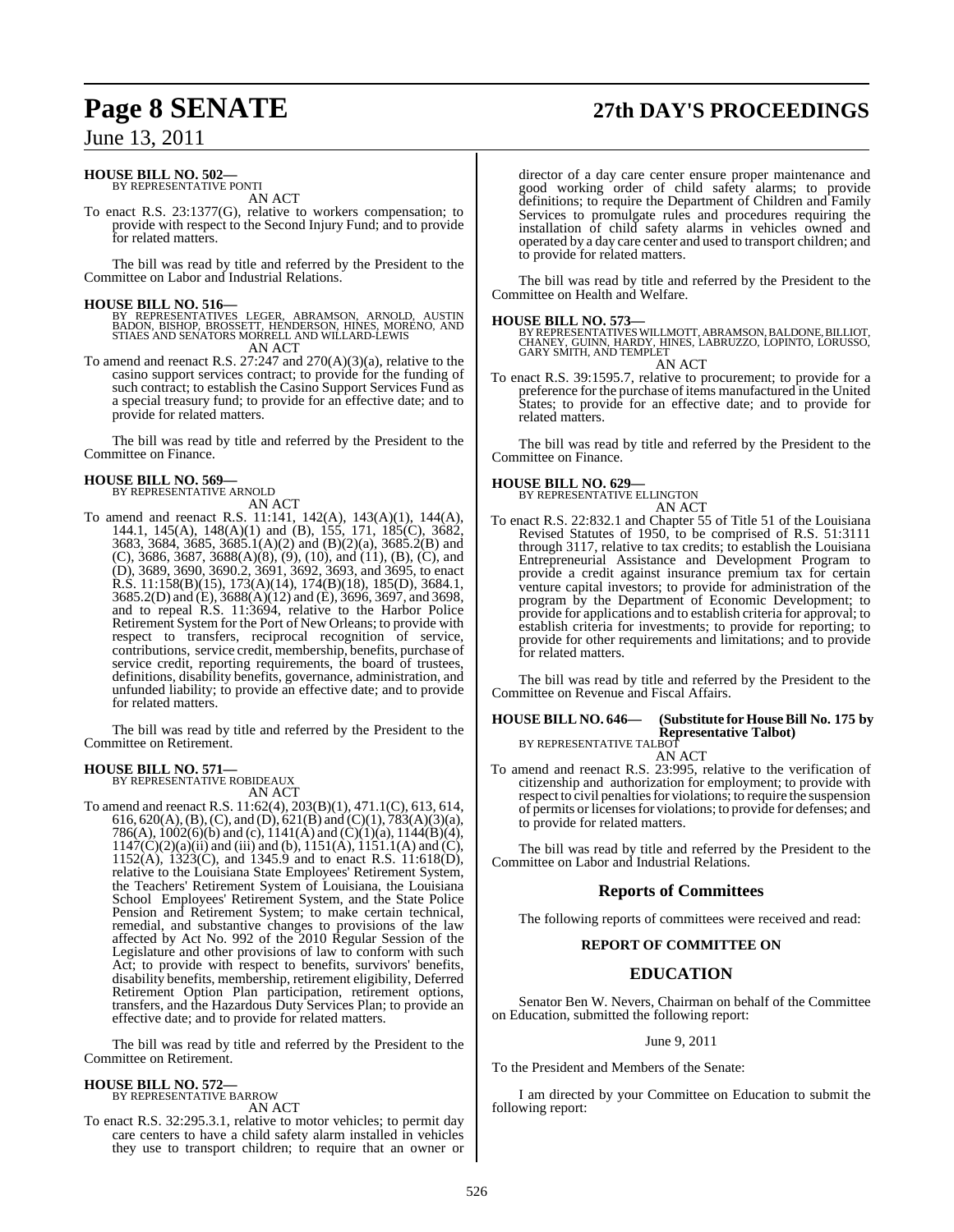## **27th DAY'S PROCEEDINGS Page 9 SENATE**

# June 13, 2011

### **HOUSE CONCURRENT RESOLUTION NO. 145—**

BY REPRESENTATIVE TIM BURNS A CONCURRENT RESOLUTION

To urge and request all members of city, parish, and other local public school boards to voluntarily substitute teach in a public elementary or secondary school located in their respective school systems.

Reported favorably.

# **HOUSE CONCURRENT RESOLUTION NO. 150—** BY REPRESENTATIVE DOWNS AND SENATOR NEVERS A CONCURRENT RESOLUTION

To urge and request that the State Board of Elementary and Secondary Education work in collaboration with the State Library of Louisiana and LOUIS: The Louisiana Library Network to ensure the funding of library research databases and to negotiate the most advantageous prices for school libraries in Louisiana.

Reported favorably.

#### **HOUSE BILL NO. 79—** BY REPRESENTATIVE RITCHIE

AN ACT

To amend and reenact R.S. 17:3217.1(C)(1), the heading of Chapter 41 of Title 17 of the Louisiana Revised Statutes of 1950, and  $3951(A)$  and R.S.  $36:651(G)(2)$ , relative to secondary education; to provide relative to the name of the High School Redesign Commission; to provide relative to high school redesign with respect to vocational and technical education; and to provide for related matters.

Reported favorably.

## **HOUSE BILL NO. 95—** BY REPRESENTATIVE CHANEY

AN ACT

To enact R.S. 17:221(K), relative to compulsory school attendance; to exempt from the compulsory school attendance law and other related provisions certain students who are at least seventeen years of age and have been issued a Louisiana high school equivalency diploma; and to provide for related matters.

Reported favorably.

**HOUSE BILL NO. 232—** BY REPRESENTATIVES LORUSSO AND BISHOP AN ACT

To amend and reenact R.S. 29:36.1(G), relative to members of the Louisiana National Guard; to provide with respect to the tuition exemption for family members of a member of the Louisiana National Guard; and to provide for related matters.

Reported favorably.

### **HOUSE BILL NO. 368—** BY REPRESENTATIVE ARNOLD

AN ACT

To enact R.S. 41:905, relative to the Orleans Parish School Board; to provide for the sale of unused immovable school property to public bodies without the necessity of procedures otherwise provided by law; to provide that the sale shall be for not less than the property's appraised value; and to provide for related matters.

Reported with amendments.

## **HOUSE BILL NO. 421—** BY REPRESENTATIVE CARTER

AN ACT

To enact R.S. 17:3991.1, relative to charter schools; to provide relative to corporate donations to charter schools; to provide for

enrollment preferences and membership on the governing or management board of a charter school for certain major corporate donors; and to provide for related matters.

Reported with amendments.

## **HOUSE BILL NO. 454—** BY REPRESENTATIVE HARRISON

AN ACT

To amend and reenact R.S. 17:500.2(A)(1), 1176, 1202(A)(1), and  $1206.2(A)(1)$ , relative to the granting of certain types of leave by a city, parish, or other local public school board; to provide relative to the requirement that the board grant certain sabbatical leave requests; to provide relative to the requirement that the board permit certain employees to take extended sick leave; to provide exceptions to such requirements; to provide an effective date; and to provide for related matters.

Reported with amendments.

## **HOUSE BILL NO. 517—** BY REPRESENTATIVE LEBAS

AN ACT

To amend and reenact R.S. 25:652(E) and to enact R.S. 25:652(F), relative to the Council for the Development of French in Louisiana; to provide relative to compensation of council members; to authorize members to receive a per diem and certain expense reimbursements; to provide for membership; to authorize certain elected officials to serve as nonvoting council members; and to provide for related matters.

Reported favorably.

**HOUSE BILL NO. 526—** BY REPRESENTATIVES ROBIDEAUX, CARMODY, CARTER, DOERGE, GISCLAIR, GUINN, HARDY, HENDERSON, HENSGENS, PATRICIA SMITH, AND ST. GERMAIN AN ACT

To enact R.S.  $17:3351(A)(5)(b)(iii)(cc)$ , to authorize the Board of Supervisors of Community and Technical Colleges to increase tuition and mandatory fee amounts at institutions under its supervision and management; to provide limitations; to provide applicability; to provide for implementation, including provisions for the uniform imposition of tuition and mandatory fee amounts on a per-credit-hour basis; to provide an effective date; and to provide for related matters.

Reported favorably.

#### **HOUSE BILL NO. 537—**

BY REPRESENTATIVE TUCKER AND SENATOR APPEL AN ACT

To amend and reenact R.S. 17:3217, to enact R.S. 17:3230 and Part III-A of Chapter 26 of Title 17 of the Louisiana Revised Statutes of 1950, to be comprised of R.S. 17:3241, and to repeal R.S. 17:3215(2), relative to postsecondary education; to provide for the transfer of the University of New Orleans to the University of Louisiana System; to provide relative to the transfer of the facilities, resources, funds, obligations, and functions of the institution and related foundations; to provide for the transition responsibilities of the impacted institution and management boards and the division of administration; to provide for cooperative agreements; to provide relative to accreditation issues; to provide relative to funding; to provide relative to employees; to provide for effectiveness; and to provide for related matters.

Reported with amendments.

#### **HOUSE BILL NO. 549—**

BY REPRESENTATIVES TUCKER, ANDERS, ARNOLD, BOBBY BADON,<br>BURFORD, HENRY BURNS, CARMODY, CARTER, CHANDLER,<br>CHANEY, CONNICK, DOVE, DOWNS, EDWARDS, FOIL, GREENE,<br>GUILLORY, HARDY, HARRISON, HOFFMANN, HUTTER, KATZ, LIGI,<br>LITTLE, AND WILLIAMS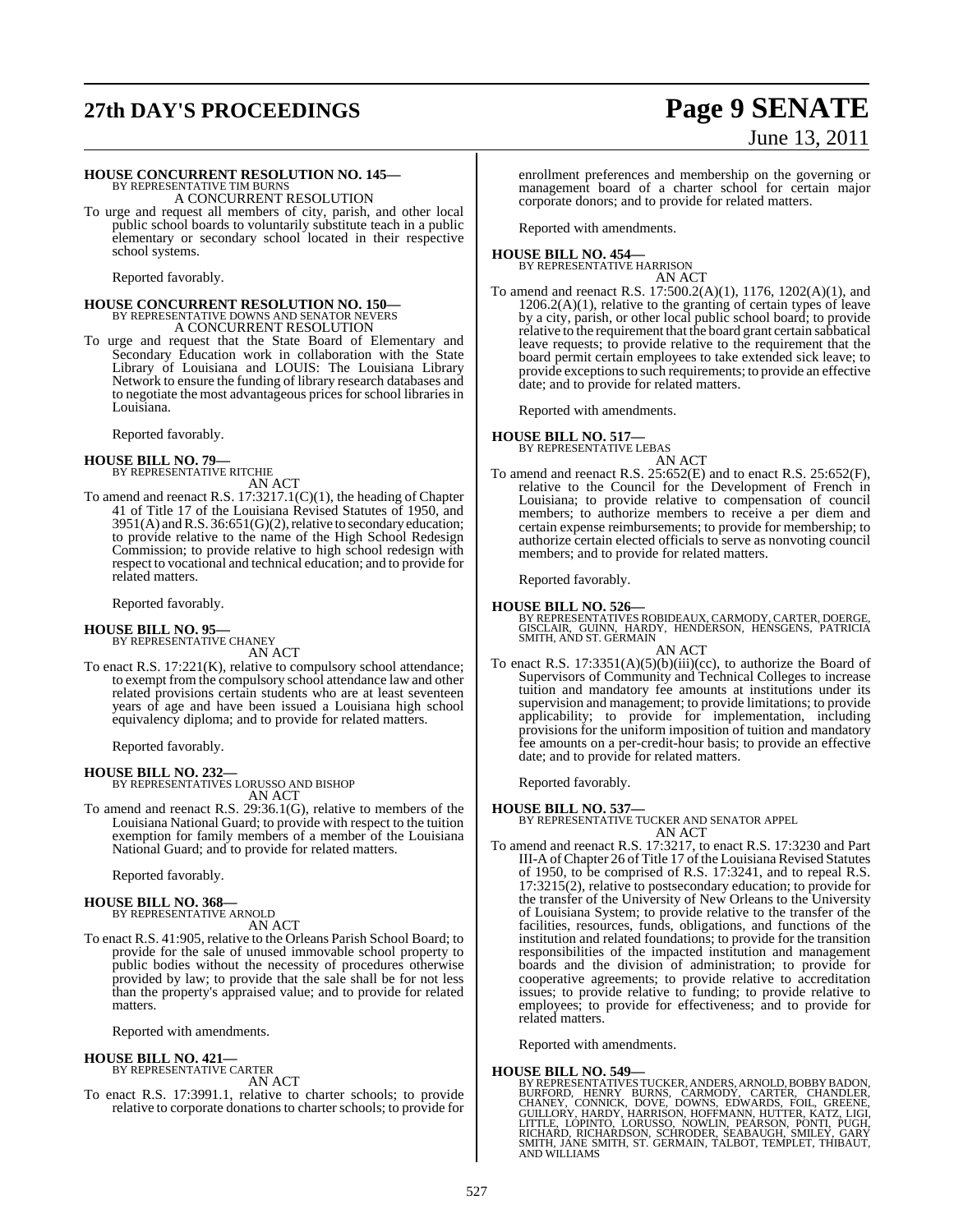AN ACT

To amend and reenact R.S.  $17:3139(B)$ ,  $(C)(3)(a)$  and (5)(introductory paragraph) and (i), (D), (F)(introductory paragraph),  $(4)$ , and  $(5)$ , and  $(G)(1)$ ,  $(2)$ (introductory paragraph) and (iii), and (3)(introductory paragraph), and 3386(E), to enact R.S. 17:3139(C)(1)(e) and  $(5)(j)$  and  $(6)(4)$  and  $(5)$ , and to repeal R.S. 17:3139(F)(6), relative to the Louisiana Granting Resources and Autonomy for Diplomas Act; to provide for additional operational autonomies to be granted to public postsecondary education institutions, including but not limited to authority and exemptions relative to budgetary management, capital outlay, and procurement; to provide relative to required reporting by public postsecondary education institutions and certain cost data to be included in such reports; to provide relative to renewal periods of institutions' performance agreements by the Board of Regents; to require achievement of certain standards for retention of first-year students; to require the Board of Regents to report on the standardization of student tracking and records systems and the performance of institutions relative thereto; to provide relative to the retention of certain unused funds by certain institutions; to direct the Louisiana State Law Institute to redesignate certain statutory provisions; to provide for applicability; to provide for an effective date; and to provide for related matters.

Reported with amendments.

### **HOUSE BILL NO. 559—** BY REPRESENTATIVE ROSALIND JONES AN ACT

To enact R.S.  $17:81(W)$  and  $3996(B)(13)$ , relative to governing authorities of public elementary and secondary schools; to require such governing authoritiesto publish certain information on their websites; and to provide for related matters.

Reported with amendments.

### **HOUSE BILL NO. 589—** BY REPRESENTATIVES CHANEY AND DOWNS AN ACT

To amend and reenact R.S.  $17:3048.1(A)(1)(e)(viii)$  and (x), relative to academic standards for a Taylor Opportunity Program for Students award; to provide relative to the high school core curriculum requirements for certain students to be eligible for an Opportunity, Performance, or Honors award; to provide applicability; to provide effectiveness; to provide an effective date; and to provide for related matters.

Reported favorably.

#### **HOUSE BILL NO. 628—**

BY REPRESENTATIVES LEGER, ELLINGTON, AND KATZ AN ACT

To enact R.S. 17:3351.11(D), relative to tuition and fees at the Louisiana State University Health Sciences Centers; to authorize the Board of Supervisors of Louisiana State University and Agricultural and Mechanical College to increase tuition and fee amounts for specified schools of the Louisiana State University Health Sciences Centers; to provide limitations; and to provide for related matters.

Reported favorably.

Respectfully submitted, BEN W. NEVERS Chairman

#### **REPORT OF COMMITTEE ON**

#### **FINANCE**

Senator Michael J. "Mike" Michot, Chairman on behalf of the Committee on Finance, submitted the following report:

## **Page 10 SENATE 27th DAY'S PROCEEDINGS**

June 11, 2011

To the President and Members of the Senate:

I am directed by your Committee on Finance to submit the following report:

#### **SENATE BILL NO. 229—** BY SENATOR MARIONNEAUX

AN ACT

To amend and reenact R.S. 33:2002(A)(1) and (4)(a), 2218.2(A)(1) and (2)(a), 2218.8(B) and (G) and 2218.10 and to enact Subpart F of Part III of Chapter 6 of Title 40 of the Louisiana Revised Statutes of 1950, to be comprised of R.S. 40:1460.3, relative to additional pay for certain law enforcement officers; to increase the amount of monthly compensation; and to provide for related matters.

Reported by substitute.

Respectfully submitted, MICHAEL J. "MIKE" MICHOT Chairman

#### **REPORT OF COMMITTEE ON**

### **LOCAL AND MUNICIPAL AFFAIRS**

Senator A. G. Crowe, Chairman on behalf of the Committee on Local and Municipal Affairs, submitted the following report:

June 9, 2011

To the President and Members of the Senate:

I am directed by your Committee on Local and Municipal Affairs to submit the following report:

### **HOUSE CONCURRENT RESOLUTION NO. 113—** BY REPRESENTATIVES BISHOP AND STIAES A CONCURRENT RESOLUTION

To urge and request that Louisiana Specific Services Sign Program signs be placed in New Orleans to notify the motoring public of the locations of restaurants, gas stations, hotels, and other services.

Reported with amendments.

#### **HOUSE BILL NO. 98—**

BY REPRESENTATIVE RICHARD AN ACT

To repeal Article VI, Section 29 of the Constitution of 1921, continued as a statute by Article XIV, Section 19 of the Constitution of 1974, Article XIV, Sections 24, 24.2 through 24.9, 24.11 through 24.23, and 31.7, continued as statutes by Article XIV, Section 16(A) of the Constitution of 1974, and Article XVI, Section 6 of the Constitution of 1921, continued as a statute by Article XIV, Sections 16(A) and 32 of the Constitution of 1974 and Part VI of Chapter 2 of Title 33 of the Louisiana Revised Statutes of 1950, comprised of R.S. 33:1271 through 1285, relative to revision of local government laws pursuant to House Concurrent Resolution No. 218 of the 2009 Regular Session of the Legislature; including provisions to repeal certain constitution ancillaries that are no longer effective, including but not limited to provisions superseded by later constitutional provisions or legislative enactments, to repeal provisions for the parish commission form of government, and to direct the Louisiana State Law Institute to redesignate certain provisions of Title 33 of the Louisiana Revised Statutes of 1950, relative to judicial branch functions and local sales taxes to Titles 13 and 47 of the Louisiana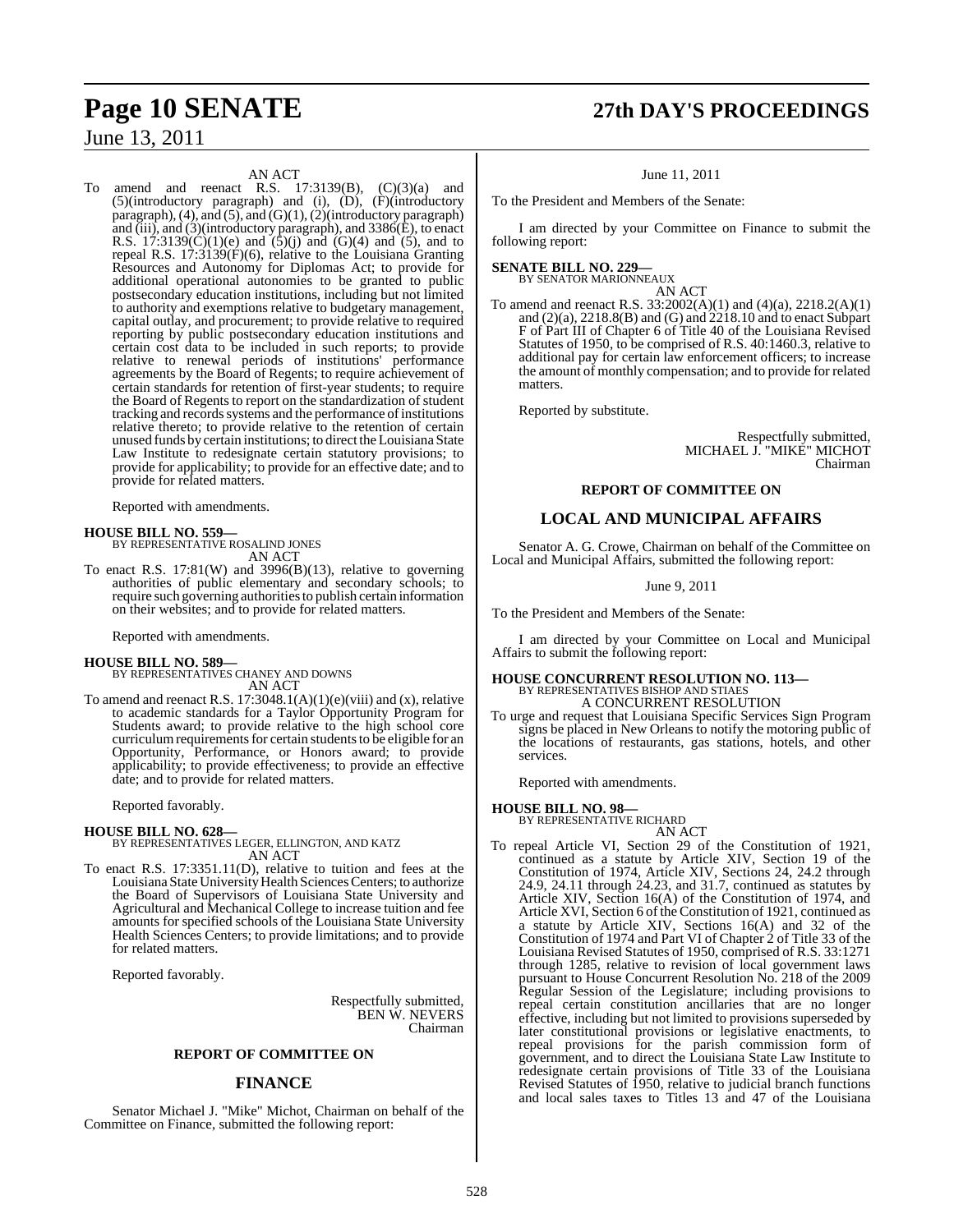## **27th DAY'S PROCEEDINGS Page 11 SENATE**

# June 13, 2011

Revised Statutes of 1950 respectively; to provide for redesignation of statutes and citations; and to provide for related matters.

Reported favorably.

#### **HOUSE BILL NO. 160—** BY REPRESENTATIVE SAM JONES

AN ACT

To enact R.S.  $33:103(C)(1)(m)$  and  $4780.46.1$ , relative to the parish of St. Mary; to provide relative to the planning and zoning commission and to the board of adjustment; to authorize the parish governing authority to pay a per diem to members of the commission and the board; to provide for the rate of per diem and the number of meetings for which per diem is to be paid; to require the governing authority to pay per diem from parish funds; and to provide for related matters.

Reported favorably.

**HOUSE BILL NO. 315—** BY REPRESENTATIVES ROY AND HAZEL AN ACT

To enactR.S. 33:4574.5(E), relative to the Alexandria/Pineville Area Convention and Visitors Bureau; to authorize the bureau to use certain revenues for certain purposes; to provide for effectiveness; and to provide for related matters.

Reported favorably.

### **HOUSE BILL NO. 324—**

BY REPRESENTATIVE RICHARDSON AN ACT

To enact R.S. 13:2575.4, relative to the city of Central; to provide relative to administrative adjudication of certain ordinance violations; to provide definitions for certain violations; to provide relative to the types of violations subject to administrative adjudication procedures; and to provide for related matters.

Reported favorably.

### **HOUSE BILL NO. 327—**

BY REPRESENTATIVES ROY AND HAZEL AN ACT

To amend and reenact R.S. 33:2740.46(B)(2), relative to the city of Alexandria; to provide relative to the Alexandria Central Economic Development District; to extend the boundaries of the district; and to provide for related matters.

Reported with amendments.

## **HOUSE BILL NO. 328—** BY REPRESENTATIVE ROBIDEAUX

AN ACT

To amend and reenact R.S. 25:283, relative to the Lafayette Parish Law Library Commission; to provide for revenues of the Lafayette Parish Law Library Commission; to increase fees collected for the library; and to provide for related matters.

Reported favorably.

### **HOUSE BILL NO. 333—**

BY REPRESENTATIVE DANAHAY AN ACT

To amend and reenact R.S. 33:1994(B), relative to the city of Lake Charles; to provide relative to the maximum work hours required of certain employees of the city's fire department in a certain time period; and to provide for related matters.

Reported favorably.

#### **HOUSE BILL NO. 336—**

BY REPRESENTATIVE GUINN AN ACT

To amend and reenact R.S. 33:4581(B), relative to the boundaries of the Flyway Byway Commission; to add territory in Cameron Parish to the district; and to provide for related matters.

Reported favorably.

#### **HOUSE BILL NO. 353—** BY REPRESENTATIVE ARNOLD

AN ACT To amend and reenact R.S. 46:1095(B)(1) and to reenact R.S. 46:1095(C), relative to Orleans Parish; to provide relative to the Parish Hospital Service District for the parish of Orleans; to provide relative to the membership of the governing boards of the two areas of the district; to reenact provisions relative to such governing boards; and to provide for related matters.

Reported with amendments.

#### **HOUSE BILL NO. 356—**

BY REPRESENTATIVES BROSSETT AND LEGER AN ACT

To amend and reenact R.S. 33:4530(A), relative to the city of New Orleans; to provide relative to the Public Belt Railroad Commission for the city of New Orleans; to provide relative to the appointment and terms of commission members; and to provide for related matters.

Reported favorably.

## **HOUSE BILL NO. 374—** BY REPRESENTATIVE RICHARDSON

AN ACT

To enact R.S. 33:423(C), relative to municipal police chiefs; to provide relative to the powers granted to an elected police chief in any municipality governed by the Lawrason Act; to authorize the police chief to effect disciplinary action, dismiss police personnel, and to make provisional appointments to fill vacancies in the police department; to provide limitations and exceptions; and to provide for related matters.

Reported favorably.

### **HOUSE BILL NO. 451—**

BY REPRESENTATIVE DOVE AN ACT

To amend and reenact R.S.  $46:1053(M)(2)$  and  $(3)(a)$  and to enact R.S. 46:1053(M)(3)(c), relative to Terrebonne Parish; to provide relative to Hospital Service District No. 1; to provide relative to the governing board of the district; to provide relative to the terms of board members; and to provide for related matters.

Reported favorably.

#### **HOUSE BILL NO. 504—** BY REPRESENTATIVE LANDRY

AN ACT

To enact R.S. 33:4574.1.1(S), relative to cooperative endeavor agreements for the use of funds received from a parish tourist commission; to authorize such agreements between local school boards and certain municipalities relative to youth recreation; and to provide for related matters.

Reported favorably.

### **HOUSE BILL NO. 576—** BY REPRESENTATIVE LEGER

AN ACT

To amend and reenact the heading of Chapter 27-E of Title 33 of the Louisiana Revised Statutes of 1950 and R.S. 33:9039.61, 9039.62, 9039.65(3), 9039.66(A)(1) and (J), and 9039.68(B)(1)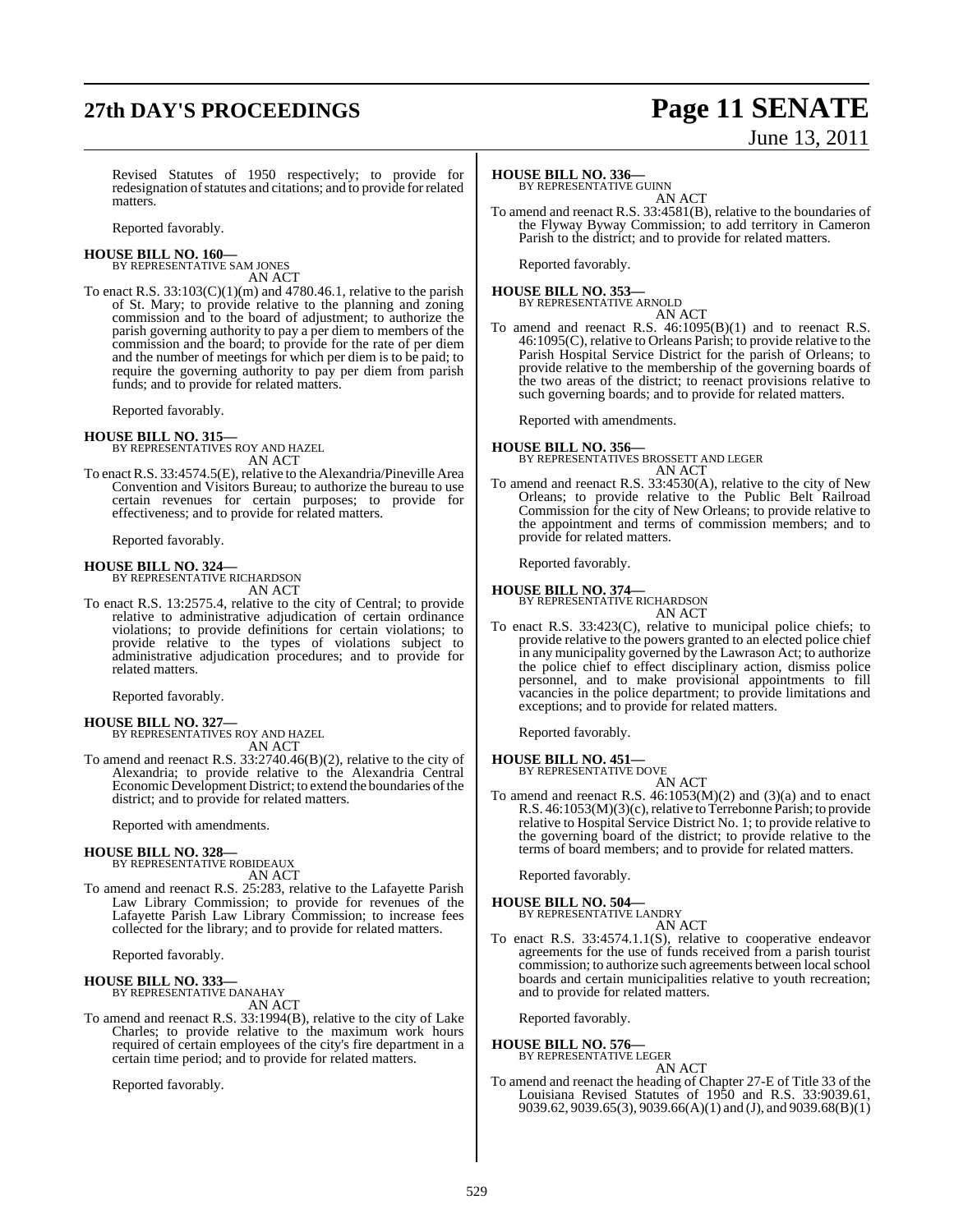and (2), relative to the Greater New Orleans Biosciences Economic Development District; to change the name of the Greater New Orleans Biosciences Economic Development District to the BioDistrict New Orleans; to provide for definitions; to change the composition of the board of commissioners and the advisory committee for the BioDistrict New Orleans; to modify certain subdistrict designations; and to provide for related matters.

Reported with amendments.

## **HOUSE BILL NO. 613—** BY REPRESENTATIVE MORRIS

AN ACT

To enact R.S. 33:2738.86, relative to Caddo Parish; to provide relative to the North Caddo Hospital Service District; to authorize the governing authority of the district to levy a sales and use tax, subject to voter approval; to provide for the use of tax proceeds; and to provide for related matters.

Reported favorably.

Respectfully submitted, A. G. CROWE Chairman

#### **REPORT OF COMMITTEE ON**

### **TRANSPORTATION, HIGHWAYS AND PUBLIC WORKS**

Senator William Joseph McPherson, Jr., Chairman on behalf of the Committee on Transportation, Highways and Public Works, submitted the following report:

June 9, 2011

To the President and Members of the Senate:

I am directed by your Committee on Transportation, Highways and Public Works to submit the following report:

**HOUSE CONCURRENT RESOLUTION NO. 119—** BY REPRESENTATIVES ST. GERMAIN, BARROW, AND THIBAUT AND SENATOR MARIONNEAUX

A CONCURRENT RESOLUTION

To urge and request the Department of Transportation and Development to revert lane adjustments that were implemented as part of the ongoing I-10 Mississippi River Bridge, otherwise known as the Horace A. Wilkinson Bridge, signing and striping project.

Reported favorably.

### **HOUSE CONCURRENT RESOLUTION NO. 140—** BY REPRESENTATIVE ST. GERMAIN

A CONCURRENT RESOLUTION

To urge and request members of the United States Congress to oppose any legislation allowing an increase in truck weight and size.

Reported favorably.

#### **HOUSE BILL NO. 34—**

BY REPRESENTATIVE BROSSETT AN ACT

To enact R.S. 29:726.3, relative to the Louisiana Homeland Security and Emergency Assistance and Disaster Act; to provide for the development, operation, and maintenance of a critical incident planning and mapping system; to provide for responsibilities of the Governor's Office of Homeland Security and Emergency

## **Page 12 SENATE 27th DAY'S PROCEEDINGS**

Preparedness; to require that certain entities provide critical information to be included in the system; to provide definitions; and to provide for related matters.

Reported favorably.

#### **HOUSE BILL NO. 70—** BY REPRESENTATIVE JANE SMITH

AN ACT

To repeal R.S. 33:1418(B), relative to hybrid or alternative fuel vehicles and to the use of such vehicles by agencies of political subdivisions; to repeal an exemption from the authority to use such vehicles; and to provide for related matters.

Reported favorably.

**HOUSE BILL NO. 182—** BY REPRESENTATIVE GIROD JACKSON

AN ACT

To amend and reenact R.S. 38:2225.2.1(A)(3), relative to public contracts; to extend the time relative to the utilization of designbuild contracts under certain circumstances; and to provide for related matters.

Reported favorably.

#### **HOUSE BILL NO. 243—**

BY REPRESENTATIVE MORENO

```
AN ACT
```
To amend and reenact R.S. 32:365(A)(1), relative to equipment of motor vehicles; restricts the use or installation of a television receiver, screen, or other means of visually receiving a television broadcast or video signal in a motor vehicle; removes the requirement for a television receiver or screen to be located behind the driver's seat; and to provide for related matters.

Reported favorably.

#### **HOUSE BILL NO. 249—**

BY REPRESENTATIVE GUINN AN ACT

To enact R.S. 32:127.1, relative to highway right-of-way crossings; to authorize golf carts to cross Louisiana Highway 90 and Louisiana Highway 99 in the town of Welsh; and to provide for related matters.

Reported with amendments.

**HOUSE BILL NO. 342—**<br>BY REPRESENTATIVES EDWARDS, ARMES, BALDONE, HENRY<br>BURNS, BURRELL, CARMODY, CHANDLER, DIXON, DOERGE,<br>DOWNS, ELLINGTON, GISCLAIR, GUILLORY, HARDY, HENRY, HILL,<br>HINES, HOFFMANN, HOWARD, JOHNSON, SAM JONE AN ACT

To enact R.S. 38:2212.10, relative to public contracts; to provide for the verification of employees engaged in public contract work; to provide for penalties; and to provide for related matters.

Reported with amendments.

#### **HOUSE BILL NO. 365—**

BY REPRESENTATIVES HOWARD AND DOWNS

### AN ACT

To amend and reenact R.S.  $38:2212(A)(1)(b)(ii)(aa)$  and (bb) and  $(3)(c)(ii)$  and to enact R.S.  $38:2212(\hat{T})$ , relative to the public bid law; to make changes to requirements for the bid form; to specify what prices are utilized forthe construction of a building in conjunction with public bid; to require who shall submit other documentation in addition to a bid form and when that documentation shall be submitted; and to provide for related matters.

Reported with amendments.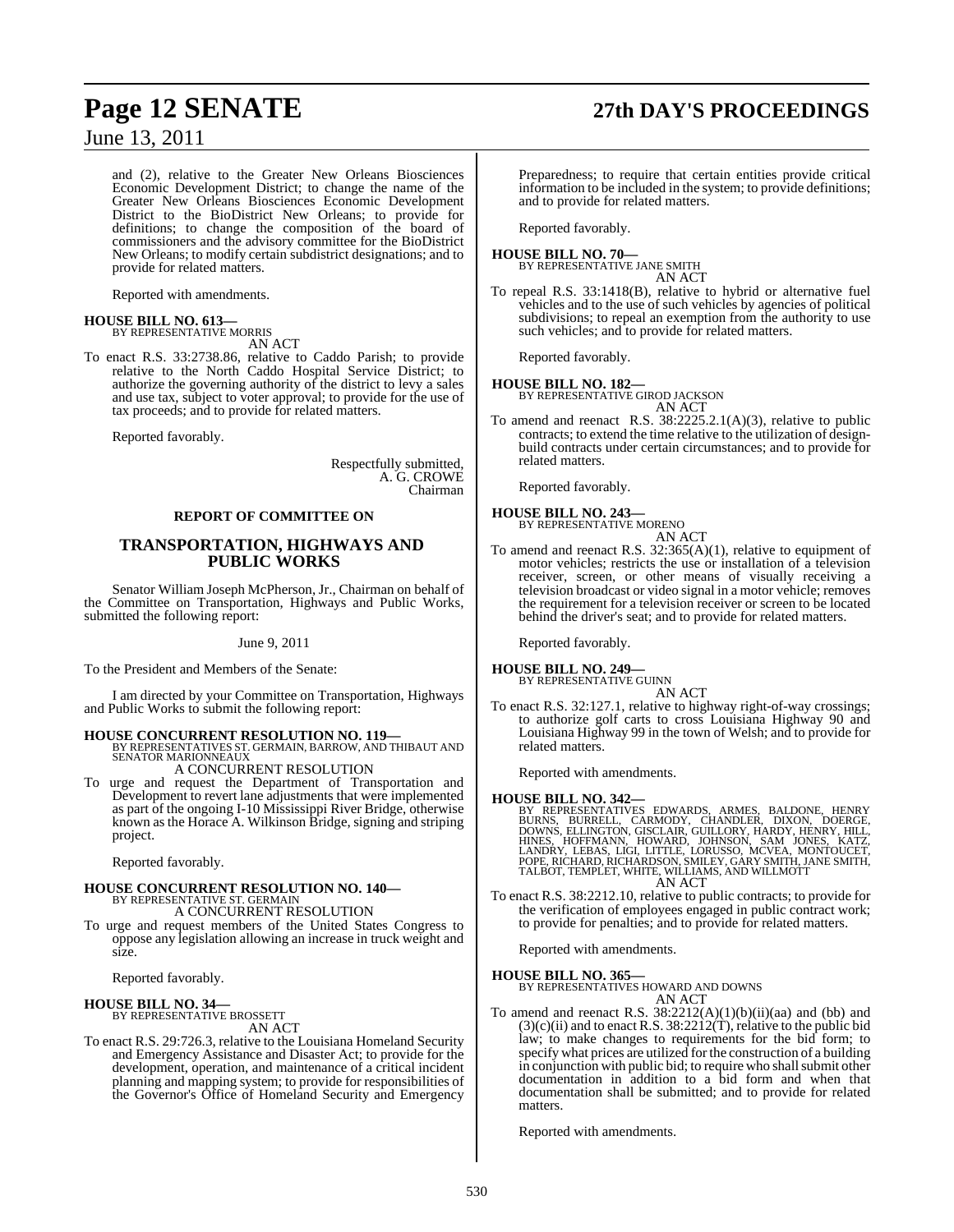## **27th DAY'S PROCEEDINGS Page 13 SENATE**

# June 13, 2011

**HOUSE BILL NO. 378—** BY REPRESENTATIVE ELLINGTON

AN ACT

To amend and reenact R.S. 38:2191, relative to public contracts; to provide for progressive stage payments made under public contracts; and to provide for related matters.

Reported favorably.

**HOUSE BILL NO. 513—**

BY REPRESENTATIVES WILLIAMS, AUSTIN BADON, BOBBY BADON,<br>BARROW, BILLIOT, HENRY BURNS, BURRELL, DIXON, DOWNS,<br>GALLOT, GISCLAIR, GUINN, HOWARD, LOPINTO, MONTOUCET,<br>SIMON, PATRICIA SMITH, ST. GERMAIN, AND WOOTON AN ACT

To amend and reenact R.S. 32:1(4), (4.2), (13), and (65), 212(A), and  $232(1)(a)$  and (b) and R.S. 47:463.148(B), (C), and (D)(1), to enactR.S. 32:74(C) and 329.1, and to repealR.S. 32:197(B) and 329, relative to bicycles and traffic; to amend, enact, and repeal provisions relative to bicycles and traffic; to amend provisions for the "Share the Road" license plate; and to provide for related matters.

Reported with amendments.

## **HOUSE BILL NO. 534—** BY REPRESENTATIVE CARTER

AN ACT

To amend and reenact R.S. 22:1457(A)(2), R.S. 32:402(B)(1)(a)(ii)(bb), 402.1(A)(introductory paragraph), (1),  $(2)(\text{introductory paragraph}),$  (a), and (g),  $407(\text{A})(2)(\text{a}), (4),$  and (6), 408(A)(4)(a), 408.1(introductory paragraph) and (2), 416, 417(A), 422, 422.1, R.S. 40:1461(A) and (C), R.S. 47:305.26 and 479.1 and to repeal R.S. 17:270, 271, and 271.1, R.S.  $32:402.1(A)(2)(h)$  and  $(3)(a)$  and  $(b)$ ,  $(B)$ , and  $(C)$  and  $402.2$ , relative to driver's education programs; to consolidate all driver's education programs and instruction under the Department of Public Safety and Corrections, public safety services; to remove all driver's education programs and instruction from the Department of Education; and to provide for related matters.

Reported with amendments.

**HOUSE BILL NO. 583—** BY REPRESENTATIVE WILLMOTT

AN ACT

To enact R.S. 32:334, relative to motor vehicle lamps; to prohibit operation of a motor vehicle with certain lamps; to prohibit installation of certain lamps on a motor vehicle; to prohibit issuance of an official certificate of inspection; to provide for penalties; and to provide for related matters.

Reported favorably.

#### **HOUSE BILL NO. 637— (Substitute for HouseBill No. 252 by Representative Doerge)**

BY REPRESENTATIVE DOERGE AN ACT

To amend and reenact R.S. 56:1948.5(52) and (53), relative to Louisiana Byways designations; to delete the Bienville Trace I and Bienville Trace II byway designations; to designate a section of certain highways as the Boom or Bust Byway; to designate a section of certain highways as the Dixie Overland Byway; and to provide for related matters.

Reported favorably.

#### **HOUSE BILL NO. 640— (Substitute for HouseBill No. 430 by Representative Billiot)** BY REPRESENTATIVE BILLIOT

AN ACT

To amend and reenactR.S. 38:213, 225(A)(1)(a) and (2) and (D), and 226 and to enact R.S. 38:321.1, relative to levee districts and flood control structures; to restrict access upon a levee or flood control structure in certain circumstances; to provide for penalties; to provide exceptions for access upon public levees or flood control structures; to provide relative to the obstruction of

levees; to provide for the authority for a board or commission having jurisdiction over a levee to issue or renew permits or letters of no objection; to authorize a levee district or levee drainage district to purchase certain items through an existing public contract of another political subdivision; and to provide for related matters.

Reported with amendments.

Respectfully submitted, JOE MCPHERSON, Chairman

#### **Senate Bills and Joint Resolutions on Second Reading Reported by Committees**

**SENATE BILL NO. 46—**

BY SENATORS SHAW AND LONG AN ACT

To enact R.S. 17:236.4, relative to the Louisiana Virtual School; to provide for enrollment of students; to provide for the responsibilities of school governing authorities; to provide for the adoption of policies; to provide relative to student access to and credit for courses taken through the virtual school; to require notification to students and parents of such virtual school option; to provide for rules; and to provide for related matters.

Reported with amendments by the Committee on Finance.

#### **SENATE COMMITTEE AMENDMENTS**

Amendments proposed by Senate Committee on Finance to Engrossed Senate Bill No. 46 by Senator Shaw

AMENDMENT NO. 1

On page 2, delete line 3, and insert the following:  $\tilde{C}(1)$  The governing authority of each"

AMENDMENT NO. 2 On page 2, line 4, change "**shall**" to "**may**"

#### AMENDMENT NO. 3

On page 2, line 18, change "**not limit**" to "**make every effort to provide**"

On motion of Senator Michot, the committee amendment was adopted. The amended bill was read by title, ordered reengrossed and passed to a third reading.

**SENATE BILL NO. 265—**

BY SENATOR RISER

AN ACT To enact R.S. 22:832.1 and Chapter 55 of Title 51 of the Louisiana Revised Statutes of 1950, to be comprised of R.S. 51:3121 through 3133, relative to the Louisiana Entrepreneurial Assistance and Development program (LEAD); to create the program; to provide for a tax reduction for investors who make investments of eligible capital under the program; to provide for approval of LEAD funds by the department of economic development and to establish criteria for such approval; to provide for the recovery of certain administrative costs; to provide criteria for issuers in which investments will be made; and to provide for related matters.

Reported with amendments by the Committee on Finance.

#### **SENATE COMMITTEE AMENDMENTS**

Amendments proposed by Senate Committee on Finance to Engrossed Senate Bill No. 265 by Senator Riser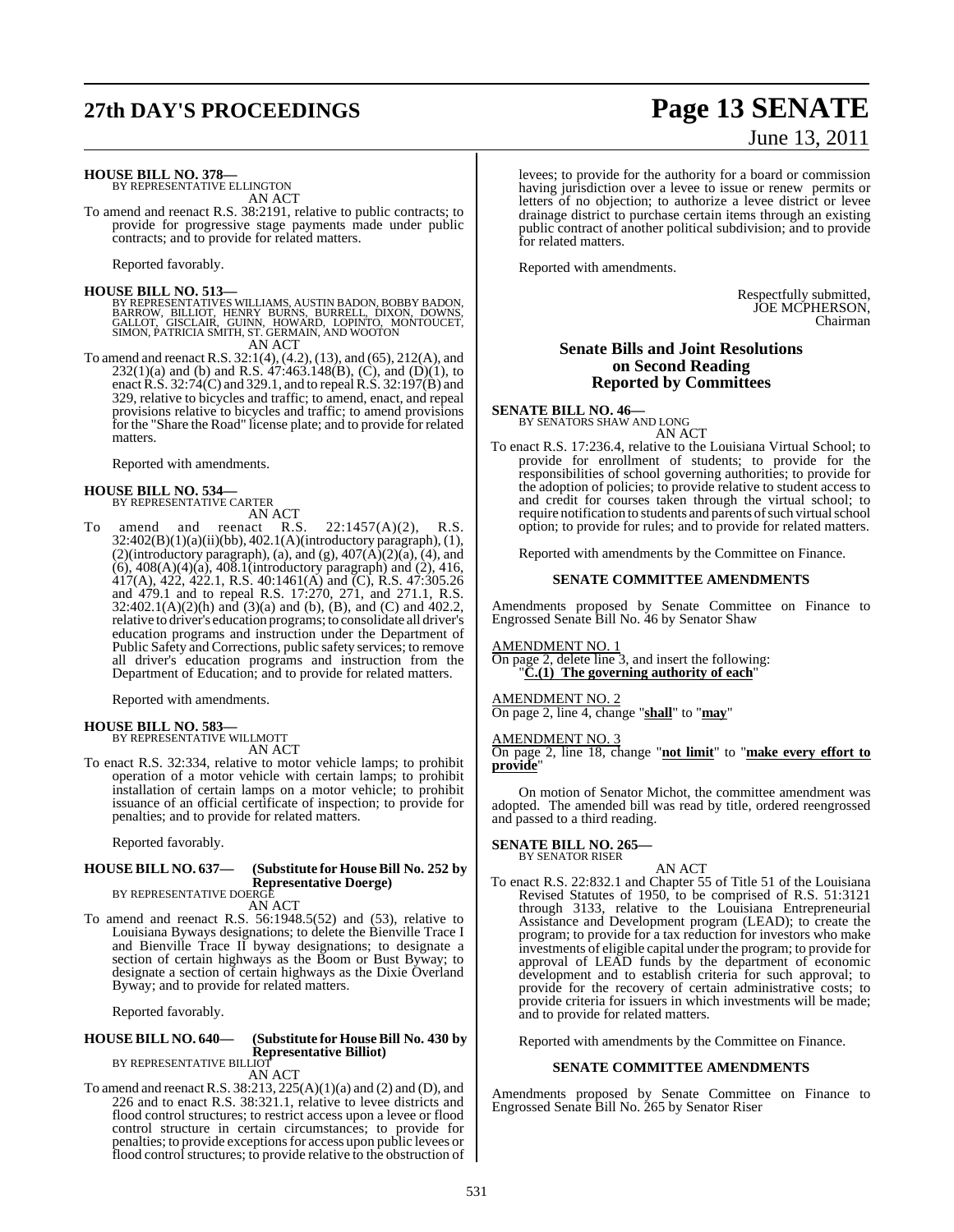#### AMENDMENT NO. 1

On page 1, at the end of line 7, insert the following: "provide for the recovery of certain administrative costs; to"

#### AMENDMENT NO. 2

On page 1, line 14, change "**investment is made**" to "**legislative auditor provides written certification to the secretary of the Louisiana Department of Economic Development that the investment has achieved revenue neutrality**"

#### AMENDMENT NO. 3

On page 5, between lines 18 and 19, insert:

"**(7) "Revenue neutrality" means that the legislative auditor provides written certification to the secretary that the cost to the state of the premium tax credit provided to the investor pursuant to R.S. 22:832.1 will be offset by the revenue to be received by the state from the investments made in eligible businesses by the LEAD fund which received such investor's investment as provided for in the revenue impact assessment filed with the LEAD fund's application as provided for in R.S. 51:3125(A)(6).**"

### AMENDMENT NO. 4

On page 5, line 19, change "**(7)**" to "**(8)**"

#### AMENDMENT NO. 5

On page 5, line 24, after "**R.S. 22:832.1**" and before the period "**.**" insert "**in the year when the legislative auditor provides written certification to the secretary that the investment will achieve revenue neutrality**"

#### AMENDMENT NO. 6

On page 5, line 25, change "**the year of investment of eligible capital**" to "**such year**"

#### AMENDMENT NO. 7 On page 6, delete lines 5 and 6

AMENDMENT NO. 8 On page 6, line 7, change "**(3)**" to "**(2)**"

#### AMENDMENT NO. 9 On page 6, line 9, change "**(4)**" to "**(3)**"

AMENDMENT NO. 10 On page 6, line 11, change "**(5)**" to "**(4)**"

AMENDMENT NO. 11 On page 6, line 19, change "**(6)**" to "**(5)**"

AMENDMENT NO. 12 On page 6, line 28, change "**(7)**" to "**(6)**"

#### AMENDMENT NO. 13

On page 8, between lines 5 and 6, insert the following:

"**D. Any applicant who receives an allocation of eligible capital shall bear any cost, not to exceed fifteen thousand dollars per fiscal year for each applicant, which is allocated to it by the secretary to ensure that all costs of the Louisiana Department of Economic Development associated with administering the program are reimbursed. The secretary shall allocate such costs based upon the proportion that the applicant's allocation of eligible capital bears to the total amount of eligible capital allocated. The amounts collected by the secretary shall be appropriated to the Louisiana Department of Economic Development.**"

#### AMENDMENT NO. 14

On page 13, line 27, change "**value**" to "**revenue**"

On motion of Senator Michot, the committee amendment was adopted. The amended bill was read by title, ordered reengrossed and passed to a third reading.

## **Page 14 SENATE 27th DAY'S PROCEEDINGS**

### **Rules Suspended**

Senator Chaisson asked for and obtained a suspension of the rules to recall House Bill No. 1 from the Committee on Finance.

### **HOUSE BILL NO. 1—**

BY REPRESENTATIVE FANNIN AN ACT

Making appropriations for the ordinary expenses of the executive branch of state government, pensions, public schools, public roads, public charities, and state institutions and providing with respect to the expenditure of said appropriations.

On motion of Senator Chaisson, House Bill No. 1 was read by title and recommitted to the Committee on Finance.

#### **Rules Suspended**

Senator Morrell asked for and obtained a suspension of the rules to recall House Concurrent Resolution No. 163 from the Committee on Transportation, Highways and Public Works.

### **HOUSE CONCURRENT RESOLUTION NO. 163—** BY REPRESENTATIVE LEGER A CONCURRENT RESOLUTION

To memorialize the United States Congress and the President of the United States to take such actions as are necessary to provide adequate funding for essential dredging activities on the Lower Mississippi River.

The resolution was read by title. Senator Morrell moved to concur in the House Concurrent Resolution.

#### **ROLL CALL**

The roll was called with the following result:

#### YEAS

| Mr. President | Guillory    | Morrell       |
|---------------|-------------|---------------|
| Adley         | Heitmeier   | Morrish       |
| Alario        | Jackson     | Mount         |
| Appel         | Kostelka    | Murray        |
| <b>Broome</b> | LaFleur     | <b>Nevers</b> |
| Cheek         | Long        | Peterson      |
| Claitor       | Marionneaux | Riser         |
| Crowe         | Martiny     | Shaw          |
| Donahue       | McPherson   | Thompson      |
| Dorsey        | Michot      | Walsworth     |
| Erdey         | Mills       | Willard-Le    |
| Total - 33    |             |               |

Total - 0

Heitmeier Morrish<br>Jackson Mount Kostelka Murray<br>LaFleur Nevers Peterson<br>Riser McPherson Thompson<br>Michot Walsworth Willard-Lewis

NAYS

#### ABSENT

Amedee Gautreaux Quinn<br>
Chabert Perry Smith Chabert Perry Total - 6

The Chair declared the Senate had concurred in the House Concurrent Resolution, and ordered it returned to the House.

#### **Senator Broome in the Chair**

#### **Rules Suspended**

Senator Thompson asked for and obtained a suspension of the rules to recall Senate Resolution No. 83 from the Committee on Health and Welfare.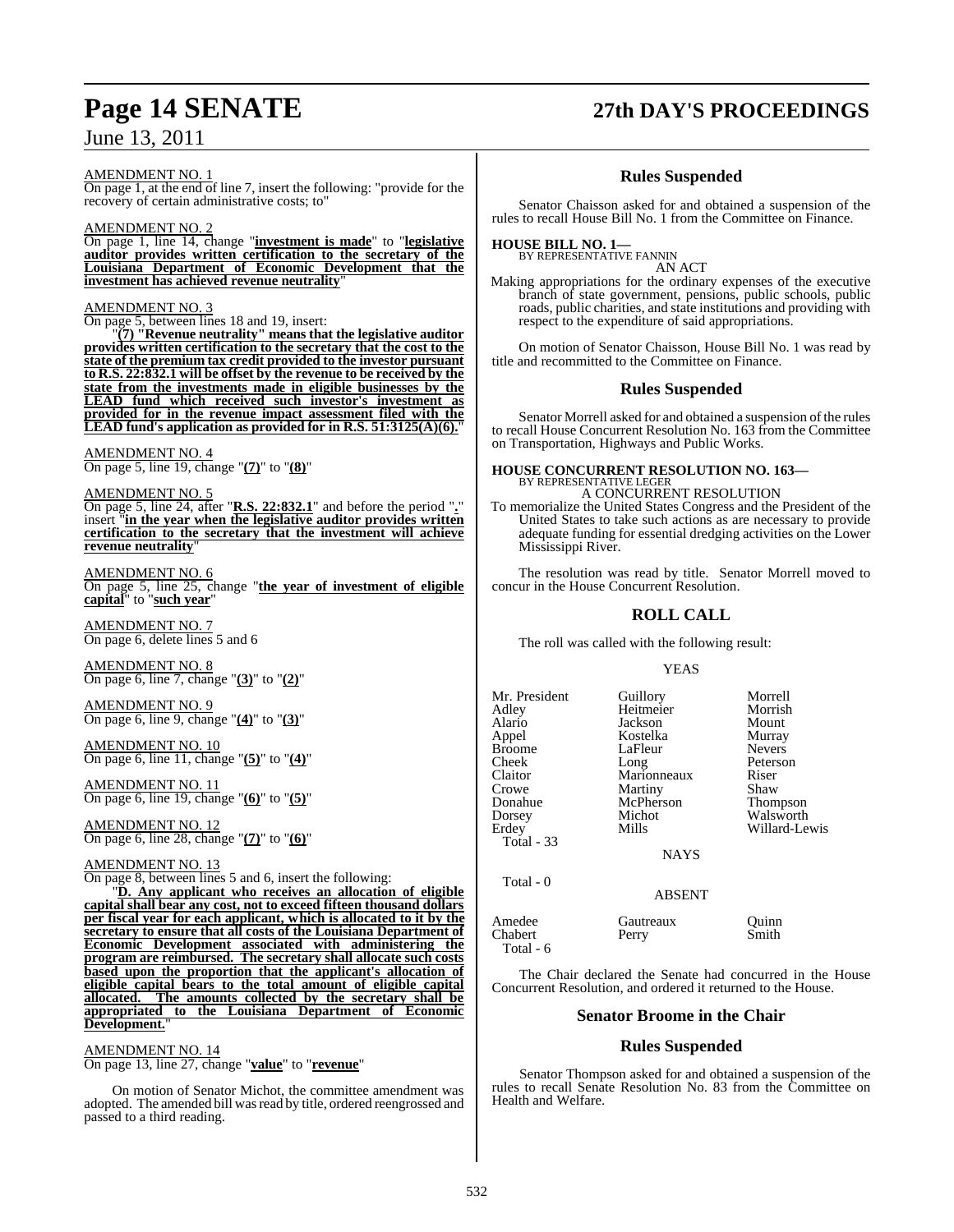## **27th DAY'S PROCEEDINGS Page 15 SENATE**

#### **SENATE RESOLUTION NO. 83—** BY SENATOR THOMPSON

A RESOLUTION

To urge and request the LSU Health Sciences Center-Shreveport and the Department of Health and Hospitals to study the healthcare needs of the Northeast Louisiana Delta region and to make recommendations to the legislature which would increase the provision of healthcare in that area of the state.

On motion of Senator Thompson the resolution was read by title and adopted.

#### **Rules Suspended**

Senator Chaisson asked for and obtained a suspension of the rules to pass over Special Order No. 1.

#### **Senate Bills and Joint Resolutions on Third Reading and Final Passage**

#### **SENATE BILL NO. 170—** BY SENATOR CHAISSON

AN ACT

To enact R.S. 24:35 and to repeal R.S. 24:35.1, relative to legislative redistricting; to provide for the redistricting of the Senate of the Legislature of Louisiana; to provide for effective dates; and to provide for related matters.

The bill was read by title. Senator Chaisson moved the final passage of the bill.

### **ROLL CALL**

The roll was called with the following result:

#### YEAS

| Mr. President<br>Alario<br>Amedee<br>Appel<br>Chabert<br>Cheek<br>Claitor<br>Crowe<br>Total - 24 | Donahue<br>Erdey<br>Heitmeier<br>LaFleur<br>Long<br>Marionneaux<br>Martiny<br>Michot<br><b>NAYS</b> | Mills<br>Morrish<br>Mount<br><b>Nevers</b><br>Perry<br>Riser<br>Thompson<br>Walsworth |
|--------------------------------------------------------------------------------------------------|-----------------------------------------------------------------------------------------------------|---------------------------------------------------------------------------------------|
| Adley<br><b>Broome</b><br>Dorsey<br>Guillory<br>Total - $12$                                     | Jackson<br>Kostelka<br>McPherson<br>Morrell<br><b>ABSENT</b>                                        | Murray<br>Peterson<br>Shaw<br>Willard-Lewis                                           |
| Gautreaux                                                                                        | Ouinn                                                                                               | Smith                                                                                 |

The Chair declared the bill was passed and ordered it sent to the House. Senator Chaisson moved to reconsider the vote by which the bill was passed and laid the motion on the table.

#### **Special Order of the Day No. 1**

Total - 3

**SENATE BILL NO. 57—** BY SENATOR ADLEY AND REPRESENTATIVE LEGER AN ACT

To amend and reenact R.S. 44:5, relative to public records; to provide for the application of public records law to records of the office of the governor; to provide exceptions; and to provide for related matters.

# June 13, 2011

#### **Floor Amendments**

Senator Marionneaux sent up floor amendments.

#### **SENATE FLOOR AMENDMENTS**

Amendments proposed by Senator Marionneaux on behalf of the Legislative Bureau to Engrossed Senate Bill No. 57 by Senator Adley

AMENDMENT NO. 1

On page 2, line 21, change "**impair**" to "**endanger**"

On motion of Senator Marionneaux, the amendments were adopted.

#### **Floor Amendments**

Senator Adley proposed the following amendments.

#### **SENATE FLOOR AMENDMENTS**

Amendments proposed by Senator Adley to Engrossed Senate Bill No. 57 by Senator Adley

AMENDMENT NO. 1 On page 3, line 19, change "**term of**" to "**service in that**"

AMENDMENT NO. 2 On page 3, line 21, between "**exemption**" and "**granted**" insert "**from disclosure**"

AMENDMENT NO. 3 On page 3, line 26, after "E." add "**(1)**"

AMENDMENT NO. 4 On page 4, line 2, between "**exemption**" and "**granted**" insert "**from disclosure**"

#### AMENDMENT NO. 5

On page 4, line 3, change "**After the lapse of ten years, the**" to "**In any event, after the lapse of ten years of the receipt of the records of the office of the governor pursuant to Subsection D, all**"

#### AMENDMENT NO. 6

On page 4, between line 6 and 7, insert the following:

"**(2) All time limitations established by law applicable to the initiation of proceedings for a violation of the Code of Governmental Ethics or a criminal offense that is evidenced by or in a record subject to an exemption from disclosure granted by this Section shall not commence to run until the record becomes a public record.**"

On motion of Senator Adley, the amendments were adopted.

The bill was read by title. Senator Adley moved the final passage of the amended bill.

### **ROLL CALL**

The roll was called with the following result:

Morrish

#### YEAS

Amedee Appel

Jackson Mount<br>LaFleur Murray LaFleur Murray<br>Marionneaux Peterson Marionneaux<br>McPherson Willard-Lewis

#### **NAYS**

| Alario | Guillory  | Perry |
|--------|-----------|-------|
| Amedee | Heitmeier | Riser |
| Appel  | Kostelka  | Shaw  |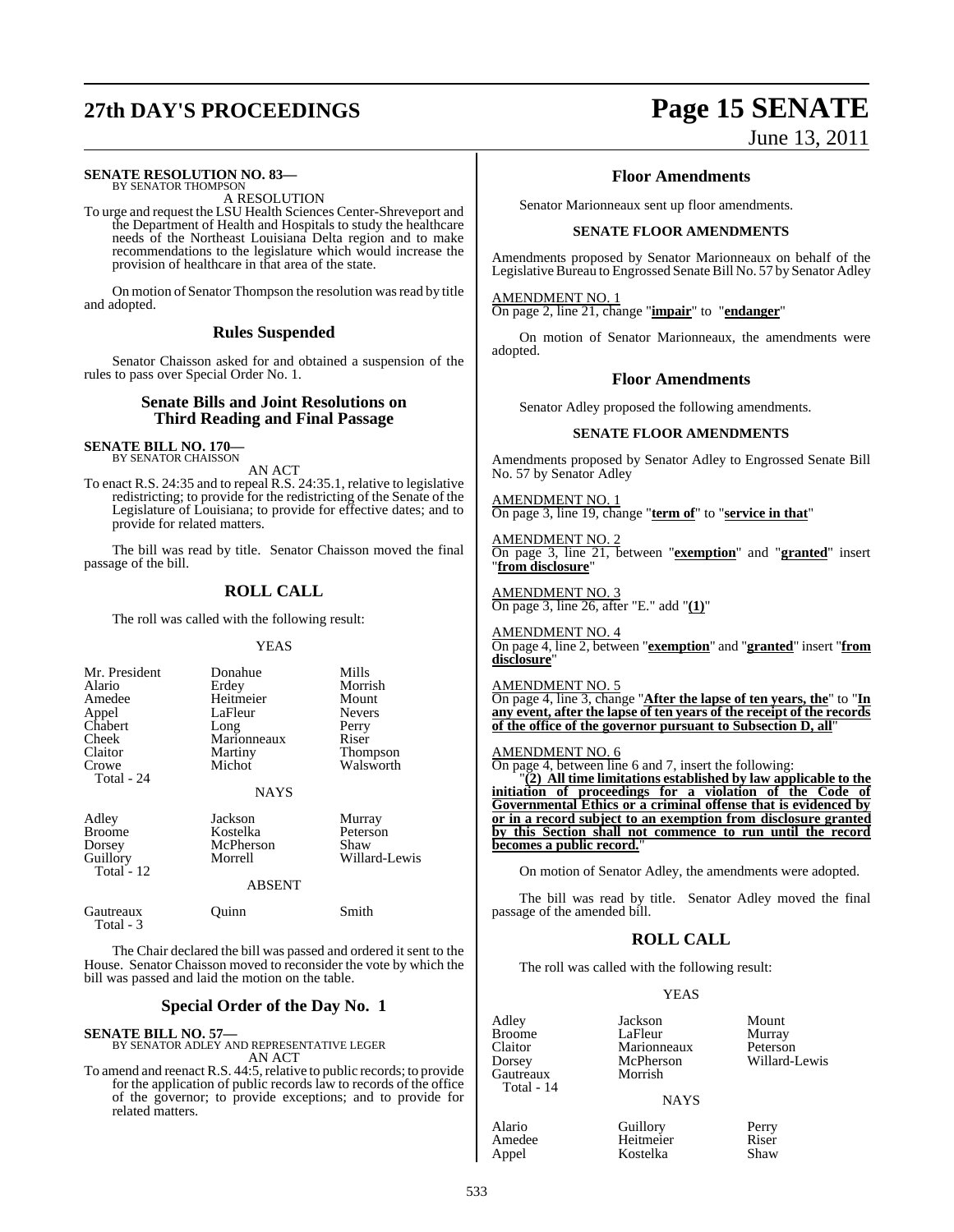Chabert Long Smith<br>
Cheek Martiny Thom Cheek Martiny Thompson<br>Crowe Michot Walsworth Donahue Mills<br>Frdev Nevers Erdey Total - 22

Michot Walsworth<br>Mills

Mr. President Morrell Quinn Total - 3

The Chair declared the amended bill failed to pass.

### **Notice of Reconsideration**

ABSENT

Senator Adley moved to reconsider on the next Legislative Day the vote by which the bill failed to pass.

#### **Senate Bills and Joint Resolutions on Third Reading and Final Passage, Resumed**

**SENATE BILL NO. 270— (Substitute of Senate Bill No. 247 by Senator Willard-Lewis)** BY SENATOR WILLARD-LEWIS

AN ACT

To enact R.S. 30:2531.1 (D), relative to offenses affecting the public safety; to provide for statewide litter reduction; to provide for criminal penalties; to provide for exceptions; and to provide for related matters.

#### **Floor Amendments**

Senator Marionneaux sent up floor amendments.

#### **SENATE FLOOR AMENDMENTS**

Amendments proposed by Senator Marionneaux on behalf of the Legislative Bureau to Engrossed Senate Bill No. 270 by Senator Willard-Lewis

#### AMENDMENT NO. 1

On page 1, line 2, following "To" change "enact" to "amend and reenact"

AMENDMENT NO. 2

On page 1, line 6, following "hereby" change "enacted" to "amended and reenacted"

On motion of Senator Marionneaux, the amendments were adopted.

### **Floor Amendments**

Senator Willard-Lewis proposed the following amendments.

#### **SENATE FLOOR AMENDMENTS**

Amendments proposed by Senator Willard-Lewis to Engrossed Senate Bill No. 270 by Senator Willard-Lewis

AMENDMENT NO. 1 On page 2, line 21, after "**agency,**" and before "**percent**" change "**twenty**" to "**ten**"

AMENDMENT NO. 2

On page 2, line 22, after "**board,**" and before "**twenty**" insert the following: "**ten percent for the towing fees associated with towing** of the stolen vehicle,

On motion of Senator Willard-Lewis, the amendments were adopted.

## **Page 16 SENATE 27th DAY'S PROCEEDINGS**

The bill was read by title. Senator Willard-Lewis moved the final passage of the amended bill.

### **ROLL CALL**

The roll was called with the following result:

Guillory

#### YEAS

**NAYS** 

Mr. President Crowe Murray<br>Adley Donahue Perry Adley Donahue<br>Appel Dorsey Appel Dorsey Peterson Cheek Mills Willard-Lewis

Total - 15

Alario Long Smith Amedee McPherson Thompson Chabert Morrish Walsworth Kostelka Total - 13

Jackson Total - 11 Nevers<br>Riser

Martiny<br>Michot

ABSENT Erdey LaFleur Morrell<br>
Gautreaux Marionneaux Mount

Gautreaux Marionneaux Mount<br>
Heitmeier Martiny Quinn

The Chair declared the amended bill failed to pass.

#### **Notice of Reconsideration**

Senator Willard-Lewis moved to reconsider on the next Legislative Day the vote by which the bill failed to pass.

### **House Bills and Joint Resolutions on Third Reading and Final Passage**

### **Bagneris Rule**

Senator Thompson moved to suspend the rules to temporarily pass over controversial House Bills on Third Reading and Final Passage with the intention of taking them up later, in their regular order, and to specifically start with House Bill No. 31.

Without objection, so ordered.

**HOUSE BILL NO. 31—** BY REPRESENTATIVES HARDY, CARMODY, CARTER, DOWNS, EDWARDS, AND SCHRODER

AN ACT To amend and reenact R.S. 17:176(B) and (C), relative to standards for student participation in interscholastic athletics; to establish minimum academic eligibility requirements for participation by certain students in interscholastic athletics; to require the State Board of Elementary and SecondaryEducation to adopt a policy relative to such eligibility requirements; to provide for effectiveness; and to provide for related matters.

The bill was read by title. Senator Appel moved the final passage of the bill.

### **ROLL CALL**

The roll was called with the following result:

**Guillory** 

#### YEAS

Mr. President Gautreaux Mount<br>Adley Guillory Murray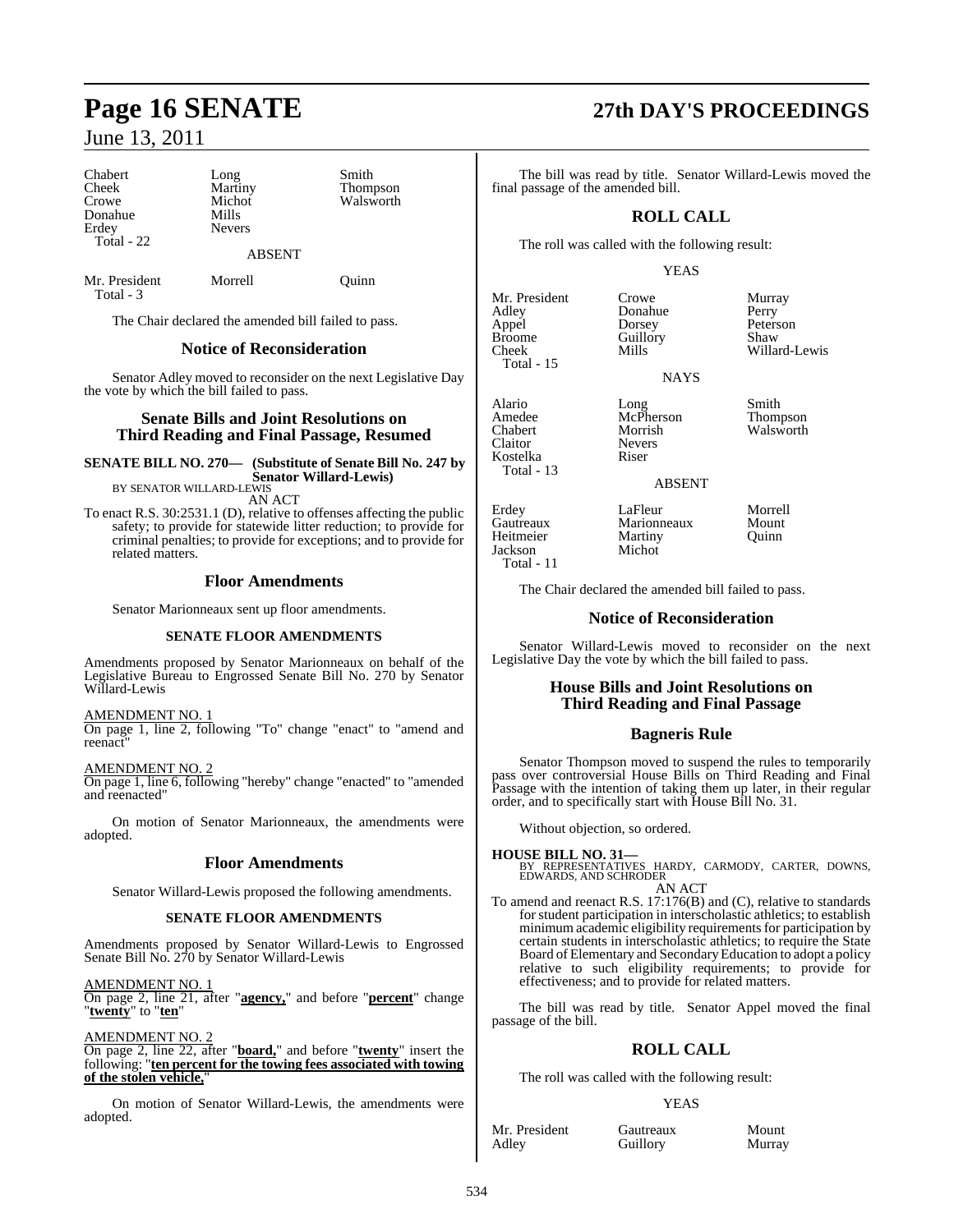## **27th DAY'S PROCEEDINGS Page 17 SENATE**

| Alario<br>Amedee<br>Appel<br><b>Broome</b><br>Chabert | Heitmeier<br>Jackson<br>Kostelka<br>LaFleur<br>Long | <b>Nevers</b><br>Perry<br>Peterson<br>Riser<br>Shaw |
|-------------------------------------------------------|-----------------------------------------------------|-----------------------------------------------------|
| Cheek                                                 | Martiny                                             | Smith                                               |
| Claitor                                               | McPherson                                           | <b>Thompson</b>                                     |
| Crowe                                                 | Michot                                              | Walsworth                                           |
| Donahue                                               | Mills                                               | Willard-Lewis                                       |
| Dorsey                                                | Morrell                                             |                                                     |
| Erdey                                                 | Morrish                                             |                                                     |
| Total - 37                                            |                                                     |                                                     |
|                                                       | <b>NAYS</b>                                         |                                                     |
| Total - 0                                             |                                                     |                                                     |
|                                                       | <b>ABSENT</b>                                       |                                                     |
| $\blacksquare$                                        | $\sim$ $\cdot$                                      |                                                     |

Marionneaux Quinn Total - 2

The Chair declared the bill was passed and ordered it returned to the House. Senator Appel moved to reconsider the vote by which the bill was passed and laid the motion on the table.

#### **HOUSE BILL NO. 37—**

BY REPRESENTATIVE NOWLIN

AN ACT

To amend and reenact R.S. 47:2060, relative to the transmission of tax collection information by local tax collectors; to change the time period within which certain tax collection information must be transmitted; and to provide for related matters.

The bill was read by title. Senator Alario moved the final passage of the bill.

#### **ROLL CALL**

The roll was called with the following result:

#### YEAS

| Mr. President     | Erdey       | Morrish         |
|-------------------|-------------|-----------------|
| Adley             | Gautreaux   | Mount           |
| Alario            | Guillory    | Murray          |
| Amedee            | Heitmeier   | <b>Nevers</b>   |
| Appel             | Jackson     | Perry           |
| <b>Broome</b>     | Kostelka    | Riser           |
| Chabert           | LaFleur     | Shaw            |
| Cheek             | Long        | Smith           |
| Claitor           | Martiny     | <b>Thompson</b> |
| Crowe             | McPherson   | Walsworth       |
| Donahue           | Mills       | Willard-Lewis   |
| Dorsey            | Morrell     |                 |
| <b>Total</b> - 35 |             |                 |
|                   | <b>NAYS</b> |                 |
| Total - 0         |             |                 |
|                   | ABSENT      |                 |

| Peterson |  |
|----------|--|

Marionneaux Michot Quinn Total - 4

The Chair declared the bill was passed and ordered it returned to the House. Senator Alario moved to reconsider the vote by which the bill was passed and laid the motion on the table.

#### **HOUSE BILL NO. 76—** BY REPRESENTATIVE HUTTER

AN ACT

To amend and reenact R.S. 32:387(B)(2) and to repeal R.S. 32:387.2, 387.3, 387.13, 387.15, and 387.18, relative to oversized vehicles; to provide authority to the Department of Transportation and Development to issue permits for oversized loads or vehicles; and to provide for related matters.

# June 13, 2011

The bill was read by title. Senator Adley moved the final passage of the bill.

### **ROLL CALL**

The roll was called with the following result:

#### YEAS

| Mr. President<br>Adley<br>Alario<br>Amedee<br>Appel<br><b>Broome</b><br>Chabert<br>Cheek<br>Claitor<br>Crowe<br>Donahue<br>Dorsey<br>Erdey<br><b>Total - 37</b> | Gautreaux<br>Guillory<br>Heitmeier<br>Jackson<br>Kostelka<br>LaFleur<br>Long<br>Martiny<br>McPherson<br>Michot<br>Mills<br>Morrell<br>Morrish<br><b>NAYS</b> | Mount<br>Murray<br><b>Nevers</b><br>Perry<br>Peterson<br>Riser<br>Shaw<br>Smith<br>Thompson<br>Walsworth<br>Willard-Lewis |
|-----------------------------------------------------------------------------------------------------------------------------------------------------------------|--------------------------------------------------------------------------------------------------------------------------------------------------------------|---------------------------------------------------------------------------------------------------------------------------|
| Total - 0                                                                                                                                                       | <b>ABSENT</b>                                                                                                                                                |                                                                                                                           |

Marionneaux **Quinn** Total - 2

The Chair declared the bill was passed and ordered it returned to the House. Senator Adley moved to reconsider the vote by which the bill was passed and laid the motion on the table.

#### **Mr. President in the Chair**

**HOUSE BILL NO. 78—** BY REPRESENTATIVE EDWARDS

AN ACT To amend and reenact R.S. 17:10.6(G), relative to school and district accountability; to provide relative to the auditing of a school system which is academically in crisis; and to provide for related matters.

The bill was read by title. Senator Nevers moved the final passage of the bill.

### **ROLL CALL**

The roll was called with the following result:

#### YEAS

Mr. President Gautreaux Morrish<br>
Adley Guillory Mount Adley Guillory Mount Amedee Jackson Never<br>Appel Kostelka Perry Appel Kostelka<br>Broome LaFleur Broome LaFleur Peterson<br>Chabert Martiny Riser Chabert Martiny Riser<br>
Cheek McPherson Shaw Claitor Micho<br>
Dorsey Mills Dorsey Mills Thompson Total - 33 Total - 0

Total - 6

McPherson Shaw<br>Michot Smith

Heitmeier Murray<br>Jackson Nevers Walsworth

**NAYS** 

#### ABSENT

| Crowe<br>Donahue | Long<br>Marionneaux | Ouinn<br>Willard-Lewis |
|------------------|---------------------|------------------------|
|                  |                     |                        |
| $\sim$ $\sim$    |                     |                        |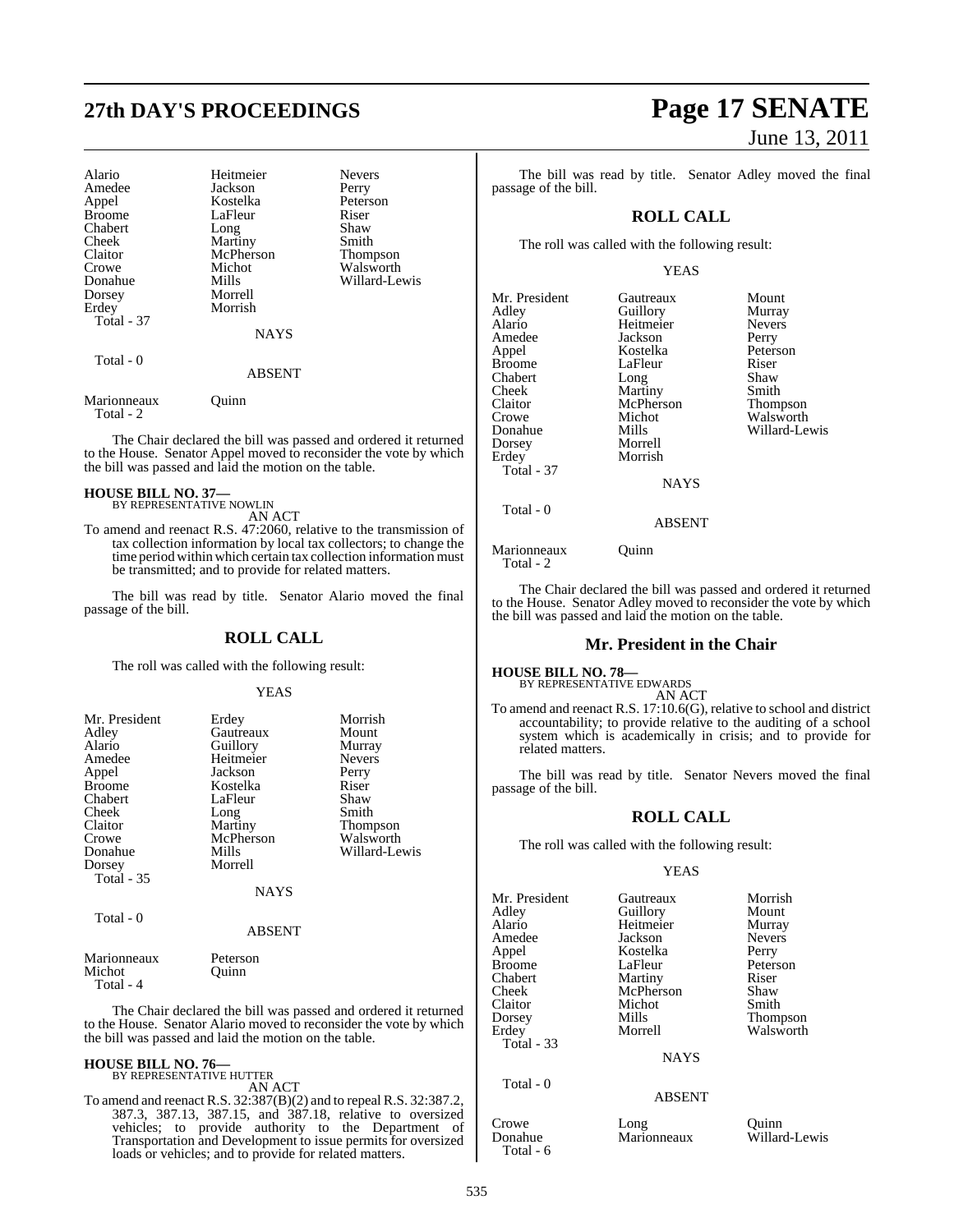The Chair declared the bill was passed and ordered it returned to the House. Senator Nevers moved to reconsider the vote by which the bill was passed and laid the motion on the table.

### **HOUSE BILL NO. 87—** BY REPRESENTATIVE BARRAS

AN ACT

To rename and designate the Jefferson Street bridge on Louisiana Highway 3156 in Iberia Parish as the "Joe Daigre Memorial Bridge"; and to provide for related matters.

The bill was read by title. Senator Mills moved the final passage of the bill.

### **ROLL CALL**

The roll was called with the following result:

#### YEAS

| Mr. President<br>Adley<br>Alario<br>Amedee<br>Appel<br><b>Broome</b><br>Chabert<br>Cheek<br>Claitor<br>Crowe<br>Donahue<br>Dorsey<br><b>Total - 35</b> | Erdey<br>Gautreaux<br>Guillory<br>Heitmeier<br>Jackson<br>Kostelka<br>LaFleur<br>Long<br>Martiny<br>Michot<br>Mills<br>Morrell | Morrish<br>Mount<br>Murray<br><b>Nevers</b><br>Perry<br>Peterson<br>Riser<br>Shaw<br>Smith<br><b>Thompson</b><br>Walsworth |
|--------------------------------------------------------------------------------------------------------------------------------------------------------|--------------------------------------------------------------------------------------------------------------------------------|----------------------------------------------------------------------------------------------------------------------------|
|                                                                                                                                                        | <b>NAYS</b>                                                                                                                    |                                                                                                                            |
| Total - 0                                                                                                                                              | <b>ABSENT</b>                                                                                                                  |                                                                                                                            |

Marionneaux Quinn<br>
McPherson Willar Willard-Lewis Total - 4

The Chair declared the bill was passed and ordered it returned to the House. Senator Mills moved to reconsider the vote by which the bill was passed and laid the motion on the table.

#### **HOUSE BILL NO. 104—** BY REPRESENTATIVE DOWNS

AN ACT

To amend and reenact R.S. 47:1837(G), relative to hearings of the Louisiana Tax Commission; to require certain hearings of the commission to be held at the state capitol; to provide relative to the duties of the commission; and to provide for related matters.

The bill was read by title. Senator Kostelka moved the final passage of the bill.

### **ROLL CALL**

The roll was called with the following result:

#### YEAS

| Mr. President | Gautreaux | Mount         |
|---------------|-----------|---------------|
| Adley         | Guillory  | Murray        |
| Alario        | Heitmeier | <b>Nevers</b> |
| Amedee        | Jackson   | Perry         |
| Appel         | Kostelka  | Peterson      |
| <b>Broome</b> | LaFleur   | Riser         |
| Chabert       | Long      | Shaw          |
| Cheek         | Martiny   | Smith         |
| Claitor       | McPherson | Thompson      |
| Crowe         | Michot    | Walsworth     |
| Donahue       | Mills     | Willard-Lewis |

## **Page 18 SENATE 27th DAY'S PROCEEDINGS**

| Dorsey<br>Erdey | Morrell<br>Morrish |
|-----------------|--------------------|
| Total - 37      | <b>NAYS</b>        |
| Total - 0       | <b>ABSENT</b>      |
|                 |                    |

Marionneaux Quinn Total - 2

The Chair declared the bill was passed and ordered it returned to the House. Senator Kostelka moved to reconsider the vote by which the bill was passed and laid the motion on the table.

**HOUSE BILL NO. 135—**<br>BY REPRESENTATIVES NOWLIN, ANDERS, ARMES, ARNOLD,<br>AUBERT, BALDONE, BARRAS, BARROW, BILLIOT, BROSSETT,<br>BURFORD, HENRY BURNS, TIM BURNS, CARMODY, CARTER,<br>CHANDLER, CHANEY, CORTEZ, DANAHAY, DIXON, DOERGE ELLINGTON, FANNIN, FOIL, FRÁNKLIN, GEÝMANN, GREENE, GUINN, HARDY, HARRISON, HAZEL, HENDERSON, HENRY, HOFMANN,<br>HONORE, HUTTER, GIROD JACKSON, ROSALIND JONES, SAM JONES, ALGICKLEY, LABRUZZO, LAMBERT, LANDRY, LEBAS, LIGI,<br>LIT A JOINT RESOLUTION

Proposing to add Article VII, Section 2.3 of the Constitution of Louisiana, relative to the authority to tax; to prohibit the state or any political subdivision from levying a new tax or fee upon the sale or transfer of immovable property; to provide for an effective date; to provide for submission of the proposed amendment to the electors; and to provide for related matters.

The bill was read by title. Senator LaFleur moved the final passage of the bill.

### **ROLL CALL**

The roll was called with the following result:

#### YEAS

| Mr. President            | Erdey         | Mount         |
|--------------------------|---------------|---------------|
|                          | Gautreaux     |               |
| Adley                    |               | Murray        |
| Alario                   | Guillory      | <b>Nevers</b> |
| Amedee                   | Heitmeier     | Perry         |
| Appel                    | Kostelka      | Peterson      |
| <b>Broome</b>            | LaFleur       | Riser         |
| Chabert                  | Long          | Shaw          |
| Cheek                    | Martiny       | Smith         |
| Claitor                  | McPherson     | Thompson      |
| Crowe                    | Michot        | Walsworth     |
| Donahue                  | Mills         |               |
| Dorsey                   | Morrish       |               |
| Total - 34               |               |               |
|                          | <b>NAYS</b>   |               |
| Total - 0                |               |               |
|                          | <b>ABSENT</b> |               |
| Jackson                  | Morrell       | Willard-Lewis |
| Marionneaux<br>Total - 5 | Ouinn         |               |

The Chair declared the bill was passed and ordered it returned to the House. Senator LaFleur moved to reconsider the vote by which the bill was passed and laid the motion on the table.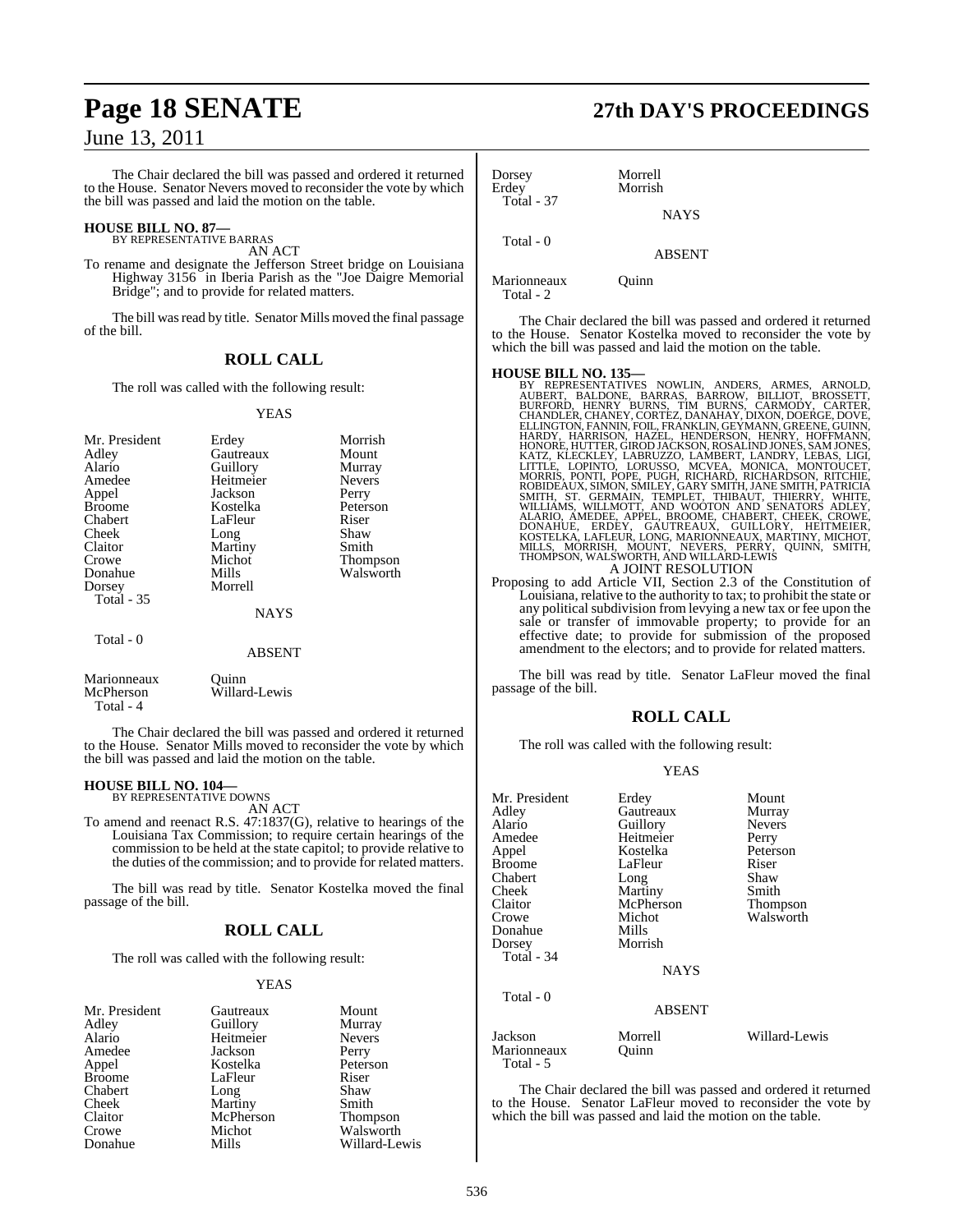## **27th DAY'S PROCEEDINGS Page 19 SENATE**

### **HOUSE BILL NO. 149—** BY REPRESENTATIVE POPE

AN ACT

To amend and reenact R.S. 11:701(33)(a)(viii), relative to the Teachers' Retirement System of Louisiana; to exclude certain employees of the Louisiana High School Athletic Association from membership in such system; to provide an effective date; and to provide for related matters.

The bill was read by title. Senator Gautreaux moved the final passage of the bill.

#### **ROLL CALL**

The roll was called with the following result:

#### YEAS

| Mr. President<br>Adley<br>Alario<br>Amedee<br>Appel<br><b>Broome</b><br>Chabert<br>Cheek<br>Crowe<br>Donahue<br>Dorsey<br><b>Total - 33</b> | Erdey<br>Gautreaux<br>Guillory<br>Heitmeier<br>Kostelka<br>LaFleur<br>Long<br>Martiny<br>McPherson<br>Michot<br>Morrell<br><b>NAYS</b> | Mount<br>Murray<br><b>Nevers</b><br>Perry<br>Peterson<br>Riser<br>Shaw<br>Smith<br>Thompson<br>Walsworth<br>Willard-Lewis |
|---------------------------------------------------------------------------------------------------------------------------------------------|----------------------------------------------------------------------------------------------------------------------------------------|---------------------------------------------------------------------------------------------------------------------------|
| Claitor<br>Total - 1                                                                                                                        | <b>ABSENT</b>                                                                                                                          |                                                                                                                           |
| Jackson<br>Marionneaux                                                                                                                      | Mills<br>Morrish                                                                                                                       | Ouınn                                                                                                                     |

 Total - 5 The Chair declared the bill was passed and ordered it returned

to the House. Senator Gautreaux moved to reconsider the vote by which the bill was passed and laid the motion on the table.

#### **HOUSE BILL NO. 162—**

BY REPRESENTATIVE AUSTIN BADON AN ACT

To enact R.S. 33:9091.18, relative to Orleans Parish; to create the Pressburg East Neighborhood Improvement and Security District within the parish; to provide relative to the purpose, governance, and powers and duties of the district; to provide for the imposition of a parcel fee and for the use thereof; and to provide for related matters.

The bill was read by title. Senator Willard-Lewis moved the final passage of the bill.

### **ROLL CALL**

The roll was called with the following result:

#### YEAS

|           | Murray        |
|-----------|---------------|
| Gautreaux | Perry         |
| Heitmeier | Peterson      |
| Kostelka  | Riser         |
| LaFleur   | Shaw          |
| Long      | Smith         |
| Martiny   | Thompson      |
| Michot    | Walsworth     |
| Morrell   | Willard-Lewis |
|           | Erdey         |

June 13, 2011

| Donahue<br>Dorsey<br>Total - 31 | Morrish<br>Mount                  |                        |
|---------------------------------|-----------------------------------|------------------------|
|                                 | <b>NAYS</b>                       |                        |
| Total $-0$                      | <b>ABSENT</b>                     |                        |
| Claitor<br>Guillory<br>Jackson  | Marionneaux<br>McPherson<br>Mills | <b>Nevers</b><br>Ouinn |

The Chair declared the bill was passed and ordered it returned to the House. Senator Willard-Lewis moved to reconsider the vote by which the bill was passed and laid the motion on the table.

Total - 8

**HOUSE BILL NO. 166—**<br>BY REPRESENTATIVES HOFFMANN, ANDERS, BALDONE, HENRY<br>BURNS, CARMODY, CHANEY, CONNICK, DOWNS, GISCLAIR, HARDY,<br>HENDERSON, HENRY, HOWARD, ROSALIND JONES, KATZ, LAFONTA, LITTLE, LOPINTO, RICHARD, RICHARDSON, SÉABAUGH, GARY<br>SMITH, JANE SMITH, STIAES, THIERRY, AND WILLMOTT<br>AN ACT

To designate portions of Louisiana highways to honor public service of Louisiana citizens; to designate Louisiana Highway 34 from Louisiana Highway 546 to Kings Lake Road as the "Corporal J.R. Searcy Memorial Highway"; to designate the section of United States Highway 51 from the intersection of Louisiana Highway 38 to the Mississippi state line as the ''Trooper Rudolph H. Miller Memorial Highway"; to designate the section of Louisiana Highway 118 from Florien to Kisatchie as the "Louisiana Maneuvers and Purple Heart Memorial Highway"; to designate the section of Louisiana Highway 749 from the intersection of West Martin Luther King Drive to the intersection of Louisiana Highway 167 as the "Griffin Pat Miller Memorial Highway"; and to provide for related matters.

The bill was read by title. Senator Walsworth moved the final passage of the bill.

### **ROLL CALL**

The roll was called with the following result:

#### YEAS

| Mr. President<br>Adley<br>Alario | Gautreaux<br>Guillory<br>Heitmeier | Morrish<br>Mount<br>Murray |
|----------------------------------|------------------------------------|----------------------------|
| Amedee                           | Jackson                            | Perry                      |
| Appel                            | Kostelka                           | Peterson                   |
| <b>Broome</b>                    | LaFleur                            | Riser                      |
| Cheek                            | Long                               | Shaw                       |
| Claitor                          | Martiny                            | Smith                      |
| Crowe                            | McPherson                          | Thompson                   |
| Donahue                          | Michot                             | Walsworth                  |
| Dorsey                           | Mills                              | Willard-Lewis              |
| Erdey                            | Morrell                            |                            |
| <b>Total - 35</b>                |                                    |                            |
|                                  | <b>NAYS</b>                        |                            |
| Total - 0                        |                                    |                            |
|                                  | <b>ABSENT</b>                      |                            |
| Chabert<br>Marionneaux           | Nevers<br>Ouinn                    |                            |

The Chair declared the bill was passed and ordered it returned to the House. Senator Walsworth moved to reconsider the vote by which the bill was passed and laid the motion on the table.

Total - 4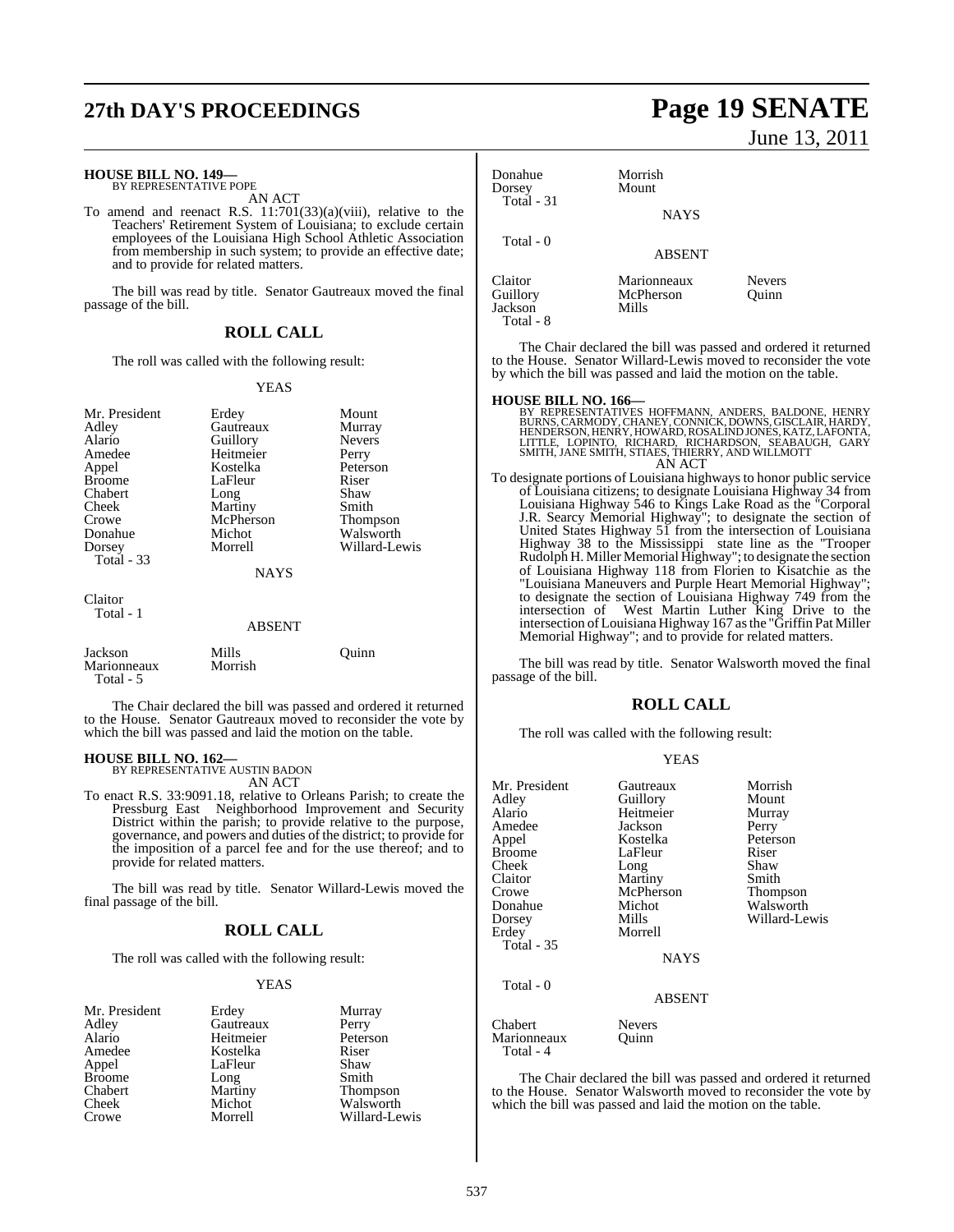### **HOUSE BILL NO. 174—** BY REPRESENTATIVE HENRY BURNS

AN ACT

To enact R.S. 32:408(B)(7), relative to commercial driver's licenses; to provide for a waiver of certain requirements for certain commercial drivers; and to provide for related matters.

The bill was read by title. Senator Heitmeier moved the final passage of the bill.

### **ROLL CALL**

The roll was called with the following result:

#### YEAS

Appel Cheek Long<br>Claitor Martiny Crowe McPherson<br>Donahue Mills Dorsey Total - 35

Mr. President Erdey Morrish<br>Adley Gautreaux Mount Adley Gautreaux Mount Alario Guillory Murray<br>Amedee Heitmeier Nevers Heitmeier Never<br>
Jackson Perry Broome Kostelka Peterson<br>Chabert LaFleur Riser Chabert LaFleur Riser<br>Cheek Long Shaw Claitor Martiny Thompson<br>
Crowe McPherson Walsworth Mills Willard-Lewis<br>Morrell

#### **NAYS**

### Total - 0

ABSENT

| Marionneaux | Ouinn |
|-------------|-------|
| Michot      | Smith |
| Total - 4   |       |

The Chair declared the bill was passed and ordered it returned to the House. Senator Heitmeier moved to reconsider the vote by which the bill was passed and laid the motion on the table.

### **HOUSE BILL NO. 214—** BY REPRESENTATIVE DIXON

AN ACT

To enact R.S. 11:2220(B)(2)(c), relative to the Municipal Police Employees' Retirement System; to allow a member to designate a trustee for survivor benefits payable to a child; to provide an effective date; and to provide for related matters.

The bill was read by title. Senator Guillory moved the final passage of the bill.

#### **ROLL CALL**

The roll was called with the following result:

#### YEAS

| Mr. President<br>Adley<br>Alario | Gautreaux<br>Guillory<br>Heitmeier | Morrish<br>Mount<br>Murray |
|----------------------------------|------------------------------------|----------------------------|
| Amedee                           | Jackson                            | <b>Nevers</b>              |
| Appel                            | Kostelka                           | Perry                      |
| <b>Broome</b>                    | LaFleur                            | Peterson                   |
| Chabert                          | Long                               | Riser                      |
| Cheek                            | Martiny                            | Shaw                       |
| Crowe                            | McPherson                          | Smith                      |
| Donahue                          | Michot                             | <b>Thompson</b>            |
| Dorsey                           | Mills                              | Walsworth                  |
| Erdey<br>Total - 36              | Morrell                            | Willard-Lewis              |

## **Page 20 SENATE 27th DAY'S PROCEEDINGS**

#### **NAYS**

 Total - 0 ABSENT Claitor Marionneaux Quinn

Total - 3

The Chair declared the bill was passed and ordered it returned to the House. Senator Guillory moved to reconsider the vote by which the bill was passed and laid the motion on the table.

## **HOUSE BILL NO. 250—** BY REPRESENTATIVE MORRIS

AN ACT

To amend and reenact R.S. 36:501(C)(1), 502(A) and (B), 508(A), 508.1(A), (B), (E), and (F) and to repeal R.S. 36:508.3, relative to the Department of Transportation and Development; to rename the office of planning and programming within the Department of Transportation and Development; to eliminate the office of public works and intermodal transportation within the Department of Transportation and Development; to reassign duties of offices within the Department of Transportation and Development; and to provide for related matters.

#### **Floor Amendments**

Senator Broome proposed the following amendments.

#### **SENATE FLOOR AMENDMENTS**

Amendments proposed by Senator Broome to Engrossed House Bill No. 250 by Representative Morris

#### AMENDMENT NO. 1

On page 1, line 3, between "(F)" and "and" insert ", to enact R.S. 36:509(I) and Chapter 3-G of Title 40 of the Louisiana Revised Statutes of 1950, composed of R.S. 40:600.81,

#### AMENDMENT NO. 2

On page 1, line 8, between "Development;" and "and" insert "to create and provide for the Housing and Transportation Planning and Coordinating Commission;"

#### AMENDMENT NO. 3

On page 1, line 11, between "reenacted" and "to" insert "and R.S. 36:509(I) is hereby enacted"

#### AMENDMENT NO. 4

On page 4, between lines 4 and 5, insert the following: "§509. Transfer of agencies to Department of Transportation and Development

\* \* \* **I. The Housing and Transportation Planning and Coordinating Commission (R.S. 40:600.81) is placed within the Department of Transportation and Development and shall perform and exercise its powers, duties, functions, and responsibilities in the manner provided for agencies transferred in accordance with the provisions of R.S. 36:801.** \* \* \*"

Section 2. Chapter 3-G of Title 40 of the Louisiana Revised Statutes of 1950, consisting of R.S. 40:600.81, is hereby enacted to read as follows:

"**CHAPTER 3-G. HOUSING AND TRANSPORTATION PLANNING AND COORDINATING COMMISSION**

**§600.81. Housing and transportation coordination**

**A. The Housing and Transportation Planning and Coordination Commission is hereby established as an advisory committee within the Department of Transportation and Development. The primary purpose of the commission shall be to advise the department and the office of community development in the division of administration in coordinating the integration of planning and spending by local governments, parish governing authorities, redevelopment authorities, and the**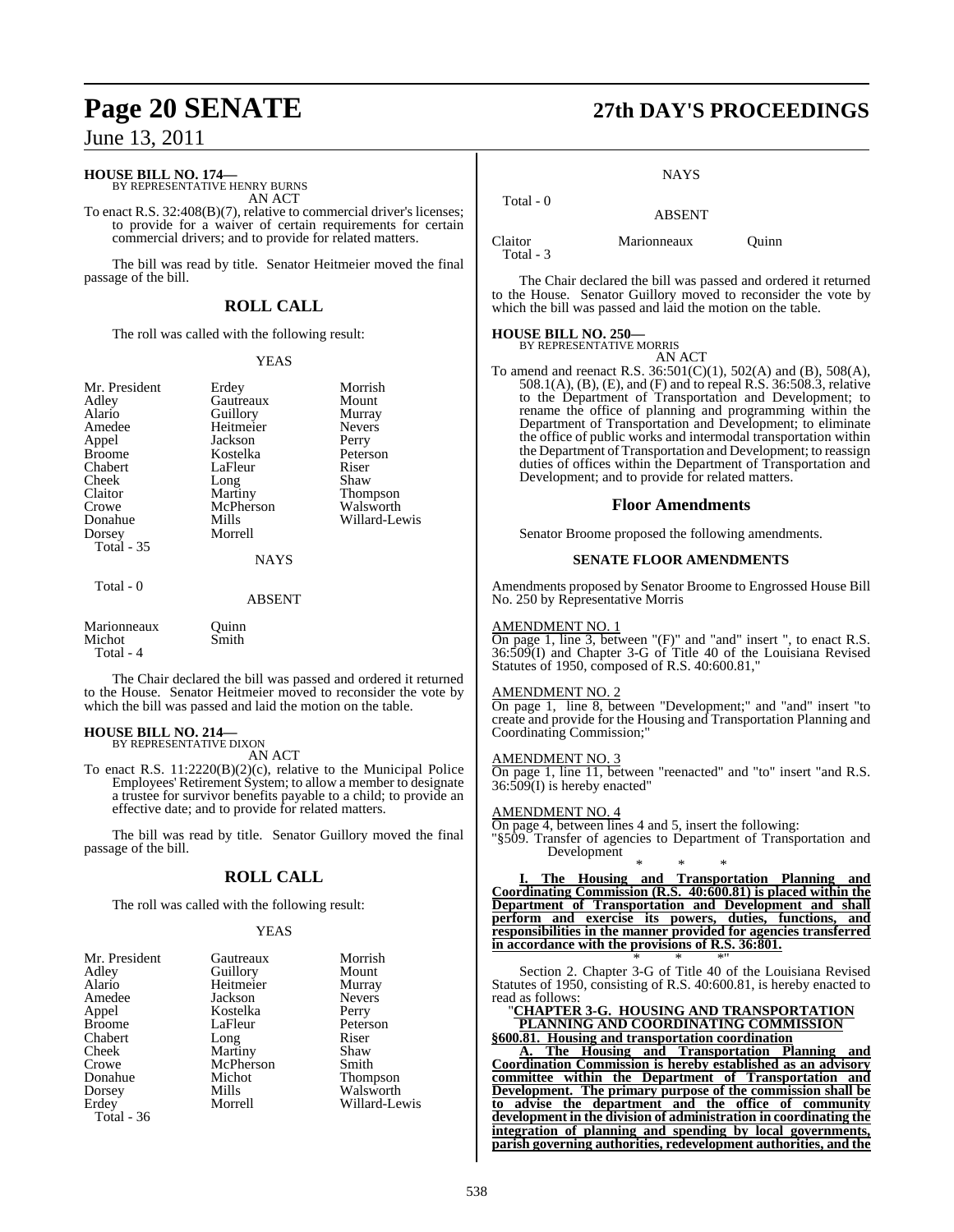### **27th DAY'S PROCEEDINGS Page 21 SENATE**

# June 13, 2011

**department on housing and transportation needs. The commission shall recommend multiple modes of transportation and multiple types of housing developments to be planned so as to provide planned recreational growth, more fully integrated and livable communities, and effective spending of public funds for the betterment of life for Louisiana citizens.**

**B. The commission shall be comprised of the following members:**

**(1) The secretary of the Department of Transportation and Development, or his designee.**

**(2) The secretary of the Department of Children and Family Services, or her designee.**

**(3) The executive director of the office of community development, or his designee.**

**(4) One member appointed by the commissioner of administration to represent the office of facility planning and control.**

**(5) The president of the Louisiana Housing Alliance, or his designee.**

**(6) One member appointed by the National Association of Regional Councils from their Louisiana chapter.**

**(7) One member appointed by the Louisiana chapter of the Association of Metropolitan Planning Organizations.**

**(8) One member appointed by the National Association of Housing and Redevelopment Organization from their Louisiana Chapter.**

**(9) One member appointed by the Center for Planning Excellence.**

**(10) Two members of nonprofit housing development organizations appointed by the office of community development.**

**(11) One member appointed by the Louisiana Housing Council.** 

**(12) One member appointed by the Policy Jury Association of Louisiana.**

**(13) One member appointed by the Louisiana Municipal Association.**

**(14) One member appointed by the Louisiana chapter of the American Planning Association.**

**C. Appointed members of the commission shall serve at the pleasure of the appointing authority.** 

**D. A vacancy in the office of a member shall be filled in the same manner as the original appointment.**

**E. The commission shall elect a chairman and such other officers as it deems necessary from among its members.**

**F. Member of the commission shall not receive any salary or reimbursement of expenses for performing their duties as members other than compensation or reimbursement provided by their individual employers.**

**G. The commission shall create a statewide housing plan for state agencies and conduct a parish-by-parish assessment of housing. The assessment shall be conducted once every five years and the statewide housing plan shall be updated based on the most recent assessment. All parish governing authorities, local governments, and redevelopment authoritiesshall cooperate with the commission.**

**(1) The assessments shall document the overall supply of housing including single-family, multi-family, special needs, and institutional housing; conditions of the housing stock; housing cost burden in each parish; and access to transit and job centers in each parish or metropolitan planning area.**

**(2) As part of its assessment, the commission shall hold not fewer than three public hearings in each region of the state to provide for citizens participation in the development of the plan. In each region, each such hearing shall be held at a different time of day and on a different day of the week from the other meetings in that region in order to maximize the opportunity for citizen participation. Members of the commission shall be invited guests to the public hearings.**

**(3) The commission, at regular intervals and in public meetings, shall update the department and the office of community development on the progress of the development of the statewide housing plan and maintenance thereof or any updates thereto. The commission shall also submit the developed plan, or once the plan is developed any recommended updates to**

**such plan, to the department and the office of community development for approval, approval with comments, or rejection at a schedule determined by the department or the office of community development. Any plan or update which is rejected by the department or the office of community development shall not be incorporated into the statewide housing plan.**

**H. The commission shall advise and provide recommendations to the department and the office of community development in the following areas:**

**(1) Planning and housing regions of the state.**

**(2) Public and alternative transportation needs. Such recommendation may include alternative modes of transportationincluding public transit, bus rapid transit, and rail and bicycle paths.**

**(3) Estimates on low and moderate income housing needs.**

**(4) Criteria and guidelines for parishes and municipalities to determine and address their local affordable housing needs, to promote consistency and uniformity in the information obtained and reported.**

**(5) Criteria and guidelines for parish, municipalities, and redevelopment authorities, and metropolitan planning organizations to coordinate and address local and regional transportation needs, to promote consistency and uniformity in the information obtained and reported.**

**(6) Schedule and establish criteria to review housing and transportation plansfor parishes and municipalities, and provide technical assistance to those parishes and municipalities unable to develop plans consistent with the established criteria and guidelines to determine consistency with established criteria and guidelinesto addresslocal affordable housing and transportation needs.**

**I. The commission shall be staffed by the staff of the department and the office of community development.**"

On motion of Senator Broome, the amendments were adopted.

On motion of Senator Walsworth, the amended bill was read by title and returned to its regular order on Third Reading and Final Passage.

**HOUSE BILL NO. 254—** BY REPRESENTATIVE MORRIS

AN ACT

To repeal R.S. 48:1(19) and 204, relative to scheduled purchasing; to repeal provisions relating to scheduled purchasing by the Department of Transportation and Development; and to provide for related matters.

The bill was read by title. Senator Mount moved the final passage of the bill.

#### **ROLL CALL**

The roll was called with the following result:

#### YEAS

| Mr. President | Erdey     | Morrish         |
|---------------|-----------|-----------------|
| Adley         | Gautreaux | Mount           |
| Alario        | Guillory  | Murray          |
| Amedee        | Heitmeier | <b>Nevers</b>   |
| Appel         | Jackson   | Perry           |
| <b>Broome</b> | Kostelka  | Peterson        |
| Chabert       | LaFleur   | Riser           |
| Cheek         | Long      | Shaw            |
| Claitor       | Martiny   | Smith           |
| Crowe         | McPherson | <b>Thompson</b> |
| Donahue       | Michot    | Walsworth       |
| Dorsey        | Mills     | Willard-Lewis   |
| Total - 36    |           |                 |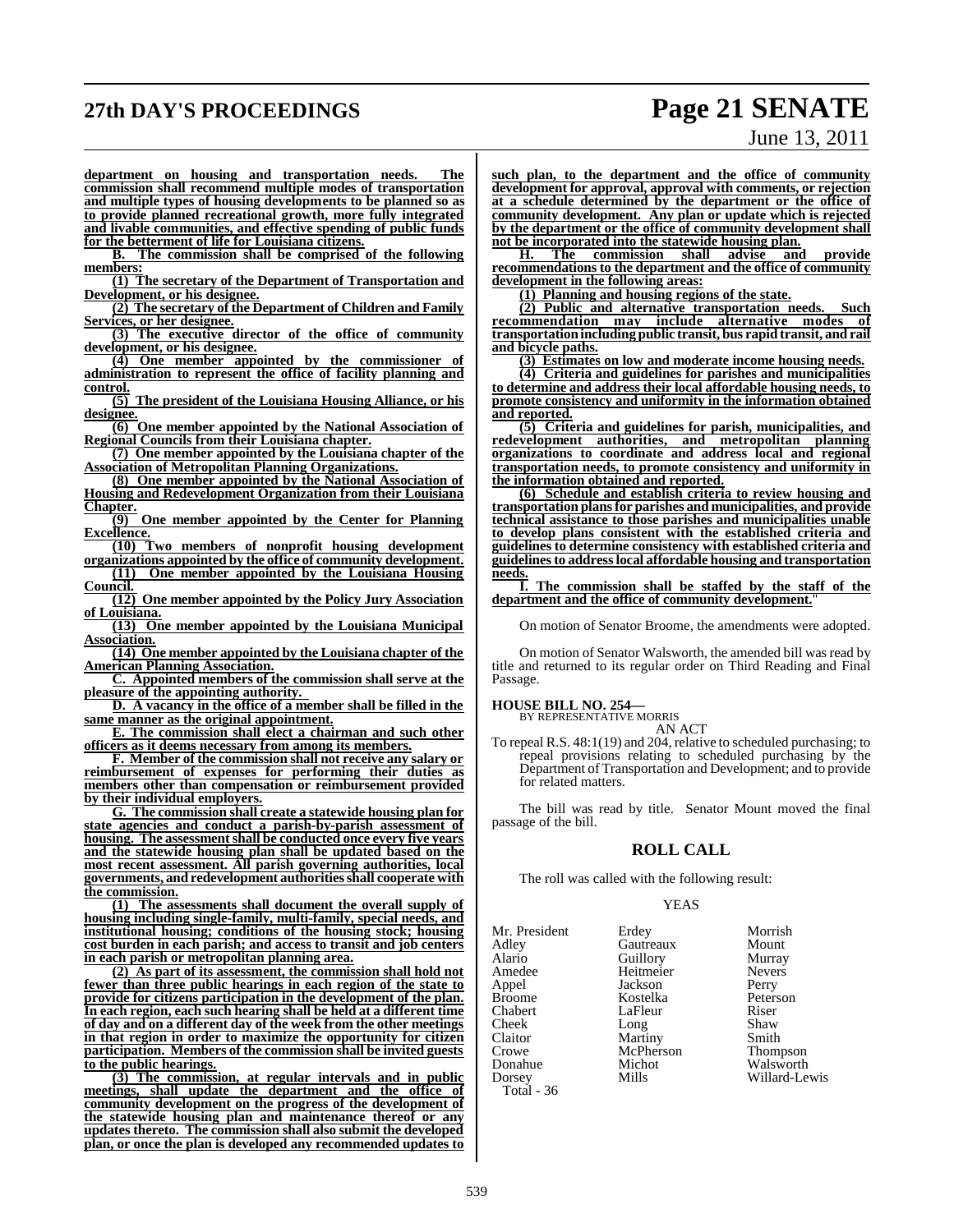Total - 0

### NAYS

|                          | <b>ABSENT</b> |  |
|--------------------------|---------------|--|
| Marionneaux<br>Total - 3 | Morrell       |  |

The Chair declared the bill was passed and ordered it returned to the House. Senator Mount moved to reconsider the vote by which the bill was passed and laid the motion on the table.

Quinn

## **HOUSE BILL NO. 281—** BY REPRESENTATIVE ELLINGTON

AN ACT

To amend and reenact R.S. 47:1923(D)(1), relative to tax assessors; to require the payment by an assessor of premiums for group insurance for coverage of certain retirees of the office of the assessor in certain parishes; and to provide for related matters.

The bill was read by title. Senator Riser moved the final passage of the bill.

### **ROLL CALL**

The roll was called with the following result:

### YEAS

| Mr. President<br>Adley<br>Alario<br>Amedee<br>Appel<br>Broome<br>Chabert<br>Cheek<br>Claitor<br>Crowe<br>Donahue<br>Dorsey<br><b>Total - 36</b> | Erdey<br>Guillory<br>Heitmeier<br>Jackson<br>Kostelka<br>LaFleur<br>Long<br>Martiny<br>McPherson<br>Michot<br>Mills<br>Morrell<br><b>NAYS</b> | Morrish<br>Mount<br>Murray<br><b>Nevers</b><br>Perry<br>Peterson<br>Riser<br>Shaw<br>Smith<br><b>Thompson</b><br>Walsworth<br>Willard-Lewis |
|-------------------------------------------------------------------------------------------------------------------------------------------------|-----------------------------------------------------------------------------------------------------------------------------------------------|---------------------------------------------------------------------------------------------------------------------------------------------|
| Total - 0                                                                                                                                       | <b>ABSENT</b>                                                                                                                                 |                                                                                                                                             |
| Gautreaux                                                                                                                                       | Marionneaux                                                                                                                                   | Ouinn                                                                                                                                       |

The Chair declared the bill was passed and ordered it returned to the House. Senator Riser moved to reconsider the vote by which the bill was passed and laid the motion on the table.

## **HOUSE BILL NO. 311—** BY REPRESENTATIVE LABRUZZO

Total - 3

AN ACT

To enact R.S. 17:16 and 3996(B)(28), relative to public school employees; to require a school employee to report his arrest for certain sexual offenses involving minors, other crimes, and instances of child abuse or neglect; to provide relative to guidelines, procedures, and time lines for such reporting; to provide relative to administration; to provide definitions; to provide applicability; to provide relative to the failure of the employee to report; to provide effectiveness; to provide an effective date; and to provide for related matters.

The bill was read by title. Senator Appel moved the final passage of the bill.

## **Page 22 SENATE 27th DAY'S PROCEEDINGS**

### **ROLL CALL**

The roll was called with the following result:

#### YEAS

| Mr. President | Gautreaux   | Morrish       |
|---------------|-------------|---------------|
| Adley         | Guillory    | Mount         |
| Alario        | Heitmeier   | Murray        |
| Amedee        | Jackson     | <b>Nevers</b> |
| Appel         | Kostelka    | Perry         |
| <b>Broome</b> | LaFleur     | Peterson      |
| Chabert       | Long        | Riser         |
| <b>Cheek</b>  | Martiny     | Shaw          |
| Claitor       | McPherson   | Smith         |
| Donahue       | Michot      | Thompson      |
| Dorsey        | Mills       | Walsworth     |
| Erdey         | Morrell     | Willard-Lewis |
| Total - 36    |             |               |
|               | <b>NAYS</b> |               |
| Total - 0     |             |               |
|               | ABSENT      |               |

Crowe Marionneaux Quinn Total - 3

The Chair declared the bill was passed and ordered it returned to the House. Senator Appel moved to reconsider the vote by which the bill was passed and laid the motion on the table.

### **HOUSE BILL NO. 191—**

BY REPRESENTATIVES AUSTIN BADON, MORENO, AND THIBAUT AN ACT

To amend and reenact R.S. 17:3141.2(5)(introductory paragraph) and to enact R.S. 17:3141.2(5)(o), relative to the definition of a proprietary school; to provide exceptions; to provide an effective date; and to provide for related matters.

The bill was read by title. Senator LaFleur moved the final passage of the bill.

### **ROLL CALL**

The roll was called with the following result:

#### YEAS

| Mr. President<br>Adley<br>Alario | Gautreaux<br>Guillory<br>Heitmeier | Mount<br>Murray<br><b>Nevers</b> |
|----------------------------------|------------------------------------|----------------------------------|
| Amedee                           | Jackson                            | Perry                            |
| Appel                            | Kostelka                           | Peterson                         |
| <b>Broome</b>                    | LaFleur                            | Riser                            |
| Chabert                          | Long                               | Shaw                             |
| Cheek                            | Martiny                            | Smith                            |
| Claitor                          | McPherson                          | Thompson                         |
| Crowe                            | Michot                             | Walsworth                        |
| Donahue                          | Mills                              | Willard-Lewis                    |
| Dorsey                           | Morrell                            |                                  |
| Erdey                            | Morrish                            |                                  |
| Total - 37                       |                                    |                                  |
|                                  | <b>NAYS</b>                        |                                  |
| Total - 0                        |                                    |                                  |
|                                  | <b>ABSENT</b>                      |                                  |
| Marionneaux<br>Total - 2         | Juınn                              |                                  |

The Chair declared the bill was passed and ordered it returned to the House. Senator LaFleur moved to reconsider the vote by which the bill was passed and laid the motion on the table.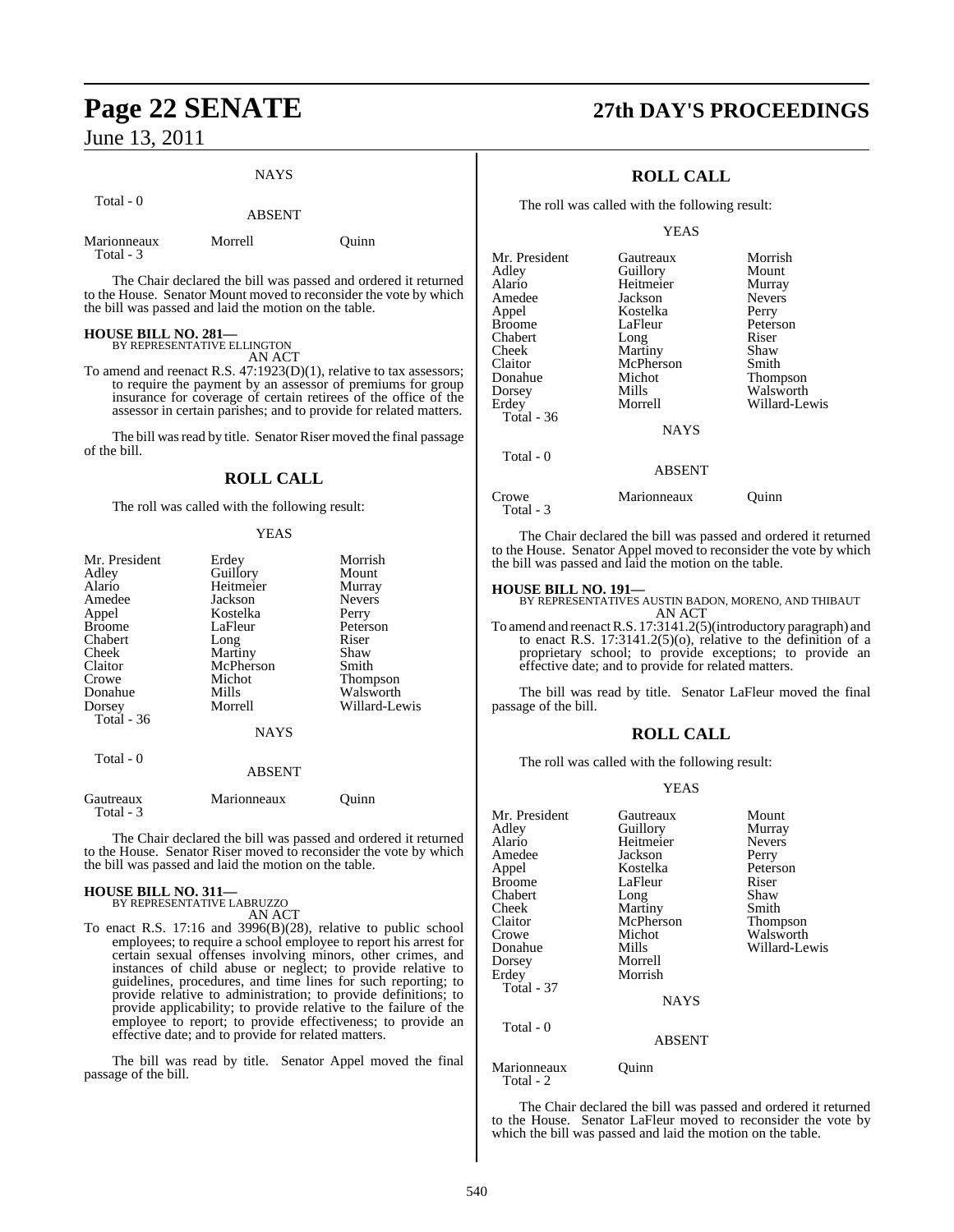## **27th DAY'S PROCEEDINGS Page 23 SENATE**

**HOUSE BILL NO. 323—** BY REPRESENTATIVES SEABAUGH, AUSTIN BADON, CARMODY, DOWNS, HARDY, RICHARDSON, AND RITCHIE AN ACT

To authorize the Caddo Parish School Board to name the football field at Youree Drive Middle AP Magnet School in honor of Coach Tom Knox; to provide for effectiveness; and to provide for related matters.

The bill was read by title. Senator Shaw moved the final passage of the bill.

#### **ROLL CALL**

The roll was called with the following result:

#### YEAS

| Mr. President<br>Adley<br>Alario<br>Amedee<br>Appel<br><b>Broome</b><br>Chabert<br>Cheek<br>Claitor<br>Crowe<br>Donahue<br>Dorsey | Gautreaux<br>Guillory<br>Heitmeier<br>Jackson<br>Kostelka<br>LaFleur<br>Long<br>Martiny<br>McPherson<br>Michot<br>Mills<br>Morrell | Mount<br>Murray<br><b>Nevers</b><br>Perry<br>Peterson<br>Riser<br>Shaw<br>Smith<br><b>Thompson</b><br>Walsworth<br>Willard-Lewis |
|-----------------------------------------------------------------------------------------------------------------------------------|------------------------------------------------------------------------------------------------------------------------------------|----------------------------------------------------------------------------------------------------------------------------------|
| Erdey                                                                                                                             | Morrish                                                                                                                            |                                                                                                                                  |
| Total - 37                                                                                                                        |                                                                                                                                    |                                                                                                                                  |
|                                                                                                                                   | NAYS                                                                                                                               |                                                                                                                                  |
| Total - 0                                                                                                                         | <b>ABSENT</b>                                                                                                                      |                                                                                                                                  |
|                                                                                                                                   |                                                                                                                                    |                                                                                                                                  |

Marionneaux Quinn Total - 2

The Chair declared the bill was passed and ordered it returned to the House. Senator Shaw moved to reconsider the vote by which the bill was passed and laid the motion on the table.

#### **HOUSE BILL NO. 373—** BY REPRESENTATIVE GUINN

AN ACT

To amend and reenact R.S. 17:24.8 and 222(C), relative to prekindergarten programs at nonpublic elementary schools; to authorize certain nonpublic schools to develop and offer prekindergarten instruction; to provide for the minimum age at which children enter prekindergarten at nonpublic schools; to provide for rules and regulations; and to provide for related matters.

The bill was read by title. Senator Morrish moved the final passage of the bill.

### **ROLL CALL**

The roll was called with the following result:

#### YEAS

| Mr. President | Gautreaux | Mount         |
|---------------|-----------|---------------|
| Adley         | Guillory  | Murray        |
| Alario        | Heitmeier | <b>Nevers</b> |
| Amedee        | Jackson   | Perry         |
| Appel         | Kostelka  | Peterson      |
| <b>Broome</b> | LaFleur   | Riser         |
| Chabert       | Long      | Shaw          |
| Cheek         | Martiny   | Smith         |
| Claitor       | McPherson | Thompson      |
| Crowe         | Michot    | Walsworth     |
| Donahue       | Mills     | Willard-Lewis |

# June 13, 2011

Dorsey Morrell Morrish Total - 37 **NAYS**  Total - 0 ABSENT

Marionneaux Quinn Total - 2

The Chair declared the bill was passed and ordered it returned to the House. Senator Morrish moved to reconsider the vote by which the bill was passed and laid the motion on the table.

- **HOUSE BILL NO. 424—**<br>BY REPRESENTATIVES MONTOUCET, BOBBY BADON, BALDONE, BARRAS, BISHOP, BROSSETT, CHAMPAGNE, CONNICK, CORTEZ,<br>DIXON, DOERGE, DOVE, EDWARDS, ELLINGTON, GISCLAIR,<br>GUILLORY, GUINN, HARDY, HARRISON, HENRY, HU AN ACT
- To enact Chapter 14 of Title 25 of the Louisiana Revised Statutes of 1950, to be comprised of R.S. 25:671 through 674, to provide for the Louisiana French Language Services Program; to provide for identification of employees in state departments who can provide services in French or assist employees in providing services to French-speaking persons; to provide for development and implementation of the program by the Department of Culture, Recreation and Tourismin concert with the Council for the Development of French in Louisiana; and to provide for related matters.

The bill was read by title. Senator LaFleur moved the final passage of the bill.

#### **ROLL CALL**

The roll was called with the following result:

#### YEAS

| Mr. President | Gautreaux   | Mount         |
|---------------|-------------|---------------|
| Adley         | Guillory    | Murray        |
|               |             |               |
| Alario        | Heitmeier   | <b>Nevers</b> |
| Amedee        | Jackson     | Perry         |
| Appel         | Kostelka    | Peterson      |
| Broome        | LaFleur     | Riser         |
| Chabert       | Long        | Shaw          |
| Cheek         | Martiny     | Smith         |
| Claitor       | McPherson   | Thompson      |
| Crowe         | Michot      | Walsworth     |
| Donahue       | Mills       | Willard-Lewis |
| Dorsey        | Morrell     |               |
| Erdey         | Morrish     |               |
| Total - 37    |             |               |
|               | <b>NAYS</b> |               |
| Total - 0     |             |               |

#### ABSENT

Marionneaux Quinn Total - 2

The Chair declared the bill was passed and ordered it returned to the House. Senator LaFleur moved to reconsider the vote by which the bill was passed and laid the motion on the table.

#### **Senator Broome in the Chair**

#### **Rules Suspended**

Senator Mount asked for and obtained a suspension of the rules to revert to the Morning Hour.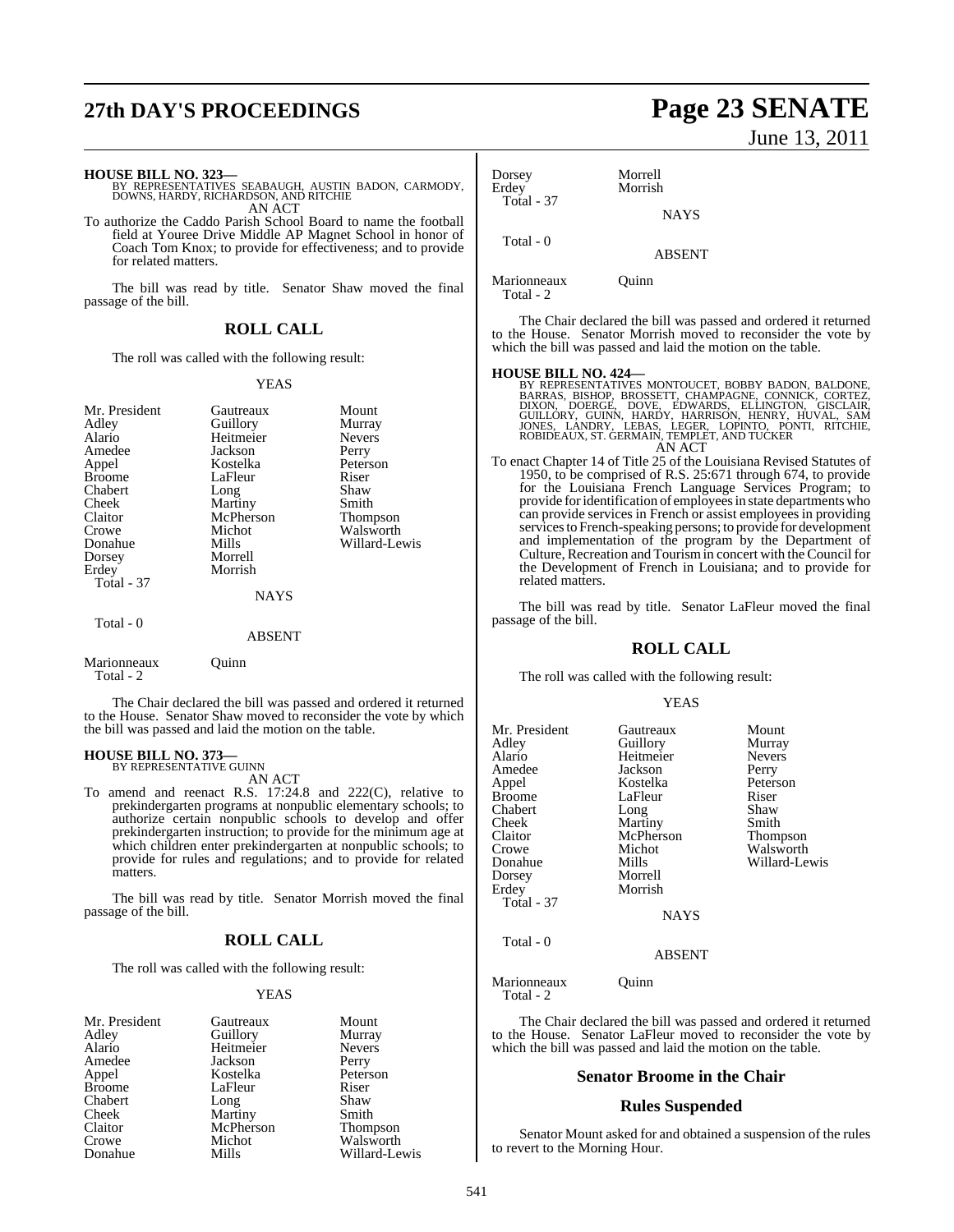## **Page 24 SENATE 27th DAY'S PROCEEDINGS**

### June 13, 2011

#### **Message from the House**

#### **PASSED SENATE BILLS AND JOINT RESOLUTIONS**

#### June 13, 2011

To the Honorable President and Members of the Senate:

I am directed to inform your honorable body that the House of Representatives has finally passed the following Senate Bills and Joint Resolutions:

**SENATE BILL NO. 91—** BY SENATOR LONG AND REPRESENTATIVE NOWLIN AN ACT

To authorize and provide for the transfer of certain local and state property; to authorize the transfer of certain local and state property in Natchitoches Parish; to provide for the property description; to provide for reservation of mineral rights; to provide terms and conditions; and to provide forrelated matters.

Reported with amendments.

SENATE BILL NO. 145—<br>BY SENATORS CLAITOR, ADLEY, AMEDEE, CHABERT, MICHOT,<br>MORRISH, SMITH, ALARIO, APPEL, DONAHUE, ERDEY, GAUTREAUX,<br>GUILLORY, HEITMEIER, KOSTELKA, LAFLEUR, LONG, MARTINY,<br>MCPHERSON, MILLS, MORRELL, MOUNT, M AN ACT

To amend and reenact R.S. 49:1 and 2, and to enact R.S. 49:3.1, relative to the gulfward boundary and coastline of Louisiana; to provide for such gulfward boundary and coastline; to provide relative to state ownership and sovereignty; to provide certain definitions, terms, conditions, and requirements; to provide relative to legislative intent and purpose; and to provide for related matters.

Reported with amendments.

#### **SENATE BILL NO. 121—** BY SENATOR RISER

AN ACT

To amend and reenact R.S. 23:1533 and 1552(E), relative to unemployment compensation experience rating records; to provide for an exception for unemployment caused by acts or omissions of third parties; and to provide for related matters.

Reported with amendments.

**SENATE BILL NO. 166—** BY SENATORS WALSWORTH AND THOMPSON AN ACT

To amend and reenact R.S. 34:1401(A) and (B) and to enact R.S. 34:1402(C), relative to membership on the Greater Ouachita Port Commission; to provide for residency requirements and removal of commissioners failing to attend the required number of regular meetings; and to provide for related matters.

Reported without amendments.

#### **SENATE BILL NO. 187—** BY SENATOR LONG

AN ACT

To amend and reenact R.S. 47:6026(E)(1), relative to the Cane River Heritage Area Development Zone; to extend the tax credit provided within the zone to January 1, 2014; and to provide for related matters.

Reported without amendments.

#### **SENATE BILL NO. 252—**

BY SENATOR ERDEY AN ACT

To enact R.S. 38:1805.1, relative to gravity drainage districts; to authorize the Livingston Parish Gravity Drainage District No. 6 to levy a sales and use tax; to require voter approval of such tax; to provide for the purposes ofsuch tax; to authorize the issuance of bonds; and to provide for related matters.

Reported without amendments.

### **SENATE BILL NO. 16—** BY SENATOR SMITH

AN ACT To amend and reenact R.S. 33:4580(B)(1)(b) and (3), relative to the Vernon Parish Arena District; to provide relative to governance; and to provide for related matters.

Reported without amendments.

#### **SENATE BILL NO. 17—**

BY SENATOR MORRISH AN ACT

To amend and reenact R.S. 33:2541.1(B)(1), relative to the position of deputy chief of police for the city of Jennings; to provide for qualifications; and to provide for related matters.

Reported without amendments.

### **SENATE BILL NO. 18—** BY SENATOR LAFLEUR

AN ACT

To enact R.S. 33:381(C)(31), relative to the town of Simmesport; to provide that the chief of police shall be appointed; to provide for the time of the initial appointment; to provide for the method of appointment and for the salary, term, duties, and supervision of the police chief; to provide for the qualifications of the police chief; and to provide for related matters.

Reported without amendments.

#### **SENATE BILL NO. 20—** BY SENATOR CROWE

- AN ACT
- To enact R.S. 33:423.22, relative to the town of Pearl River; to authorize the police chief to take certain personnel actions with respect to police personnel; and to provide for related matters.

Reported without amendments.

#### **SENATE BILL NO. 34—** BY SENATOR RISER

AN ACT

To amend and reenact R.S. 47:1923(D)(1), relative to tax assessors; to provide relative to the payment of certain insurance premiums for certain retired assessors and assessors' employees in Catahoula Parish; and to provide for related matters.

Reported without amendments.

**SENATE BILL NO. 58—**<br>BY SENATORS ADLEY, ERDEY, HEITMEIER, MCPHERSON, MOUNT, SHAW, ALARIO, AMEDEE, APPEL, BROOME, CHABERT, CHAISSON,<br>CHEEK, GUILLORY, KOSTELKA, LAFLEUR, LONG, MARTINY, MILLS,<br>MURRAY, NEVERS, PERRY, THOMPSON AN ACT

To amend and reenact R.S. 47:490.22(C), relative to the United States Armed Forces military honor license plate; to remove the handling fee from such plate; and to provide for related matters.

Reported without amendments.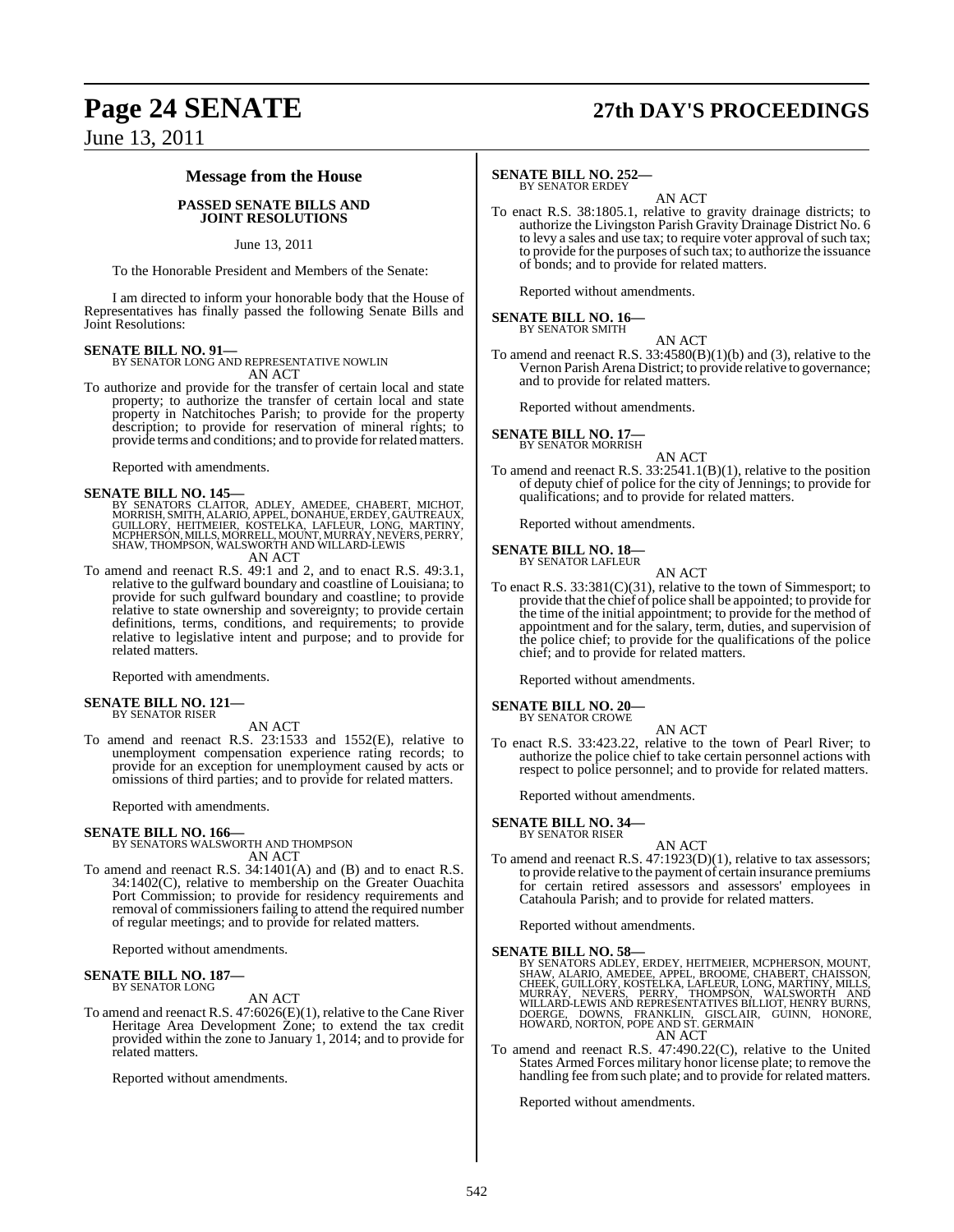## **27th DAY'S PROCEEDINGS Page 25 SENATE**

#### **SENATE BILL NO. 62—** BY SENATOR MURRAY

AN ACT

To amend and reenact R.S.  $4:165(A)(1)$  and (2), and (B)(1) and (2), relative to the Louisiana State Racing Commission; to provide for funds, purses and awards; and to provide for related matters.

Reported without amendments.

#### **SENATE BILL NO. 100—**

BY SENATORS MURRAY, HEITMEIER, MORRELL AND WILLARD-<br>LEWIS AND REPRESENTATIVES ARNOLD, AUSTIN BADON, BISHOP,<br>BROSSETT, HENDERSON, LEGER, MORENO AND STIAES AN ACT

To amend and reenact R.S. 38:2295(C), relative to letting of public contracts; to provide for plans and specifications; to increase the number of working days prior to the opening of bids within which a potential supplier must submit a request for approval of a product other than that specified in the contract documents for public works projects of the New Orleans Sewerage and Water Board; and to provide for related matters.

Reported without amendments.

### **SENATE BILL NO. 112—**

BY SENATORS ADLEY, NEVERS AND WALSWORTH AN ACT

To enact R.S. 47:305.66, relative to the sales and use tax of the state; to exempt the state sale and use tax of parish councils on aging; to provide for definitions; to require the secretary of the Department of Revenue to provide rules and regulations; and to provide for related matters.

Reported without amendments.

Respectfully submitted, ALFRED W. SPEER Clerk of the House of Representatives

#### **Message from the House**

#### **CONCURRING IN SENATE CONCURRENT RESOLUTIONS**

June 13, 2011

To the Honorable President and Members of the Senate:

I am directed to inform your honorable body that the House of Representatives has finally concurred in the following Senate Concurrent Resolutions:

# **SENATE CONCURRENT RESOLUTION NO. 69—**<br>BY SENATOR LONG AND REPRESENTATIVE NOWLIN<br>A CONCURRENT RESOLUTION

To commend the Louisiana School for Math, Science, and the Arts upon being named one of the "Public Elite High Schools" in America by The Washington Post.

Reported without amendments.

### **SENATE CONCURRENT RESOLUTION NO. 71—** BY SENATOR MURRAY AND REPRESENTATIVE BROSSETT A CONCURRENT RESOLUTION

To commend the Martha Grand Chapter, Order of Eastern Star in honor of their annual Grand Session to be held on June 26 through June 30, 2011, in New Orleans, Louisiana.

Reported without amendments.

# **SENATE CONCURRENT RESOLUTION NO. 74—**<br>BY SENATOR MILLS AND REPRESENTATIVE MONTOUCET<br>A CONCURRENT RESOLUTION

To commend Mrs. LouAnn Gerard, Director of Patient Relations at LSU University Medical Center, on the occasion of her retirement.

Reported without amendments.

Respectfully submitted, ALFRED W. SPEER Clerk of the House of Representatives

#### **Introduction of Senate Resolutions**

#### **SENATE RESOLUTION NO. 105—**

BY SENATOR MICHOT A RESOLUTION

To commend and congratulate Richard E. D'Aquin upon the occasion of his retirement from the Louisiana Board of Regents and to recognize his years of service to the board and to the state of Louisiana.

The resolution was read by title and placed on the Calendar for a second reading.

#### **SENATE RESOLUTION NO. 106—**

BY SENATOR JACKSON A RESOLUTION

To urge and request the Louisiana State University Board of Supervisors to design and implement a reverse auction pilot program to be utilized by state hospitals which are managed by the Louisiana State University Board of Supervisors.

The resolution was read by title and placed on the Calendar for a second reading.

#### **Introduction of Senate Concurrent Resolutions**

#### **SENATE CONCURRENT RESOLUTION NO. 78—** BY SENATOR ERDEY A CONCURRENT RESOLUTION

To urge and request the members of the Louisiana delegation to the United States Congress, the governor, and the director of the Louisiana Governor's Office of Homeland Security and Emergency Preparedness (GOHSEP) to assist Livingston Parish in successfully resolving outstanding administrative appeals filed with the Federal Emergency Management Agency (FEMA) for reimbursement of costs incurred in association with debris removal in the aftermath of Hurricane Gustav.

The resolution was read by title and placed on the Calendar for a second reading.

#### **SENATE CONCURRENT RESOLUTION NO. 79—** BY SENATOR MORRELL

A CONCURRENT RESOLUTION

To direct the Southeast Louisiana Flood Protection Authority-East to limit travel expenses payable to travel only between a board member's permanent residence and the location of a board meeting, and to prohibit the payment of rental car expenses for a board member who does not reside within ninety miles of the board meeting location.

The resolution was read by title and placed on the Calendar for a second reading.

543

# June 13, 2011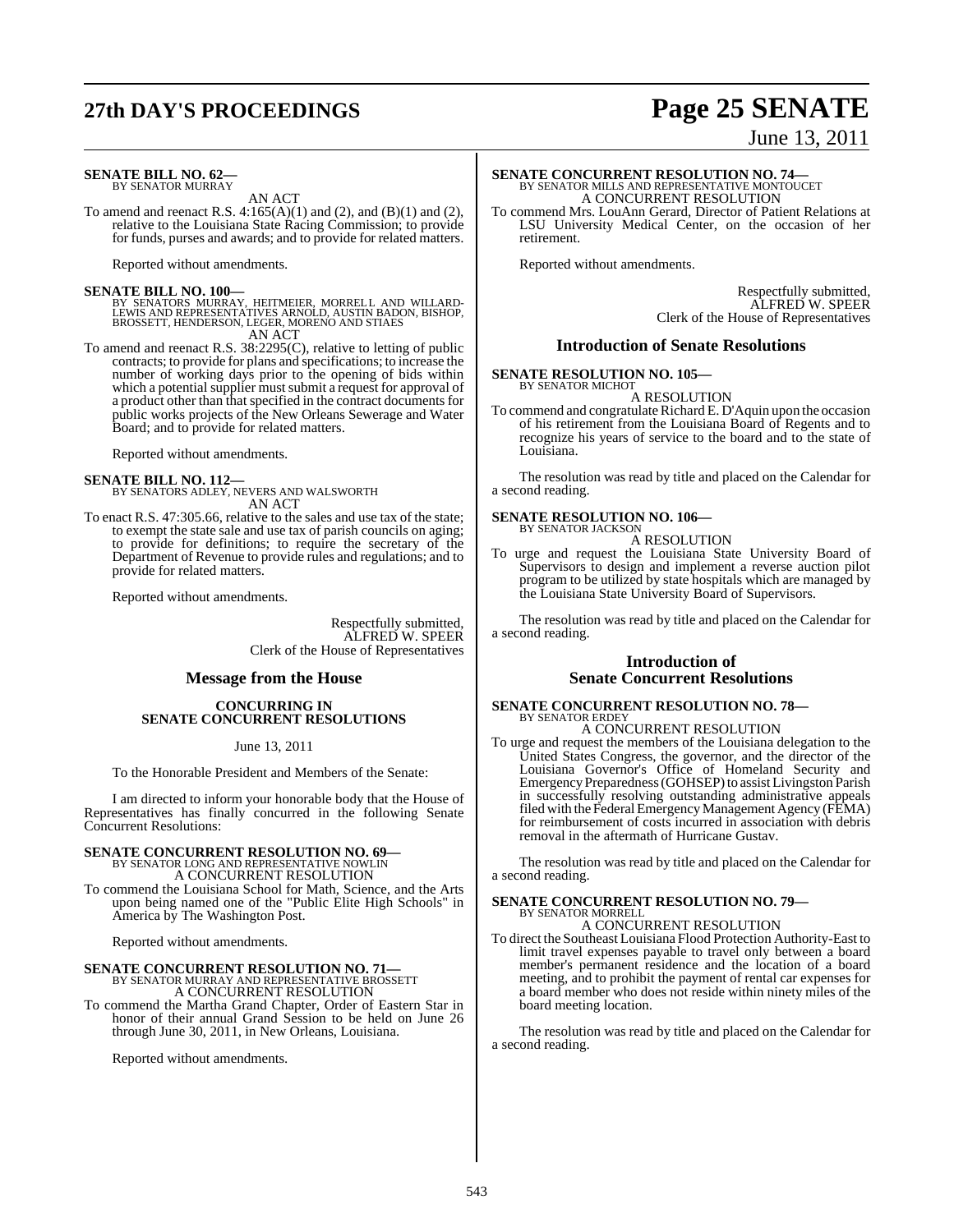## **Page 26 SENATE 27th DAY'S PROCEEDINGS**

June 13, 2011

#### **Message from the House**

#### **ASKING CONCURRENCE IN HOUSE BILLS AND JOINT RESOLUTIONS**

#### June 13, 2011

To the Honorable President and Members of the Senate:

I am directed to inform your honorable body that the House of Representatives has finally passed and asks your concurrence in the following House Bills and Joint Resolutions:

| <b>HB</b> No. 121 | <b>HB</b> No. 151 |
|-------------------|-------------------|
| HB No. 248        | HB No. 316        |
| HB No. 467        | Respectfully sub  |
|                   |                   |

mitted, ALFRED W. SPEER Clerk of the House of Representatives

#### **House Bills and Joint Resolutions**

Senator Mount asked for and obtained a suspension of the rules to read House Bills and Joint Resolutions a first and second time by title and refer them to committee.

#### **HOUSE BILL NO. 3—** BY REPRESENTATIVE GREENE

AN ACT

To enact the Omnibus Bond Authorization Act of 2011, relative to the implementation of a five-year capital improvement program; to provide for the repeal of certain prior bond authorizations; to provide for new bond authorizations; to provide for authorization and sale of such bonds by the State Bond Commission; and to provide for related matters.

The bill was read by title and referred by the President to the Committee on Revenue and Fiscal Affairs.

#### **HOUSE BILL NO. 121—**

BY REPRESENTATIVE WOOTON AN ACT

To amend and reenact Code of Criminal Procedure Article 895.1(C) and R.S. 15:574.4.2(A)(2)(o), relative to fees for probation and parole supervision; to provide for an increase in the fees which may be charged to defray the costs of probation and parole supervision; and to provide for related matters.

The bill was read by title and referred by the President to the Committee on Judiciary B.

## **HOUSE BILL NO. 151—** BY REPRESENTATIVE HOFFMANN

AN ACT

To enact R.S. 11:710(A)(4), relative to the Teachers' Retirement System of Louisiana; to allow certain reemployed retirees to receive benefits during reemployment; to provide an effective date; and to provide for related matters.

The bill was read by title and referred by the President to the Committee on Retirement.

#### **HOUSE BILL NO. 203—**

BY REPRESENTATIVE GEYMANN AN ACT

To enact R.S. 39:85.1, relative to compensation of state officials and employees; to require legislative approval for a state official or employee to receive compensation in excess of a certain limitation; to provide for approval procedures and effectiveness; to provide exceptions; to provide for approval of compensation when the legislature is not in session; and to provide for related matters.

The bill was read by title and referred by the President to the Committee on Finance.

### **HOUSE BILL NO. 248—** BY REPRESENTATIVE HENRY

AN ACT To amend and reenactR.S. 47:6022(A), (C)(4)(c)(i), (5), (10)(b), and  $(14)$ ,  $(D)(2)$ , and  $(E)$  through  $(J)$  and to repeal R.S.  $47:6022(K)$ , relative to tax credits; to provide for the name and applicability of the digital interactive media producer tax credit; to provide for a refundable tax credit; to provide for rebates of tax credits under certain circumstances; to provide for definitions, limitations, and program administration; and to provide for related matters.

The bill was read by title and referred by the President to the Committee on Revenue and Fiscal Affairs.

## **HOUSE BILL NO. 316—** BY REPRESENTATIVE BISHOP

AN ACT To amend and reenact R.S. 14:95(F), relative to illegal carrying of weapons; to provide with respect to prior offenses; to authorize the use of convictions of ordinances as predicate offensesforthe purpose of increased penalties; and to provide for related matters.

The bill was read by title and referred by the President to the Committee on Judiciary B.

#### **HOUSE BILL NO. 460—**

BY REPRESENTATIVE LABRUZZO AN ACT

To enact R.S. 46:460.11 and Subpart BB of Part I of Chapter I of Subtitle II of Title 47 of the Louisiana Revised Statutes of 1950, to be comprised of R.S. 47:120.95, relative to funds for drug testing and treatment of adult recipients of certain public assistance; to create the Family Independence Temporary Assistance Program Drug Testing and Treatment Fund; to provide for the deposit, use, and investment of monies in the fund; to provide for a refund checkoff on individual state income tax returns for the fund; to provide for an effective date; and to provide for related matters.

The bill was read by title and referred by the President to the Committee on Judiciary B.

### **HOUSE BILL NO. 467—** BY REPRESENTATIVE CARTER

AN ACT

To amend and reenact the heading of Part VI of Chapter 39 of Title 51 of the Louisiana Revised Statutes of 1950 and R.S. 51:2352(3) and 2353 through 2356, relative to the Technology Commercialization Credit and Jobs Program; to extend the program; to change the program benefit from a tax credit to a rebate; to provide for a limitation on the receipt of other tax benefits and incentives; and to provide for related matters.

The bill was read by title and referred by the President to the Committee on Revenue and Fiscal Affairs.

### **Rules Suspended**

Senator Claitor asked for a suspension of the rules to recommit a bill.

Senator Murray objected.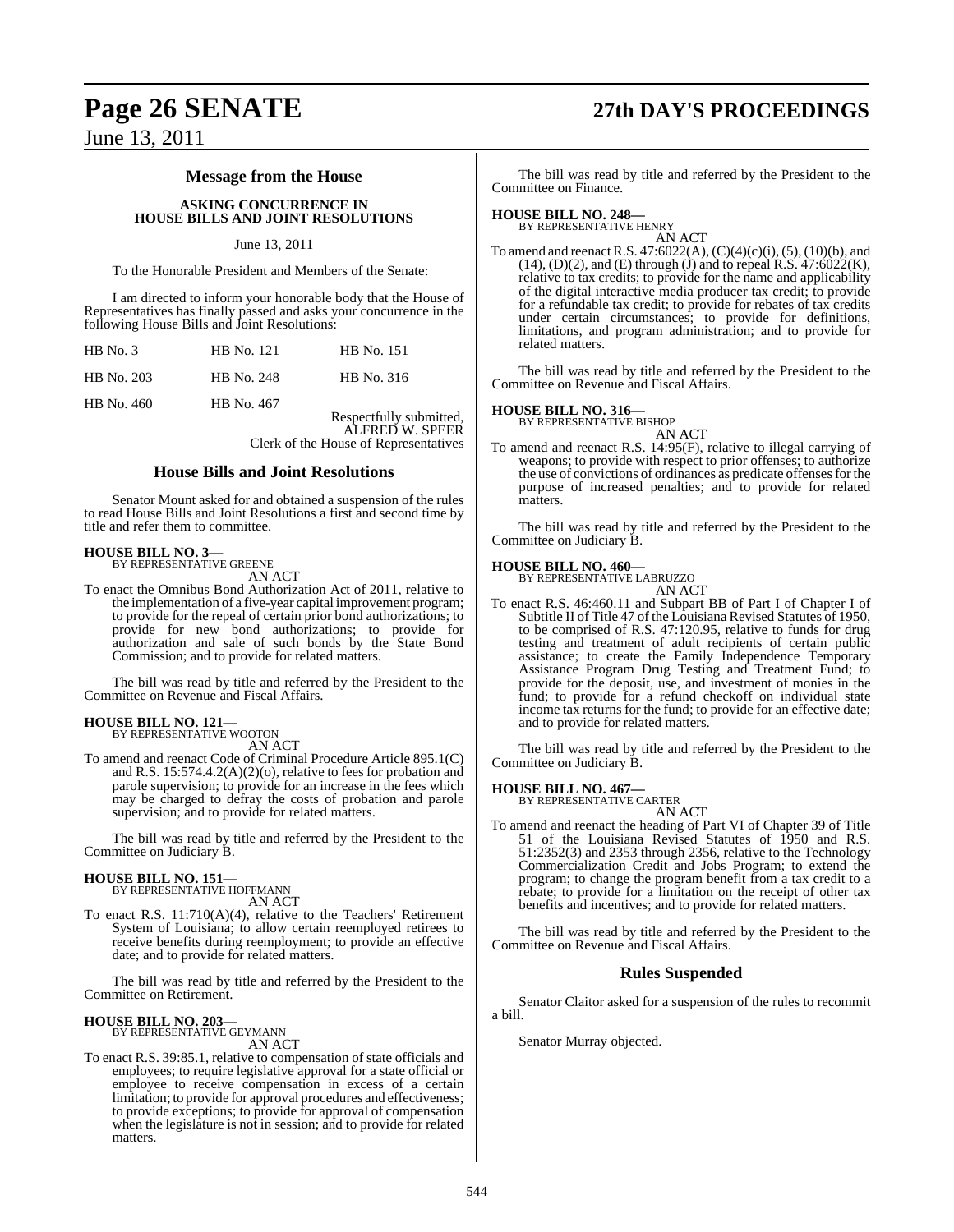### **27th DAY'S PROCEEDINGS Page 27 SENATE**

### **ROLL CALL**

The roll was called with the following result:

#### YEAS

| Alario<br>Appel<br>Claitor<br>Total - 9                                                 | Crowe<br>Erdey<br>Gautreaux                                                        | Long<br><b>Nevers</b><br>Shaw                               |
|-----------------------------------------------------------------------------------------|------------------------------------------------------------------------------------|-------------------------------------------------------------|
|                                                                                         | <b>NAYS</b>                                                                        |                                                             |
| Broome<br>Chabert<br>Donahue<br>Dorsey<br>Heitmeier<br>Jackson<br>LaFleur<br>Total - 19 | Martiny<br>Michot<br>Mills<br>Morrish<br>Mount<br>Murray<br>Perry<br><b>ABSENT</b> | Peterson<br>Smith<br>Thompson<br>Walsworth<br>Willard-Lewis |
| Mr. President<br>Adley<br>Amedee<br>Cheek                                               | Guillory<br>Kostelka<br>Marionneaux<br>McPherson                                   | Morrell<br>Ouinn<br>Riser                                   |

Total - 11

The Chair declared the Senate refused to suspend the rules.

#### **Message from the House**

#### **ASKING CONCURRENCE IN HOUSE CONCURRENT RESOLUTIONS**

#### June 13, 2011

To the Honorable President and Members of the Senate:

I am directed to inform your honorable body that the House of Representatives has finally passed and asks your concurrence in the following House Concurrent Resolutions:

| <b>HCR No. 164</b> | <b>HCR No. 165</b> | <b>HCR No. 166</b>      |
|--------------------|--------------------|-------------------------|
| <b>HCR No. 167</b> | <b>HCR No. 168</b> | <b>HCR No. 169</b>      |
| <b>HCR No. 170</b> | <b>HCR No. 171</b> | Respectfully submitted, |

ALFRED W. SPEER Clerk of the House of Representatives

#### **House Concurrent Resolutions**

Senator Mount asked for and obtained a suspension of the rules to read House Concurrent Resolutions a first and second time.

#### **HOUSE CONCURRENT RESOLUTION NO. 164—** BY REPRESENTATIVE KATZ

A CONCURRENT RESOLUTION

To urge and request the Department of Health and Hospitals to study the health impacts and fiscal benefits to this state of implementing a Medicaid 1115 demonstration waiver to expand services to pre-disabled people living with HIV and to report the results of such study to the House Committee on Health and Welfare, the Senate Committee on Health and Welfare, the HouseCommittee on Appropriations, and the Senate Committee on Finance prior to the convening of the 2012 Regular Session of the Legislature of Louisiana.

The resolution was read by title and referred by the President to the Committee on Health and Welfare.

June 13, 2011

# **HOUSE CONCURRENT RESOLUTION NO. 165—** BY REPRESENTATIVE GALLOT AND SENATOR WALSWORTH A CONCURRENT RESOLUTION

To commend James Trellis and Nellie Simmons Taylor of Haynesville upon the celebration of their sixtieth wedding anniversary.

The resolution was read by title and placed on the Calendar for a second reading.

## **HOUSE CONCURRENT RESOLUTION NO. 166—** BY REPRESENTATIVES ROBIDEAUX AND HARDY

A CONCURRENT RESOLUTION To commend the Lafayette Little League Challenger Team in its effort to travel to the Little League World Series.

The resolution was read by title and placed on the Calendar for a second reading.

#### **HOUSE CONCURRENT RESOLUTION NO. 167—** BY REPRESENTATIVE ST. GERMA A CONCURRENT RESOLUTION

To urge and request the secretary of the Department of Natural Resources, in consultation with the office of conservation, the attorney general, and the Department of Environmental Quality, to study the remediation of "legacy" and orphaned exploration and production oilfield sites and to report to the House Committee on Natural Resources and Environment and the Senate Committee on Natural Resources no later than February 1, 2012.

The resolution was read by title and referred by the President to the Committee on Natural Resources.

#### **HOUSE CONCURRENT RESOLUTION NO. 168—** BY REPRESENTATIVE THIBAUT A CONCURRENT RESOLUTION

To urge and request the Department of Natural Resources, in conjunction with the Pointe Coupee Parish Police Jury, to assume the role of lead local project sponsor for the False River Aquatic Resources Ecosystem Restoration Project.

The resolution was read by title and referred by the President to the Committee on Natural Resources.

#### **HOUSE CONCURRENT RESOLUTION NO. 169—** BY REPRESENTATIVE GUINN

A CONCURRENT RESOLUTION

To commend the Roastin' with Rosie Barbeque Festival in Jefferson Davis Parish and to recognize it as an official state championship barbeque contest.

The resolution was read by title and placed on the Calendar for a second reading.

### **HOUSE CONCURRENT RESOLUTION NO. 170—** BY REPRESENTATIVE HENRY

A CONCURRENT RESOLUTION

To memorialize the United States Congress to take such actions as are necessary to ensure that no reductions are made to benefits for Social Security recipients.

The resolution was read by title and placed on the Calendar for a second reading.

#### **HOUSE CONCURRENT RESOLUTION NO. 171—** BY REPRESENTATIVE WHITE

A CONCURRENT RESOLUTION

To urge and request the members of the Louisiana delegation to the United States Congress, the governor, and the director of the Louisiana Governor's Office of Homeland Security and Emergency Preparedness (GOHSEP) to assist Livingston Parish in successfully resolving outstanding administrative appeals filed with the FederalEmergencyManagement Agency (FEMA)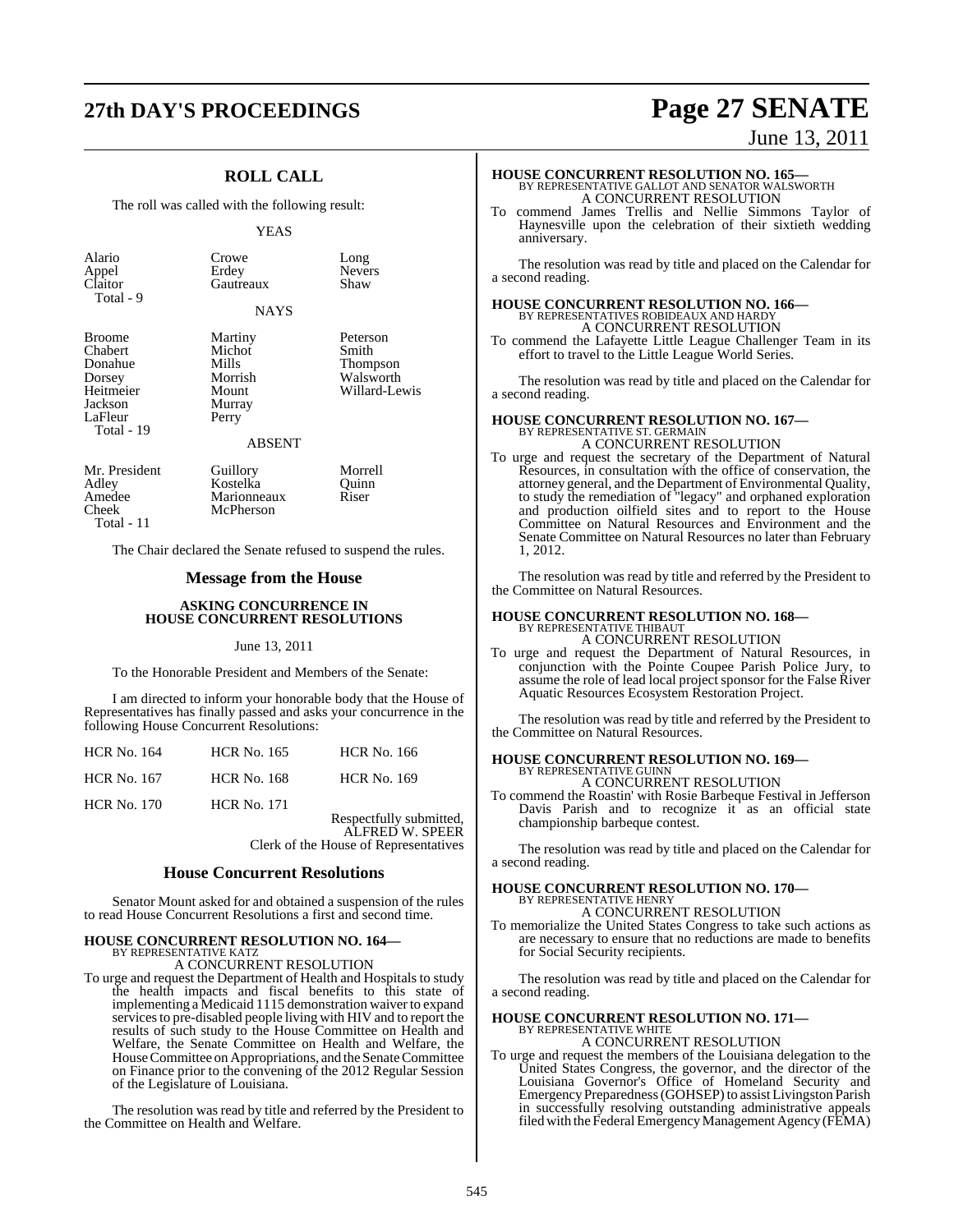## **Page 28 SENATE 27th DAY'S PROCEEDINGS**

### June 13, 2011

for reimbursement of costs incurred in association with debris removal in the aftermath of Hurricane Gustav.

The resolution was read by title and placed on the Calendar for a second reading.

#### **Reports of Committees**

The following reports of committees were received and read:

#### **REPORT OF COMMITTEE ON**

#### **REVENUE AND FISCAL AFFAIRS**

Senator Robert M. Marionneaux, Jr., Chairman on behalf of the Committee on Revenue and Fiscal Affairs, submitted the following report:

#### June 13, 2011

To the President and Members of the Senate:

I am directed by your Committee on Revenue and Fiscal Affairs to submit the following report:

#### **HOUSE CONCURRENT RESOLUTION NO. 80—** BY REPRESENTATIVE ROSALIND JONE

A CONCURRENT RESOLUTION

To urge and request the Louisiana Association of Tax Administrators to conduct a survey of local governmental taxing authorities regarding the collection of sales and use tax on transactions occurring over the Internet.

Reported favorably.

## **HOUSE BILL NO. 207—** BY REPRESENTATIVE JOHNSON

AN ACT

To enact R.S. 33:2740.18.5, relative to taxing authority of municipalities; to authorize certain municipalities, subject to voter approval, to levy and collect a hotel occupancy tax; to provide relative to collection and use of proceeds of the tax; and to provide for related matters.

Reported favorably.

### **HOUSE BILL NO. 209—** BY REPRESENTATIVE ROBIDEAUX

AN ACT

To amend and reenact R.S. 47:1541(B) and to enact R.S. 47:1541(D) and  $1601(A)(2)(e)$ , relative to the Department of Revenue; to provide relative to the audit of taxpayer records by the department; to provide the purposes for which sampling audits may be utilized; to authorize the use of managed audits at the secretary's discretion under certain circumstances; to authorize agreements regarding managed audits; to provide for definitions; to provide for limitations; to authorize the discretionary waiver of interest; and to provide for related matters.

Reported favorably.

#### **HOUSE BILL NO. 247—** BY REPRESENTATIVE HENRY

AN ACT

To amend and reenact R.S. 47:305.14(A)(1) and to enact R.S.  $47:301(10)(hh)$  and  $(14)(k)$ , relative to sales and use tax imposed by the state and certain other political subdivisions; to exclude certain sales of tangible personal property and services sold at certain events sponsored by a tax exempt nonprofit organization; to exclude certain sales of tangible personal property and services sold at certain events sponsored by a tax exempt nonprofit organization when the organization has contracted for certain services associated with the event; to provide an effective date; and to provide for related matters.

Reported with amendments.

**HOUSE BILL NO. 348—**<br>BY REPRESENTATIVES LEGER, ABRAMSON, ARNOLD, AUSTIN<br>BADON, BALDONE, BARRAS, BROSSETT, BURRELL, CHANDLER,<br>GREENE, HENDERSON, HINES, GIROD JACKSON, MORENO, NOWLIN,<br>STIAES, AND TEMPLET AND SENATORS HEITME WILLARD-LEWIS

AN ACT To amend and reenact Section 2 of Act No. 479 of the 2005 Regular Session of the Legislature, as amended by Act No. 188 of the 2007 Regular Session of the Legislature, and R.S.  $47:297.6(\text{\AA})(1)$ , relative to individual income tax credits; to decrease the amount of rehabilitation costs which qualify for the tax credit; to increase the amount of the tax credit for the rehabilitation of certain residential structures; to extend the taxable periods in which the tax credit shall be applicable; to provide for an effective date; and to provide for related matters.

Reported with amendments.

#### **HOUSE BILL NO. 349—**

BY REPRESENTATIVES LEGER, ABRAMSON, ARNOLD, AUSTIN<br>BADON, BALDONE, BARRAS, BISHOP, BROSSETT, BURRELL,<br>CARTER, CHANDLER, GREENE, HENDERSON, HINES, HOFFMANN,<br>GIROD JACKSON,MORENO,RICHARD,SIMON,JANE SMITH,STIAES,<br>AND TALBOT A

AN ACT

To amend and reenact Section 3 of Act No. 60 of the 2002 Regular Session of the Legislature, as amended by Act No. 12 of the 2004 First Extraordinary Session of the Legislature and Act No. 182 of the 2007 Regular Session of the Legislature, relative to tax credits; to provide relative to the income and franchise tax credits for costs associated with the rehabilitation of certain historic structures; to extend the taxable periods in which the credit shall be applicable; and to provide for related matters.

Reported with amendments.

#### **HOUSE BILL NO. 491—**

BY REPRESENTATIVE MICHAEL JACKSON AN ACT

To enact R.S. 47:1517(F), relative to the tax exemption budget; to require hearings of the House Committee on Ways and Means and the Senate Committee on Revenue and Fiscal Affairs on the tax exemption budget; to authorize certain reports; and to provide for related matters.

Reported favorably.

**HOUSE BILL NO. 508—** BY REPRESENTATIVE LANDRY

- AN ACT
- To enact R.S. 47:305.66, relative to state sales and use tax; to authorize an exemption from state sales and use tax for the purchase of certain motor vehicles which have been or will be modified for use by a person with an orthopedic disability; to provide for requirements; to authorize the payment of rebates; to authorize rulemaking; to provide for applicability and an effective date; and to provide for related matters.

Reported favorably.

**HOUSE BILL NO. 550—** BY REPRESENTATIVE JOHNSON AN ACT

To enact Subpart BB of Part I of Chapter 1 of Subtitle II of Title 47 of the Louisiana Revised Statutes of 1950, to be comprised of R.S. 47:120.95, relative to state individual income tax return checkoffs for certain donations; to provide for a method for individuals to donate a portion of any refund due to them to the Make-A-Wish Foundation of the Texas Gulf Coast and Louisiana for the purpose of granting wishes to children in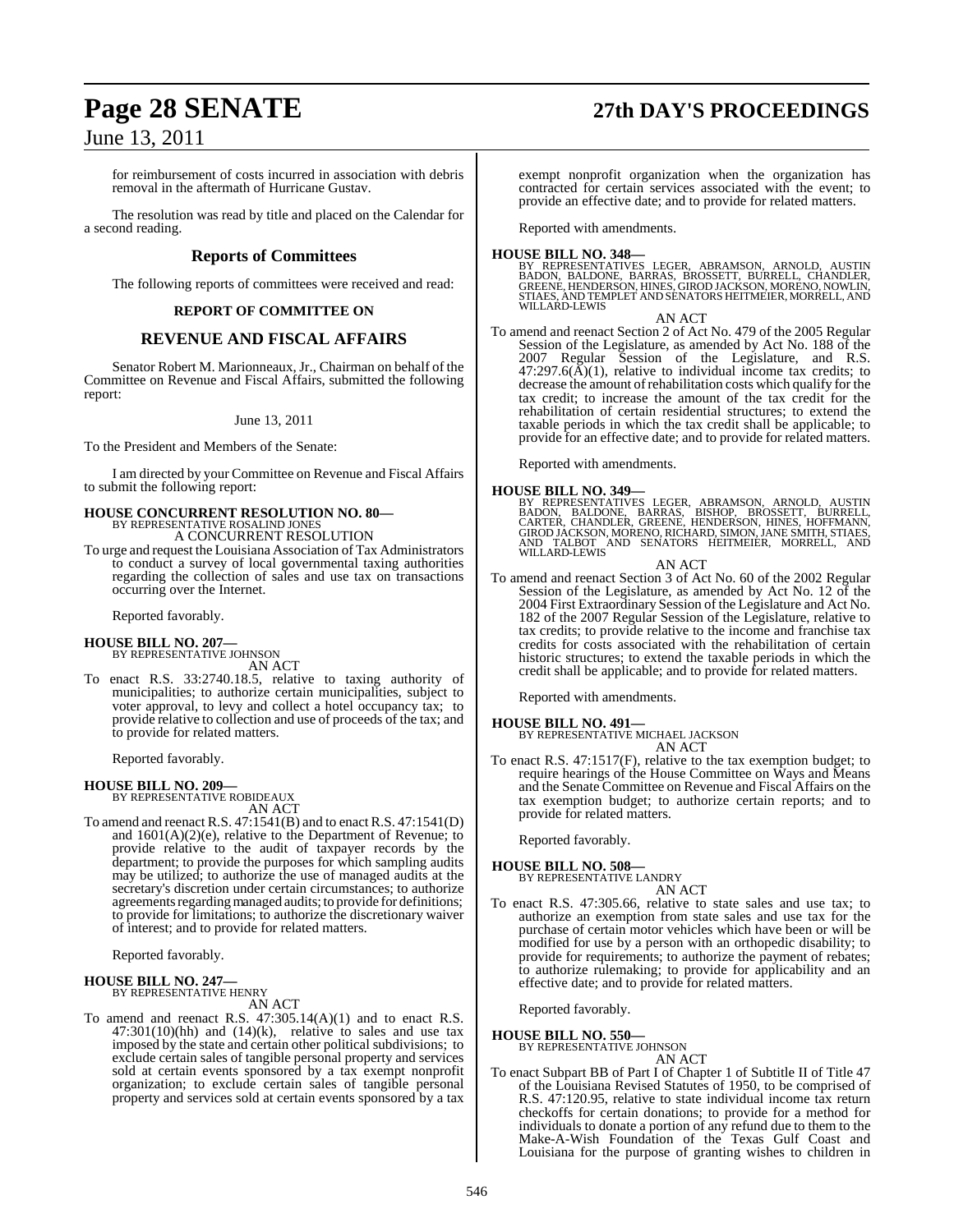## **27th DAY'S PROCEEDINGS Page 29 SENATE** June 13, 2011

Louisiana who have life-threatening medical conditions; to provide for the disposition of such donated monies; to establish the Make-A-Wish Foundation of the Texas Gulf Coast and Louisiana Fund as a special escrow fund in the state treasury; to provide for the administration and use of monies in the fund; to authorize the secretary of the Department of Revenue to make certain deposits into the fund; to provide for reporting; to provide for an effective date; and to provide for related matters.

Reported favorably.

**HOUSE BILL NO. 595—** BY REPRESENTATIVES LABRUZZO, BALDONE, BARRAS, CHANDLER, GREENE, HOFFMANN,RICHARD, RITCHIE, ROBIDEAUX, JANE SMITH, AND TEMPLET

AN ACT

To amend and reenact R.S. 47:6030(B)(1), relative to tax credits; to provide relative to the tax credit for wind or solar energy systems; to authorize the state tax credit in addition to federal grants for the same system; and to provide for related matters.

Reported with amendments.

#### **HOUSE BILL NO. 619—** BY REPRESENTATIVE LEGER

AN ACT

To enact Subpart B-46 of Part IV of Chapter 1 of Title 33 of the Louisiana Revised Statutes of 1950, to be comprised of R.S. 33:130.841 through 130.848, relative to economic and community development in Orleans Parish; to create the Louisiana Sports and Entertainment District as a political subdivision of the state; to provide for the boundaries and governance of the district; to provide for the board of commissioners and its authority, powers, duties, and functions; to provide for the imposition of fees on the use or occupancy of properties in the district; to provide for the authority to create subdistricts within the district; to authorize the district to issue and sell bonds and other debt obligations and to finance debt by the pledge of tax increments; and to provide for related matters.

Reported favorably.

#### **HOUSE BILL NO. 632—** BY REPRESENTATIVE HENRY

AN ACT

To amend and reenact R.S. 47:287.95(K) and 606(A)(1)(e), relative to corporation income and franchise tax; to provide for the method of determining certain taxable revenue from broadcasting film or radio programming which is attributable to activity in Louisiana; to provide for definitions; to provide for effectiveness; and to provide for related matters.

Reported favorably.

Respectfully submitted, ROBERT M. MARIONNEAUX, JR. Chairman

### **Senate Bills and Joint Resolutions on Second Reading Reported by Committees**

Senator Erdey asked for and obtained a suspension of the rules to take up Senate Bills and Joint Resolutions just reported by Committees.

### **SENATE BILL NO. 229—** BY SENATOR MARIONNEAUX

AN ACT

To amend and reenact R.S. 33:2002(A)(1) and (4)(a), 2218.2(A)(1) and (2)(a), 2218.8(B) and (G) and 2218.10 and to enact Subpart F of Part III of Chapter 6 of Title 40 of the Louisiana Revised Statutes of 1950, to be comprised of R.S. 40:1460.3, relative to additional pay for certain law enforcement officers; to increase the amount of monthly compensation; and to provide for related matters.

Reported by substitute by the Committee on Finance. The bill was read by title; the committee substitute bill was read.

**SENATE BILL NO. — (Substitute of Senate Bill No. 229 by**

**Senator Marionneaux)** BY SENATORS MARIONNEAUX, ALARIO, CHEEK, DOŃAHUE, ERDEY,<br>JACKSON, LAFLEUR, LONG, MICHOT, MURRAY AND WALSWORTH AN ACT

To enact R.S. 33:2201(B)(20), relative to law enforcement; to include state employees engaged in an investigation, serving a subpoena, or collecting evidence of a possible violation of state law as law enforcement officers for whom certain benefits are provided to surviving spouses and children in certain cases; and to provide for related matters.

AN ACT

Be it enacted by the Legislature of Louisiana: Section 1. R.S.  $33:2201(B)(20)$  is hereby enacted to read as

follows:

§2201. Financial security for surviving spouses and children of law enforcement officers in certain cases \* \* \*

B. Law enforcement officers, within the meaning of this Section, shall include:

\* \* \* **(20) On and after January 1, 2011, all state employees conducting investigations, serving subpoenas, or collecting evidence concerning the affairs of a person upon a reasonable belief that the person has engaged in, or is engaging in, an act or practice that violates state law.** \* \* \*

Section 2. This Act shall become effective upon signature by the governor or, if not signed by the governor, upon expiration of the time for bills to become law without signature by the governor, as provided by Article III, Section 18 of the Constitution of Louisiana. If vetoed by the governor and subsequently approved by the legislature, this Act shall become effective on the day following such approval.

On motion of Senator Jackson, the committee substitute bill was adopted and becomes Senate Bill No. 271 by Senator Marionneaux, substitute for Senate Bill No. 229 by Senator Marionneaux.

**SENATE BILL NO. 271— (Substitute of Senate Bill No. 229 by**

**Senator Marionneaux)<br>BY SENATORS MARIONNEAUX, ALARIO, CHEEK, DONAHUE, ERDEY,<br>JACKSON, LAFLEUR, LONG, MICHOT, MURRAY AND WALSWORTH** AN ACT

To enact R.S. 33:2201(B)(20), relative to law enforcement; to include state employees engaged in an investigation, serving a subpoena, or collecting evidence of a possible violation of state law as law enforcement officers for whom certain benefits are provided to surviving spouses and children in certain cases; and to provide for related matters.

The bill was read by title and placed on the Calendar for a second reading.

#### **Rules Suspended**

Senator Dorsey asked for and obtained a suspension of the rules to allow the Senate Committee on Judiciary C to hear House Bill No. 497 without the required 24-hour notice.

#### **Privilege Report of the Committee on Senate and Governmental Affairs**

### **ENROLLMENTS**

Senator Kostelka, Chairman on behalf of the Committee on Senate and Governmental Affairs, submitted the following report: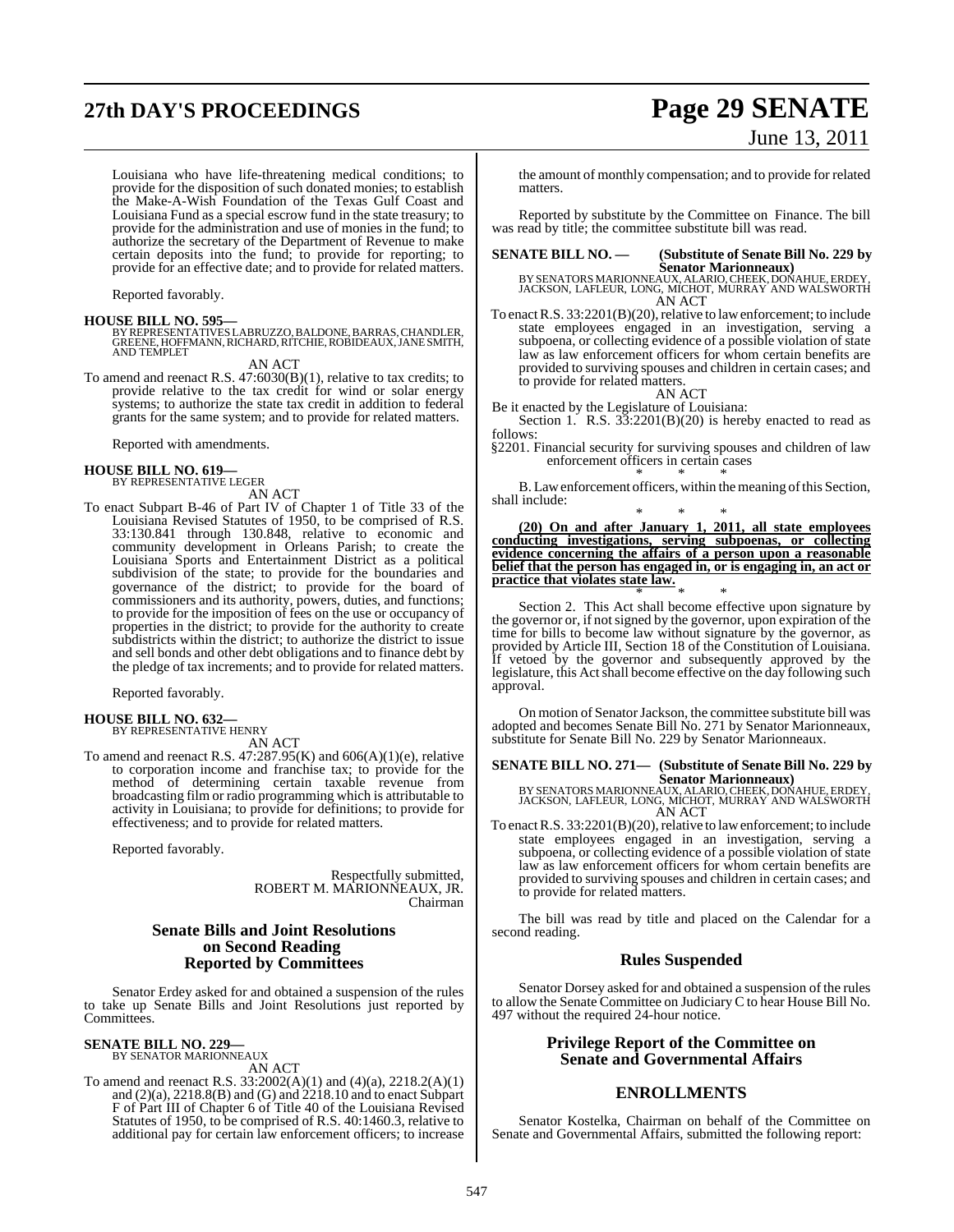#### June 10, 2011

To the President and Members of the Senate:

I am directed by your Committee on Senate and Governmental Affairs to submit the following report:

The following Senate Resolutions have been properly enrolled:

#### **SENATE RESOLUTION NO. 65—** BY SENATOR DORSEY

A RESOLUTION

To commend and congratulate Reverend Thomas N. Bessix on being named the President of the Fourth District's Congress of Christian Education.

#### **SENATE RESOLUTION NO. 69—** BY SENATOR MOUNT

A RESOLUTION

To recognize Thursday, June 2, 2011, as March of Dimes Day at the Louisiana State Capitol.

**SENATE RESOLUTION NO. 70—** BY SENATOR LAFLEUR

A RESOLUTION

To commend the Tunica-Biloxi Tribe of Louisiana for its many contributions made to the state with its history, culture, and people, and to proclaimMonday,June 6, 2011, as Tunica-Biloxi Day at the Senate.

### **SENATE RESOLUTION NO. 71—** BY SENATOR MILLS

A RESOLUTION

To commend Breaux Bridge High School football coaches, Paul Broussard, Brent Angelle, Kevin Bonhomme, John Muder, and Rickey Poulan for their emergency planning, training, preparedness, and actions which saved the life of football player, Tedrick Lewis.

### **SENATE RESOLUTION NO. 72—** BY SENATOR MARIONNEAUX

A RESOLUTION

To commend Courtney Lynn Mumphrey on being selected as a member of the Tiger Twelve Class of 2011.

#### **SENATE RESOLUTION NO. 73—** BY SENATOR KOSTELKA

A RESOLUTION

To express the sincere condolences of the Senate of the Legislature of Louisiana upon the death of Dr. Doyle Roach Hamilton, Jr.

#### **SENATE RESOLUTION NO. 67—** BY SENATOR PETERSON

A RESOLUTION

To recognize Thursday, June 2, 2011, as Red and White Day at the Louisiana Legislature.

**SENATE RESOLUTION NO. 68—**<br>BY SENATORS MOUNT AND ADLEY<br>A RESOLUTION

To commend and extend enduring gratitude to the United Methodist Committee on Relief and the Louisiana Annual Conference of the United Methodist Church for their leadership across our state and their assistance in the recovery from the challenges this state has faced as a result of recent natural disasters and proclaims June 8, 2011, as "Louisiana Annual Conference of the United Methodist Church" and "United Methodist Committee on Relief" day in Louisiana.

SENATE RESOLUTION NO. 74—<br>BY SENATORS MCPHERSON, ADLEY, ALARIO, AMEDEE, APPEL, BROOME, CHABERT, CHAISSON, CHEEK, CLAITOR, CROWE, DONAHUE, DORSEY, ERDEY, GAUTREAUX, GUILLORY, HEITMEIER, JACKSON, KOSTELKA, LAFLEUR, LONG, MAR

## **Page 30 SENATE 27th DAY'S PROCEEDINGS**

#### A RESOLUTION

To commend Michael Howard Madison on his retirement from Cleco Corporation.

**SENATE RESOLUTION NO. 75—** BY SENATOR SMITH

A RESOLUTION

To express the sincere and heartfelt condolences of the Senate of the Legislature of Louisiana upon the death of Eric B. Taylor.

## **SENATE RESOLUTION NO. 76—**<br>BY SENATOR MOUNT

A RESOLUTION

To proclaim Tuesday, June 7, 2011, as Nurse-Family Partnership Day at the Louisiana Senate.

#### **SENATE RESOLUTION NO. 77—** BY SENATOR MOUNT

A RESOLUTION

To proclaim Tuesday, June 7, 2011, as "Girl Scouts of the USA Day" at the Louisiana Senate and commend Girl Scouts of the USA for its many contributions and continued dedication to girls in the United States and around the world.

#### **SENATE RESOLUTION NO. 80—** BY SENATOR ADLEY

A RESOLUTION

To recognize Tuesday, June 7, 2011, as "Louisiana Industry for Film and Entertainment Day" in the state of Louisiana.

#### **SENATE RESOLUTION NO. 78—** BY SENATOR BROOME

A RESOLUTION

To commend Toni Hawkins-Bailey, Renee Chatelain, and Greg Williams, Jr., for their contributions to the performing arts in the African American community.

**SENATE RESOLUTION NO. 82—** BY SENATOR JACKSON

A RESOLUTION

To recognize Wednesday, June 8, 2011, as Children's Defense Fund Day and to commend the Children's Defense Fund.

> Respectfully submitted, ROBERT W. "BOB" KOSTELKA Chairman

The foregoing Senate Resolutions were signed by the President of the Senate and presented to the Secretary of State by the Secretary on June 10, 2011.

#### **Message to the Secretary of State**

### **SIGNED SENATE CONCURRENT RESOLUTIONS**

June 10, 2011

To the Honorable Secretary of State:

The President of the Senate and the Speaker of the House of Representatives have signed the following Senate Concurrent Resolutions:

### **SENATE CONCURRENT RESOLUTION NO. 42—** BY SENATOR LONG AND REPRESENTATIVE NOWLIN

A CONCURRENT RESOLUTION

To commend the St. Mary's High School of Natchitoches baseball team for winning the 2011 Class 1A State Championship.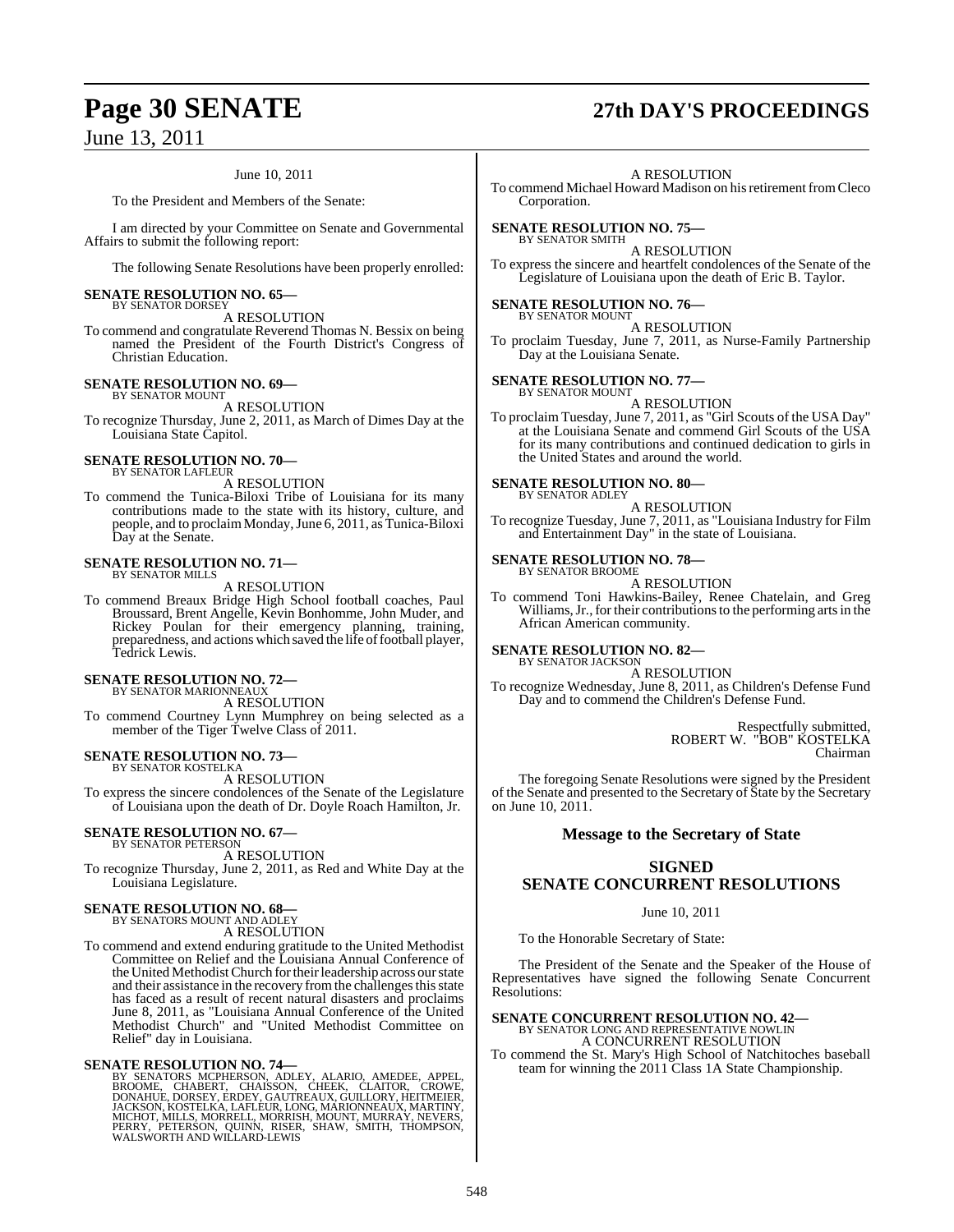## **27th DAY'S PROCEEDINGS Page 31 SENATE**

June 13, 2011

**SENATE CONCURRENT RESOLUTION NO. 43<br>BY SENATOR LONG AND REPRESENTATIVE NOWLIN<br>A CONCURRENT RESOLUTION** 

To commend the Northwestern State University of Louisiana "Spirit of Northwestern Demon Marching Band" on its one hundredth anniversary.

### **SENATE CONCURRENT RESOLUTION NO. 49—**<br>BY SENATOR ERDEY AND REPRESENTATIVE POPE<br>A CONCURRENT RESOLUTION To urge and request the office of state parks to study the use of golf carts by certain individuals within Louisiana state parks.

#### **SENATE CONCURRENT RESOLUTION NO. 48—** BY SENATOR MOUNT

A CONCURRENT RESOLUTION To commend the St. Louis High School baseball team on winning the 2011 Class 4A state championship.

#### **SENATE CONCURRENT RESOLUTION NO. 50—** BY SENATOR MOUNT

A CONCURRENT RESOLUTION To commend the Children's Miracle Network of Southwest Louisiana and to congratulate Taylor Oliver on her selection as a Champion by the Children's Miracle Network Hospitals.

### **SENATE CONCURRENT RESOLUTION NO. 52—** BY SENATORS PERRY AND WALSWORTH A CONCURRENT RESOLUTION

To commend the organizers of the Louisiana Hugh O'Brian Youth Leadership seminars and to recognize June 3, 2011, as Hugh O'Brian Youth Leadership Day in the state of Louisiana.

## **SENATE CONCURRENT RESOLUTION NO. 53—** BY SENATOR LONG

A CONCURRENT RESOLUTION

To commend and congratulate Dr. Harry Briggs on the momentous occasion of his ninetieth birthday and celebrating his third year in a row, swimming two miles in Kincaid Lake and on his lifetime of commitment and devotion to his family, friends and to education in Louisiana.

#### **SENATE CONCURRENT RESOLUTION NO. 54—** BY SENATOR DORSEY

A CONCURRENT RESOLUTION

To commend and congratulate Baton Rouge Magnet High School graduate, David Michael Holmes, upon being selected as the 2011 Louisiana Student of the Year and to recognize his extraordinary accomplishments.

# **SENATE CONCURRENT RESOLUTION NO. 51—**<br>BY SENATOR LAFLEUR AND REPRESENTATIVE LEBAS<br>A CONCURRENT RESOLUTION

To commend the people of Evangeline Parish and the Evangeline Centennial Project, to recognize the One Hundredth Anniversary of Evangeline Parish, and to celebrate those efforts made to encourage historic preservation of the rich cultural heritage of Acadiana.

#### **SENATE CONCURRENT RESOLUTION NO. 55—** BY SENATOR BROOME

A CONCURRENT RESOLUTION

To commend the black pioneers of nursing at Baton Rouge General Hospital and to recognize the special place they hold in the history of the state of Louisiana.

#### **SENATE CONCURRENT RESOLUTION NO. 56—** BY SENATOR CHEEK

A CONCURRENT RESOLUTION

To commend Seth Irby upon selection as a member of the Louisiana State University Tiger Twelve Class of 2011 and for his many academic accomplishments and community service efforts.

### **SENATE CONCURRENT RESOLUTION NO. 59—** BY SENATOR MOUNT AND REPRESENTATIVE GEYMANN A CONCURRENT RESOLUTION

To commend and congratulate SamHouston High School on winning the Class 4A Girls High School State Softball Championship.

#### **SENATE CONCURRENT RESOLUTION NO. 60—** BY SENATOR MILLS

A CONCURRENT RESOLUTION

To urge and request the Louisiana Workforce Commission to establish a website to provide relevant and current information to the oilfield workers of Louisiana.

# **SENATE CONCURRENT RESOLUTION NO. 61—**<br>BY SENATORS THOMPSON, KOSTELKA, RISER AND WALSWORTH A CONCURRENT RESOLUTION

To urge and request the Board of Regents to work with the Board of Supervisors of Community and Technical Colleges to study the two-year college services offered to the greater northeast Louisiana area, and to determine how the state can best meet the educational needs of students and the economic and workforce development needs of this region of the state.

#### **SENATE CONCURRENT RESOLUTION NO. 64—** BY SENATOR PERRY A CONCURRENT RESOLUTION

To commend LSU Eunice Lady Bengals softball team on winning the NJCAA Division II National Championship.

### **SENATE CONCURRENT RESOLUTION NO. 67—** BY SENATOR MCPHERSON A CONCURRENT RESOLUTION

To urge and request the Department of Health and Hospitals to study possible methods which would increase the provision of graduate medical education in central Louisiana by designating certain hospitals which enter into public/private partnerships with Huey P. Long Medical Center as major teaching hospitals for purposes of Medicaid reimbursement.

> Respectfully submitted, GLENN A. KOEPP Secretary of the Senate

The foregoing Senate Concurrent Resolutions were presented to the Secretary of State by the Secretary on June 10, 2011.

### **Privilege Report of the Committee on Senate and Governmental Affairs**

### **ENROLLMENTS**

Senator Kostelka, Chairman on behalf of the Committee on Senate and Governmental Affairs, submitted the following report:

#### June 13, 2011

To the President and Members of the Senate:

I am directed by your Committee on Senate and Governmental Affairs to submit the following report:

The following Senate Concurrent Resolutions have been properly enrolled:

## **SENATE CONCURRENT RESOLUTION NO. 57—** BY SENATOR GAUTREAUX

A CONCURRENT RESOLUTION To memorialize the Congress of the United States to review and consider eliminating provisions of federal law, which reduce Social Security benefits for those receiving pension benefits from federal, state, or local government retirement or pension systems, plans, or funds.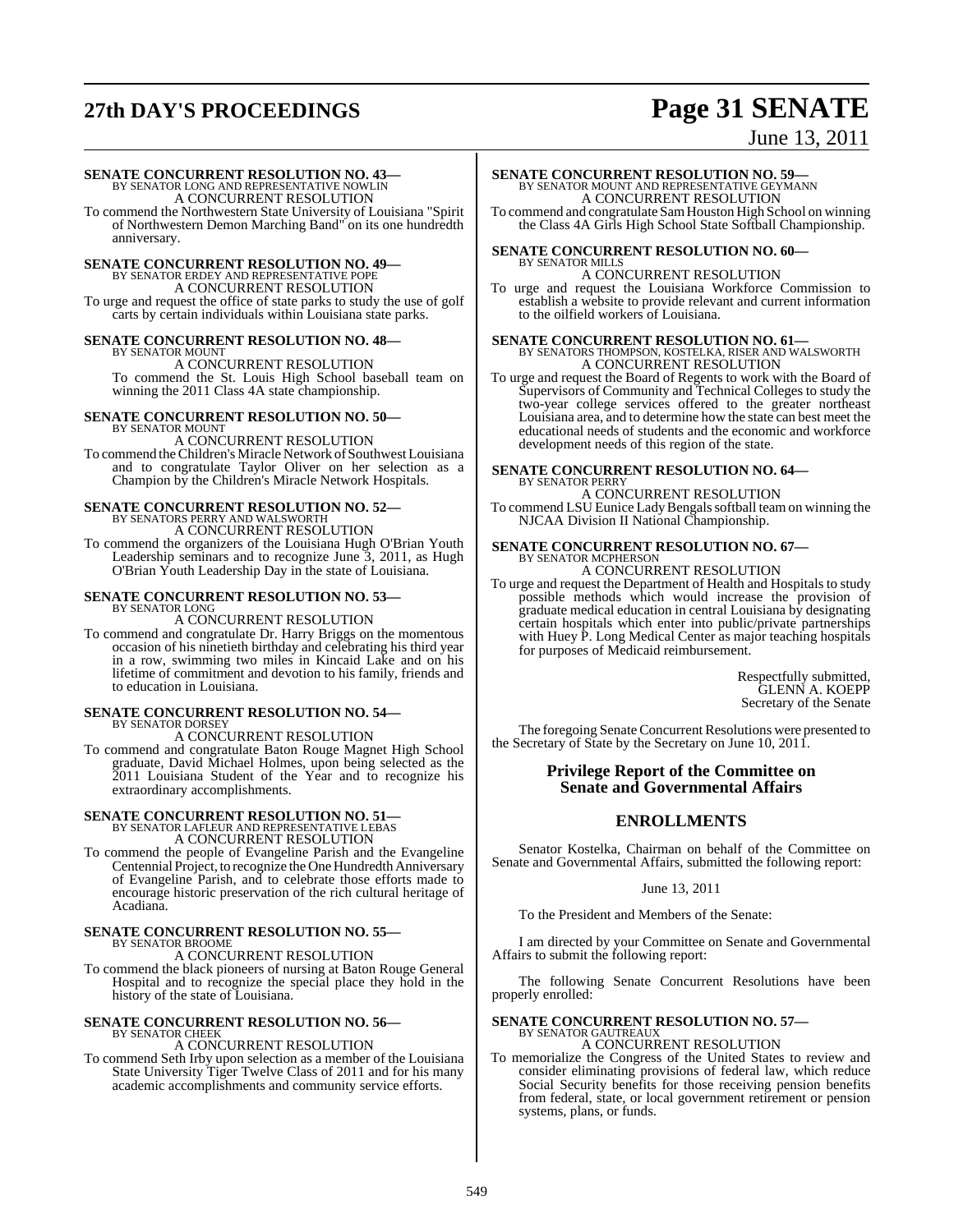## **Page 32 SENATE 27th DAY'S PROCEEDINGS**

June 13, 2011

#### **SENATE CONCURRENT RESOLUTION NO. 63—**

BY SENATOR PERRY A CONCURRENT RESOLUTION

To urge and request United States Postal Service to keep the post office in the Village of Maurice open.

### **SENATE CONCURRENT RESOLUTION NO. 66—** BY SENATOR CROWE

A CONCURRENT RESOLUTION

To urge and request the United States Army Corps of Engineers and the United States Coast Guard to gather the information learned during the 2011 Mississippi River floods, report their findings to the legislature, and incorporate such findings into updated plans for possible future flooding conditions on the lower Mississippi River.

### **SENATE CONCURRENT RESOLUTION NO. 72—** BY SENATOR MORRELL AND REPRESENTATIVE LORUSSO A CONCURRENT RESOLUTION

To designate Thursday, June 9, 2011, as University of New Orleans Day at the Louisiana Legislature and to commend the university for its significant and lasting contributions to the state of Louisiana.

> Respectfully submitted, ROBERT W. "BOB" KOSTELKA Chairman

The foregoing Senate Concurrent Resolutions were signed by the President of the Senate.

#### **Message from the House**

#### **SIGNED HOUSE BILLS AND JOINT RESOLUTIONS**

June 13, 2011

To the Honorable President and Members of the Senate:

I am directed to inform your honorable body that the Speaker of the House of Representatives has signed the following House Bills and Joint Resolutions:

#### **HOUSE BILL NO. 5—**

BY REPRESENTATIVE WHITE AN ACT

To amend and reenact R.S. 11:2185, relative to sheriff and deputy sheriffs; to authorize a sheriff or a deputy sheriff to purchase his firearm upon retirement; to provide for certain criteria; and to provide for related matters.

### **HOUSE BILL NO. 28—**

- BY REPRESENTATIVES EDWARDS, AUBERT, BOBBY BADON,<br>BALDONE, BILLIOT, BROSSETT, BURRELL, CARTER, CHANDLER,<br>CHANEY, DIXON, FANNIN, GALLOT, GISCLAIR, GUILLORY,<br>HARRISON, HENRY, HILL, HINES, HOFFMANN, ROSALIND JONES,<br>LEGER, LORU AN ACT
- To enact R.S. 36:784(A)(8)(d), (e), and (f), relative to the Veterans' Honor Medal Program; to provide relative to the application for Honor Medals; to provide for methods of distribution of Honor Medals; to require delivery of medals within a specified period of time in certain circumstances; and to provide for related matters.

#### **HOUSE BILL NO. 33—**

BY REPRESENTATIVE ST. GERMAIN AN ACT

To amend and reenact R.S. 33:1448(H)(1) and to enact R.S. 33:1448(H)(3), relative to payment of group insurance premiums for persons retired from the Assumption Parish Sheriff's Office; to require service with the Assumption Parish Sheriff's Office for a specified number of years after a specified date; and to provide for related matters.

#### **HOUSE BILL NO. 39—**

BY REPRESENTATIVE THIBAUT AN ACT

To enact R.S. 13:2575.4, relative to ordinance violations in West BatonRouge Parish; to provide for administrative adjudications; to provide for definitions; to provide for violations subject to administrative adjudication procedures; and to provide for related matters.

**HOUSE BILL NO. 55—**<br>BY REPRESENTATIVES THIERRY, ARNOLD, BILLIOT, HENRY BURNS, TIM BURNS, CARMODY, CARTER, CHANEY, CONNICK, EDWARDS,<br>GREENE, GUINN, HAZEL, HENRY, HOFFMANN, HOWARD, HUTTER,<br>KATZ, LANDRY, LEBAS, MORENO, PONTI

AN ACT

To enact R.S. 14:91.5, relative to sex offenders; to create the crime of unlawful use or access of social media; to prohibit certain convicted sex offenders from using or accessing social networking websites, chat rooms, and peer-to-peer networks; to provide for definitions; to provide for penalties; and to provide for related matters.

#### **HOUSE BILL NO. 64—**

BY REPRESENTATIVE BOBBY BADON AN ACT

To amend and reenact R.S.  $56:116.1(C)(2)(c)$ , relative to taking nuisance animals; to add to the list of nuisance animals; to provide for additional methods to take nuisance animals that are destroying crawfish in commercial ponds; and to provide for related matters.

#### **HOUSE BILL NO. 91—**

BY REPRESENTATIVE ROY

AN ACT To repeal R.S. 40:1496.14, relative to fire protection districts; to abolish the Rapides Parish Tri Fire Protection District.

#### **HOUSE BILL NO. 93—**

BY REPRESENTATIVE MORRIS AN ACT

To amend and reenact R.S. 40:1496(B)(5), relative to fire protection districts; to provide for additional members of the board of commissioners of Caddo Parish Fire District Number One; to provide relative to the appointment and terms of the additional members; and to provide for related matters.

**HOUSE BILL NO. 113—** BY REPRESENTATIVE ST. GERMAIN AN ACT

To authorize and provide for the transfer of certain state property; to provide for the property description; to provide for reservation of mineral rights; to provide terms and conditions; to provide an effective date; and to provide for related matters.

#### **HOUSE BILL NO. 169—**

BY REPRESENTATIVE HENRY AND SENATOR CHEEK AN ACT

To enact R.S. 56:116.1(D)(3), relative to hunting; to authorize the use of sound suppressors when taking nongame nuisance quadrupeds; and to provide for related matters.

#### **HOUSE BILL NO. 187—**

BY REPRESENTATIVE BOBBY BADON AN ACT

To amend and reenact R.S. 40:1321(H), relative to sex offenders; to prohibit certain sex offenders from obtaining a special identification card without charge; and to provide for related matters.

### **HOUSE BILL NO. 192—** BY REPRESENTATIVE WHITE

AN ACT

To amend and reenact R.S.  $38:2212(A)(1)(f)(iii)$  and (iv) and 2212.1(B)(4)(c) and (d) and to enact R.S.  $38:2212(A)(1)(f)(vi)$ and (vii) and  $2212.1(B)(4)(f)$ , relative to public contracts; to provide an exception for electronic bidding in certain parishes;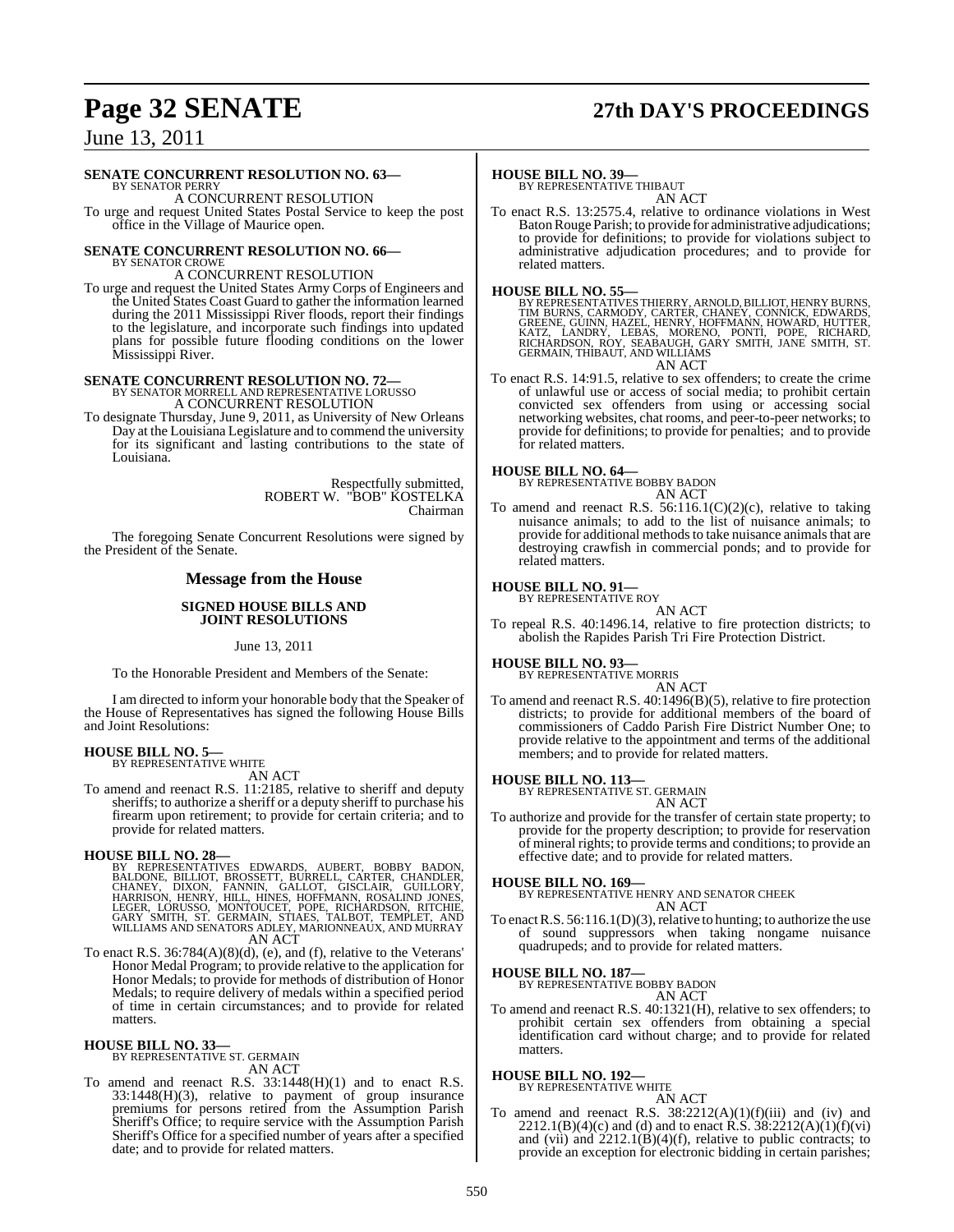## **27th DAY'S PROCEEDINGS Page 33 SENATE**

# June 13, 2011

to authorize public entities to require electronic bidding; and to provide for related matters.

### **HOUSE BILL NO. 208—** BY REPRESENTATIVE SAM JONES

AN ACT

To amend and reenact R.S. 34:321, relative to the Morgan City Harbor and Terminal District; to expand the territorial limits of the Morgan City Harbor and Terminal District; and to provide for related matters.

## **HOUSE BILL NO. 228—** BY REPRESENTATIVE ST. GERMAIN

AN ACT

To amend and reenact R.S. 47:462(B)(3)(a) and (6) and (C), 475, and 508(F), relative to truck registration taxes or fees; to modify registration tax or fee schedule for trucks of certain weights; and to provide for related matters.

### **HOUSE BILL NO. 229—** BY REPRESENTATIVE HAZEL

AN ACT

To amend and reenact R.S. 14:93.3(C), relative to cruelty to the infirmed; to amend the definition of "aged person"; and to provide for related matters.

## **HOUSE BILL NO. 241—** BY REPRESENTATIVE RICHARDSON

AN ACT

To amend and reenact R.S. 13:2590.1(A)(1), relative to justice of the peace courts; to provide for the appointment of a clerk of court in certain parishes; and to provide for related matters.

## **HOUSE BILL NO. 253—** BY REPRESENTATIVE CHAMPAGNE

AN ACT

To amend and reenact R.S. 32:415.1(A)(1)(introductory paragraph), (c), and (f), relative to driver's license suspensions and revocations; to provide for economic and medical hardship license application procedures; and to provide for related matters.

### **HOUSE BILL NO. 261—** BY REPRESENTATIVE CARMODY

AN ACT

To amend and reenact R.S.  $32:1254(A)(19)$  and  $(E)(9)(d)$ , 1261(6)(a), and 1262(B)(1) and  $(4)$  and to enact R.S. 32:1262(B)(5) through (7), relative to the sale and distribution of motor vehicles; to exclude nonresident exhibitors from licensure by the Motor Vehicle Commission; to exempt recreational products dealers from certain licensure, franchise modification, and warranty requirements under certain circumstances; to provide for certain prohibited acts involving franchise agreements; to provide guidelines for audits of dealer records; and to provide for related matters.

**HOUSE BILL NO. 262—** BY REPRESENTATIVES RICHARDSON AND TIM BURNS AN ACT

To amend and reenact Code of Civil Procedure Article 2636(5), relative to authentic evidence for executory proceedings; to provide for certain documentary evidence deemed to be authentic; and to provide for related matters.

**HOUSE BILL NO. 284—**<br>BY REPRESENTATIVES WILLMOTT, BILLIOT, CONNICK, HENRY,<br>LABRUZZO, LIGI, AND LOPINTO AND SENATORS APPEL, MARTINY,<br>AND QUINN

#### AN ACT

To enact R.S. 44:21.1, relative to public records; to provide a public records exemption for certain records in the custody of the Jefferson Parish Personnel Department; and to provide for related matters.

**HOUSE BILL NO. 294....**<br>BY REPRESENTATIVES THIBAUT, ANDERS, BOBBY BADON,<br>BALDONE, BILLIOT, BURFORD, HENRY BURNS, CARMODY,<br>CHANDLER, CHANEY, DOWNS, EDWARDS, ELLINGTON, FANNIN,<br>GALLOT, HARRISON, HAZEL, HENDERSON, HILL, LEBA WOOTON AND SENATOR CHEEK AN ACT

To amend and reenact R.S. 56:116.1(D), relative to hunting; to provide for the trapping of outlaw quadrupeds, nutria, or beaver; to provide for trapping of feral hogs; to provide for the method of such taking on private property; and to provide for related matters.

**HOUSE BILL NO. 331—** BY REPRESENTATIVES LIGI, BILLIOT, CONNICK, HENRY, LABRUZZO, LEGER, LOPINTO, TEMPLET, AND WILLMOTT AND SENATORS APPEL, MARTINY, MORRELL, AND QUINN AN ACT

To enact R.S. 33:9612.1, relative to certain local governmental subdivisions; to authorize certain local governmental subdivisions to adopt and enforce local codes of conduct or ethics ordinances; to provide limitations; and to provide for related matters.

**HOUSE BILL NO. 355—** BY REPRESENTATIVES BROSSETT, ABRAMSON, ARNOLD, AUSTIN BADON, BISHOP, HENDERSON, LEGER, MORENO, AND STIAES AND SENATORS HEITMEIER, MORRELL, AND WILLARD-LEWIS AN ACT

To amend and reenact R.S. 33:4071(B) and to enact R.S. 33:4071(A)(3), relative to the city of New Orleans; to provide relative to the sewerage and water board of the city; to provide relative to the authority of the mayor to designate a person to attend meetings of the board in his absence; to provide relative to the qualifications and powers and duties of any such person; and to provide for related matters.

#### **HOUSE BILL NO. 402—**

BY REPRESENTATIVE HUVAL AND SENATOR MILLS AN ACT

To amend and reenact Code of Civil Procedure Article 4843(F), relative to city courts; to provide relative to city court jurisdiction; to increase the jurisdictional amount in dispute for the City Court of Breaux Bridge; to provide for an effective date; and to provide for related matters.

#### **HOUSE BILL NO. 466—**

BY REPRESENTATIVE DANAHAY AN ACT

To enact R.S. 47:2212, relative to Calcasieu Parish; to provide relative to the sale of adjudicated property by the parish; to authorize the governing authority of the parish to sell such property without notification to political subdivisions created by the parish, subject to limitations; to provide relative to the cancellation of tax liens, assessments, penalties, or other charges; and to provide for related matters.

#### **HOUSE BILL NO. 492—**

BY REPRESENTATIVES HENDERSON AND ARNOLD AN ACT

To amend and reenact R.S.  $6:1083(16)$  and  $1087(E)(9)$  and to enact R.S.  $6:1087(E)(10)$  and  $(11)$  and  $(F)(11)$ , relative to residential mortgage lenders; to establish an exemption from licensure as a residential mortgage loan originator; to delete provisions defining an employee of a registered mortgage loan originator; to provide for severability; to provide for an effective date; and to provide for related matters.

#### **HOUSE BILL NO. 599—**

BY REPRESENTATIVE PEARSON AN ACT

To amend and reenact R.S. 34:851.27(B)(8), relative to the operation of watercraft; to authorize the parish of St. Tammany to regulate or prohibit the operation of watercraft; and to provide for related matters.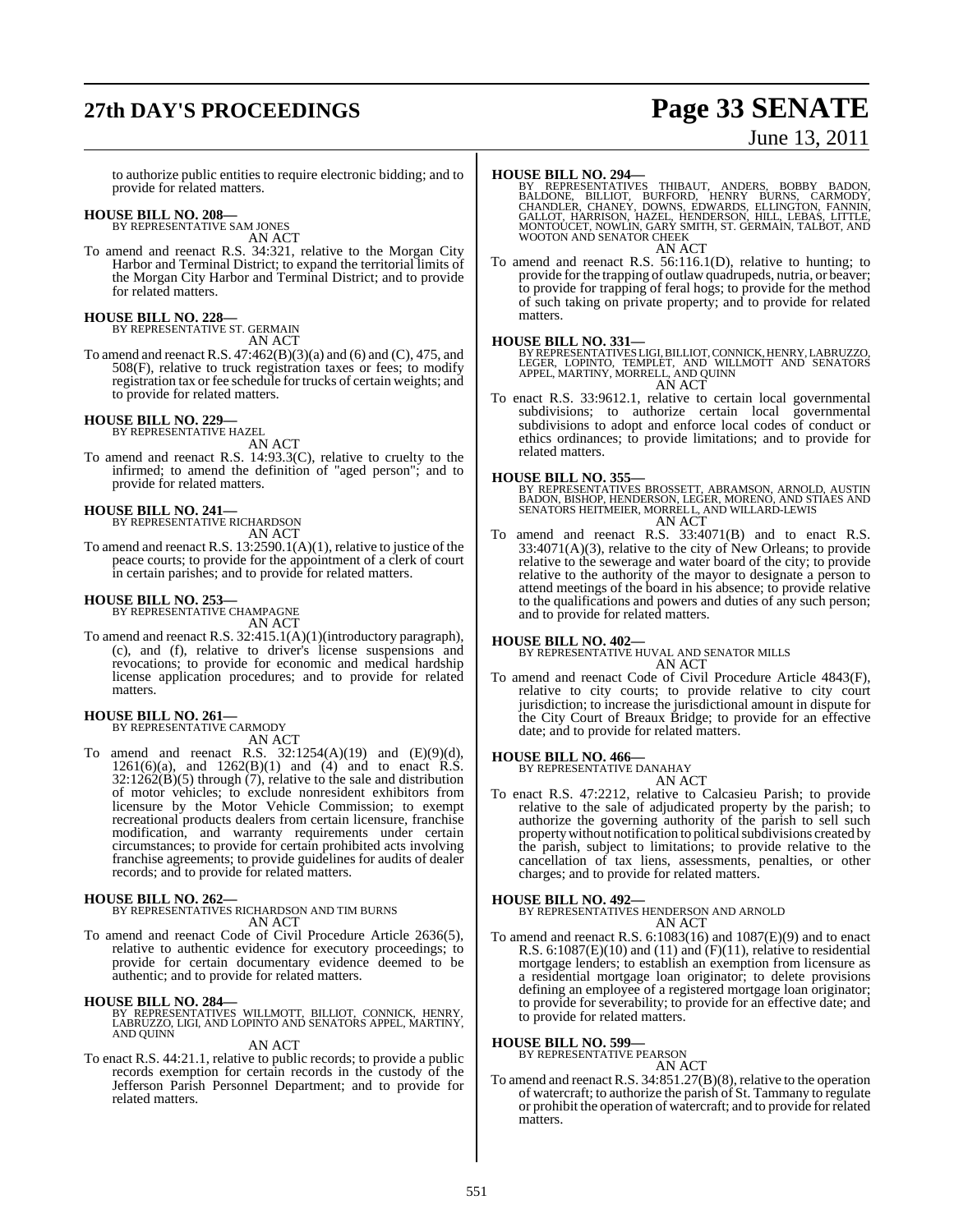## **Page 34 SENATE 27th DAY'S PROCEEDINGS**

June 13, 2011

and asked that the President of the Senate affix his signature to the same.

> Respectfully submitted, ALFRED W. SPEER Clerk of the House of Representatives

The House Bills and Joint Resolutions contained herein were signed by the President of the Senate.

#### **Message from the House**

### **SIGNED HOUSE CONCURRENT RESOLUTIONS**

#### June 13, 2011

To the Honorable President and Members of the Senate:

I am directed to inform your honorable body that the Speaker of the House of Representatives has signed the following House Concurrent Resolutions:

### **HOUSE CONCURRENT RESOLUTION NO. 23—** BY REPRESENTATIVE PATRICIA SMITH A CONCURRENT RESOLUTION

To urge and request the Board of Regents and the State Board of Elementary and Secondary Education to study jointly the source, nature, and amount of funding allocated to various units of public secondary and postsecondary education related to dual enrollment initiatives, to determine the appropriateness of such funding, and to determine the impact of such initiatives and to submit a written report of their findings and conclusions, including any recommendations for legislation relative to the issue, to the House Committee on Education and the Senate Committee on Education not later than sixty days prior to the beginning of the 2012 Regular Session of the Legislature of Louisiana.

## **HOUSE CONCURRENT RESOLUTION NO. 25—** BY REPRESENTATIVE HOFFMANN

A CONCURRENT RESOLUTION

To urge and request the State Board of Elementary and Secondary Education to study issues related to the assessment of foreign exchange students and to submit a written report of its findings and conclusions, including any recommendations for legislation relative to the issue, to the House Committee on Education and the Senate Committee on Education not later than sixty days prior to the beginning of the 2012 Regular Session of the Legislature of Louisiana.

# **HOUSE CONCURRENT RESOLUTION NO. 30—** BY REPRESENTATIVE AUSTIN BADON A CONCURRENT RESOLUTION

To urge and request the Board of Regents to study the provision of public postsecondary educational opportunities throughout the state, to establish the appropriate role, scope, and mission of each public postsecondary education institution, and to formulate a plan that will make optimal use of all available academic, fiscal, and physical resources, recognize the unique nature of each institution, and allow each institution's students to successfully and efficiently pursue their chosen academic path and to submit a written report of findings and conclusions, including any recommendations for legislation relative to the issue, to the House Committee on Education and the Senate Committee on Education not later than sixty days prior to the beginning of the 2012 Regular Session of the Legislature of Louisiana.

### **HOUSE CONCURRENT RESOLUTION NO. 32—** BY REPRESENTATIVES AUSTIN BADON AND STIAES A CONCURRENT RESOLUTION

To urge and request the State Board of Elementary and Secondary Education and the Recovery School District to study jointly the feasibility of building a high school at the site of the former Alfred Lawless High School in the Lower Ninth Ward of the

city of New Orleans and to submit jointly a written report of findings and recommendations to the House Committee on Education and the Senate Committee on Education not later than sixty days prior to beginning of the 2012 Regular Session of the Legislature.

## **HOUSE CONCURRENT RESOLUTION NO. 42—** BY REPRESENTATIVE ROSALIND JONES

A CONCURRENT RESOLUTION

To urge and request the Department of Transportation and Development to install a traffic light at the intersection of U.S. Highway 165 and Richwood Road No. 2 in Ouachita Parish.

# **HOUSE CONCURRENT RESOLUTION NO. 56—** BY REPRESENTATIVE HARRISON A CONCURRENT RESOLUTION

To urge and request the Louisiana Office of Student Financial Assistance (LOSFA) to study the feasibility, including potential costs and savings, of requiring repayment of the Taylor Opportunity Program for Students (TOPS) by a student for any particular semester during the first two award years if the student does not make academic progress or fails to maintain full-time standing.

### **HOUSE CONCURRENT RESOLUTION NO. 66—** BY REPRESENTATIVE HARRISON A CONCURRENT RESOLUTION

To urge and request the Board of Regents, the Department of Revenue, and the Louisiana Workforce Commission to continue to work cooperatively relative to the reporting and sharing of certain information and data, including but not limited to information and data related to the success of Louisiana's postsecondary graduates in the workforce, and to submit jointly a written report of further progress relative to such cooperation and any recommendations for related legislation to the House Committee on Education and the Senate Committee on Education not later than sixty days prior to the beginning of the 2012 Regular Session of the Legislature of Louisiana.

## **HOUSE CONCURRENT RESOLUTION NO. 70—** BY REPRESENTATIVE STIAES

A CONCURRENT RESOLUTION

To urge and request the State Board of Elementary and Secondary Education and the Recovery School District to study jointly the feasibility of building a high school at the site of the former Alfred Lawless High School in the Lower Ninth Ward of the city of New Orleans and to submit jointly a written report of findings and recommendations, as well as an account of the use of hurricane recovery funds with respect to the repair and reconstruction ofschoolsin the Lower Ninth Ward, to the House Committee on Education and the Senate Committee on Education not later than sixty days prior to the beginning of the 2012 Regular Session of the Legislature of Louisiana.

#### **HOUSE CONCURRENT RESOLUTION NO. 78—**

- BY REPRESENTATIVES SCHRODER, BARRAS, BURFORD, CARMODY,<br>CARTER, CHAMPAGNE, CHANEY, DANAHAY, HARRISON, HENRY,<br>HOFFMANN, LIGI, LORUSSO, NOWLIN, PEARSON, PUGH, RICHARD,<br>SEABAUGH, AND TALBOT AND SENATOR NEVERS A CONCURRENT RESOLUTION
- To urge and request the Board of Regents to study alternative uses of underutilized facilities at public postsecondary education institutions.

## **HOUSE CONCURRENT RESOLUTION NO. 92—** BY REPRESENTATIVE HOFFMANN

A CONCURRENT RESOLUTION

To urge and request the State Board of Elementary and Secondary Education to study and encourage the presence of chapters of Students Against Destructive Decisions (SADD) in schools throughout the state and to submit a written report of findings, conclusions, and progressto the House Committee on Education and the Senate Committee on Education not later than sixty days prior to the beginning of the 2012 Regular Session of the Legislature of Louisiana.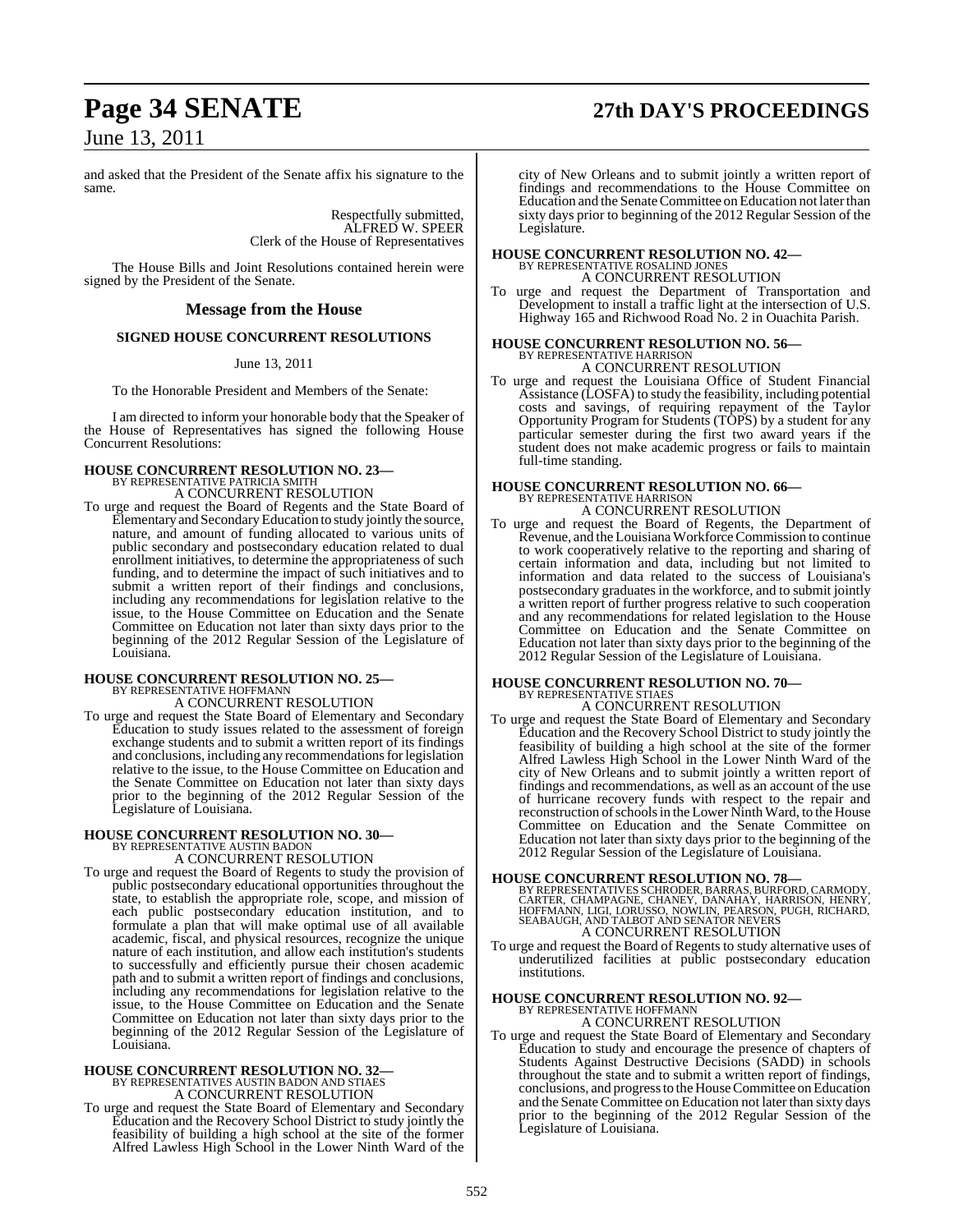## **27th DAY'S PROCEEDINGS Page 35 SENATE**

### June 13, 2011

**HOUSE CONCURRENT RESOLUTION NO. 110—** BY REPRESENTATIVE SCHRODER AND SENATOR NEVERS A CONCURRENT RESOLUTION

To urge and request the Board of Regents to study the disparity in tuition charged at public four-year universities as compared to their Southern Regional Education Board peers, to develop a proposal for amending the GRAD Act in a way that will mitigate the disparity, and to submit the proposal to the legislature.

# **HOUSE CONCURRENT RESOLUTION NO. 120—** BY REPRESENTATIVE WHITE AND SENATOR BROOME A CONCURRENT RESOLUTION

To urge and request the Juvenile Justice Reform Act Implementation Commission to commission a study to assess the current state of the juvenile justice system, to evaluate the improvements made to the system in the preceding five years, to issue recommendations for a five-year plan for juvenile justice reform, and to submit a report of its findings and recommendations to the legislature no later than thirty days prior to the convening of the 2013 Regular Session of the Legislature of Louisiana.

## **HOUSE CONCURRENT RESOLUTION NO. 157—** BY REPRESENTATIVE CARTER

A CONCURRENT RESOLUTION

To commend John Peterson of Louisiana State University upon winning the 2011 National Collegiate Athletic Association Division I Men's Golf Championship.

## **HOUSE CONCURRENT RESOLUTION NO. 158—** BY REPRESENTATIVE CARTER

A CONCURRENT RESOLUTION

To commend Austin Ernst of Louisiana State University upon winning the 2011 National Collegiate Athletic Association Division I Women's Golf Championship.

### **HOUSE CONCURRENT RESOLUTION NO. 159—**

BY REPRESENTATIVE GUINN AND SENATOR MORRISH A CONCURRENT RESOLUTION

To commend the Jennings High School track and field team upon being recognized by the Louisiana High School Athletic Association as the rightful winner of the Class 4A state championship in the boys 4x100 meter relay event.

## **HOUSE CONCURRENT RESOLUTION NO. 28—** BY REPRESENTATIVE ABRAMSON

A CONCURRENT RESOLUTION

To urge and request the Louisiana State Law Institute to study agreements to voluntarily extend liberative prescriptive periods and to make specific recommendations for authorizing agreements to extend liberative prescriptive periods.

# **HOUSE CONCURRENT RESOLUTION NO. 77—**<br>BY REPRESENTATIVE HOFFMANN<br>A CONCURRENT RESOLUTION

To urge and request the Wildlife and Fisheries Commission to study adding revolvers with a cylinder capacity of no more than six cartridges, either single or double action,.44 caliber minimum of a type manufactured prior to 1900 to the list of firearms authorized to use during the special deer hunting season for primitive firearms.

#### **HOUSE CONCURRENT RESOLUTION NO. 81—** BY REPRESENTATIVE MORRIS

A CONCURRENT RESOLUTION

To memorialize the United States Congress to take such actions as are necessary to begin the process to designate Caddo Lake as a National Heritage Area.

### **HOUSE CONCURRENT RESOLUTION NO. 96—** BY REPRESENTATIVE HOFFMANN A CONCURRENT RESOLUTION

To urge and request the Louisiana Wildlife and Fisheries Commission to study the deer bag limits established in its hunting rules and regulations.

### **HOUSE CONCURRENT RESOLUTION NO. 97—** BY REPRESENTATIVE HOFFMANN A CONCURRENT RESOLUTION

To urge and request the Louisiana Wildlife and Fisheries Commission to study the creel limits on freshwater fish established in its fishing rules and regulations.

### **HOUSE CONCURRENT RESOLUTION NO. 138—** BY REPRESENTATIVE PATRICIA SMITH A CONCURRENT RESOLUTION

To commend the black pioneers of nursing at Baton Rouge General Hospital and to recognize the special place they hold in the history of the state of Louisiana.

#### **HOUSE CONCURRENT RESOLUTION NO. 139—** BY REPRESENTATIVE BARROW A CONCURRENT RESOLUTION

To recognize Thursday, June 2, 2011, as Red and White Day at the Louisiana Legislature.

# **HOUSE CONCURRENT RESOLUTION NO. 141—** BY REPRESENTATIVE ARNOLD A CONCURRENT RESOLUTION

To recognize August 11, 2011, as Fibromyalgia Awareness Day in Louisiana.

### **HOUSE CONCURRENT RESOLUTION NO. 142—** BY REPRESENTATIVE CROMER A CONCURRENT RESOLUTION

To memorialize the United States Congress to dedicate a portion of marine and fishery product import tariffs to a national seafood marketing fund for the promotion of Louisiana seafood.

# **HOUSE CONCURRENT RESOLUTION NO. 151—** BY REPRESENTATIVES CHAMPAGNE, BALDONE, AND LEGER A CONCURRENT RESOLUTION

To recognize Monday, June 6, 2011, as Coastal Day at the Louisiana Legislature.

### **HOUSE CONCURRENT RESOLUTION NO. 50—** BY REPRESENTATIVE HARRISON A CONCURRENT RESOLUTION

To direct the secretaries of the Department of Health and Hospitals and the Department of Children and Family Services to study the consolidation of the two departments into one department and to present a report on the findings and conclusions of such study to the legislature.

**HOUSE CONCURRENT RESOLUTION NO. 55—**<br>BY REPRESENTATIVE HARRISON AND SENATORS CHEEK,<br>GAUTREAUX, MILLS, MOUNT, AND NEVERS<br>A CONCURRENT RESOLUTION

To urge and request the Office of Group Benefits to conduct a study on the financial benefits of establishing a programto addressthe high rate of obesity in Louisiana and to report the findings to the Legislature of Louisiana no later than January 1, 2012.

# **HOUSE CONCURRENT RESOLUTION NO. 147—**<br>BY REPRESENTATIVE HOFFMANN<br>A CONCURRENT RESOLUTION

To commend the Louisiana State University School of Veterinary Medicine on its accomplishments and contributions and to request that it continue to increase the percentage of Louisiana resident students in each class, especially Louisiana residents interested in large animal studies, and that it report to the House Committee on Education and the Senate Committee on Education by October first each year regarding its progress in implementing this policy.

# **HOUSE CONCURRENT RESOLUTION NO. 148—** BY REPRESENTATIVES MONICA AND GARY SMITH A CONCURRENT RESOLUTION

To commend Leroy D. Williams, president of the St.John the Baptist Parish Library Board of Control, for forty-five years of outstanding service.